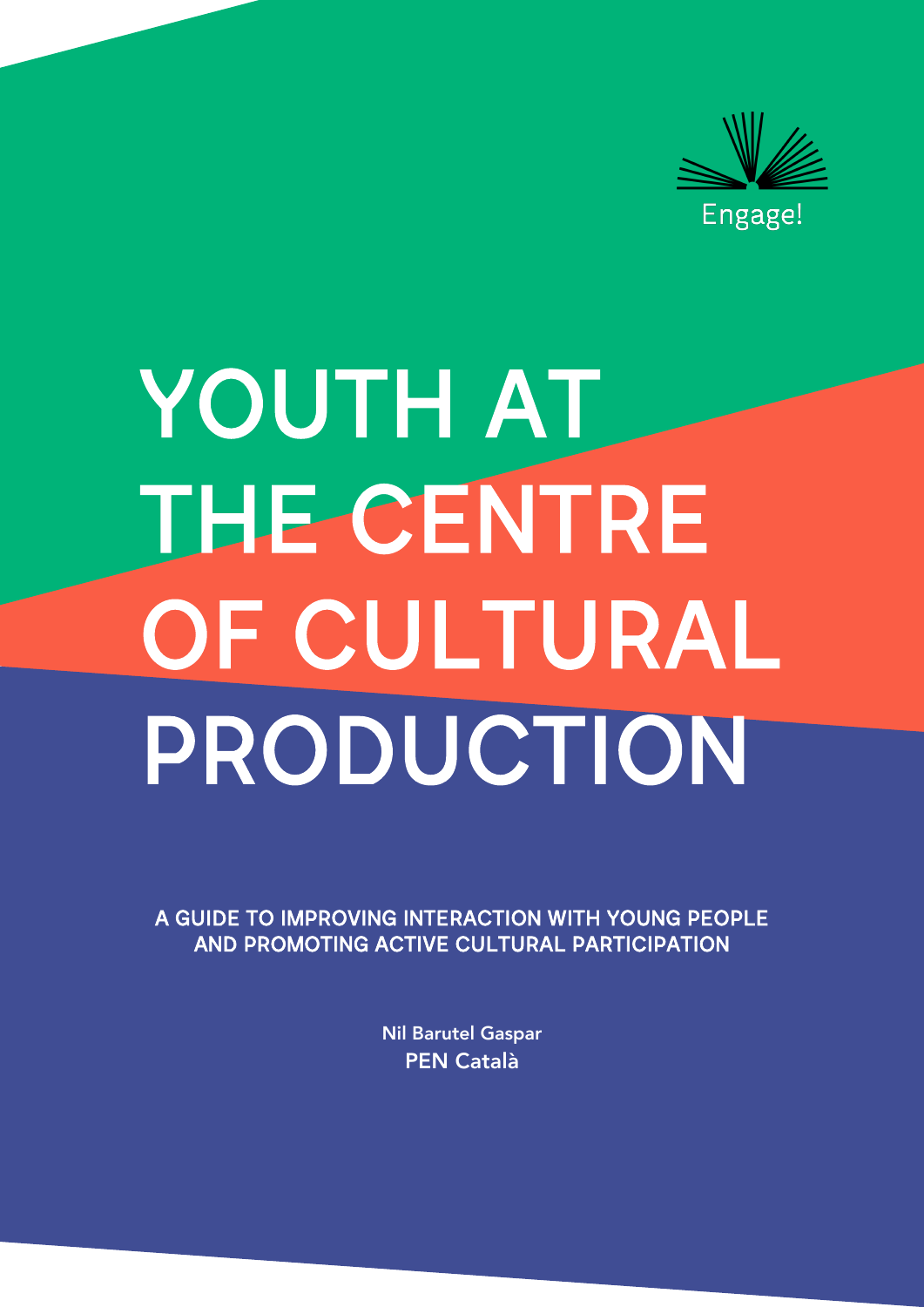## Acknowledgements

*I would like to thank Nicolás Barbieri, researcher at the Institute of Government and Public Policy and professor in the Political Sciences Department of Barcelona's Universitat Autònoma, for his time and input throughout the process of preparing this guide. I would also like to thank all whom I interviewed to become better acquainted with their projects and organisations: Rosalía Delgado (First Literary Dates), Mon Mas (Debat a Bat), Marcos Xalabarder (Escritura en Vivo), Alberto Soler (Proyecto Mandarache), Allan Berry (Scottish Book Trust), Victoria Maitland (National Centre for Writing), Tin Ramdeen (The Roundhouse), Nahide Arabadji (Det Fria Ordets Hus), Arthur Besnard (Turfu les éditions) and Alessandro Luna (Scomodo). Finally, I would like to thank PEN Català and Gemma Rodríguez for their confidence in me.* 

*Translation by Robin Vogelzang*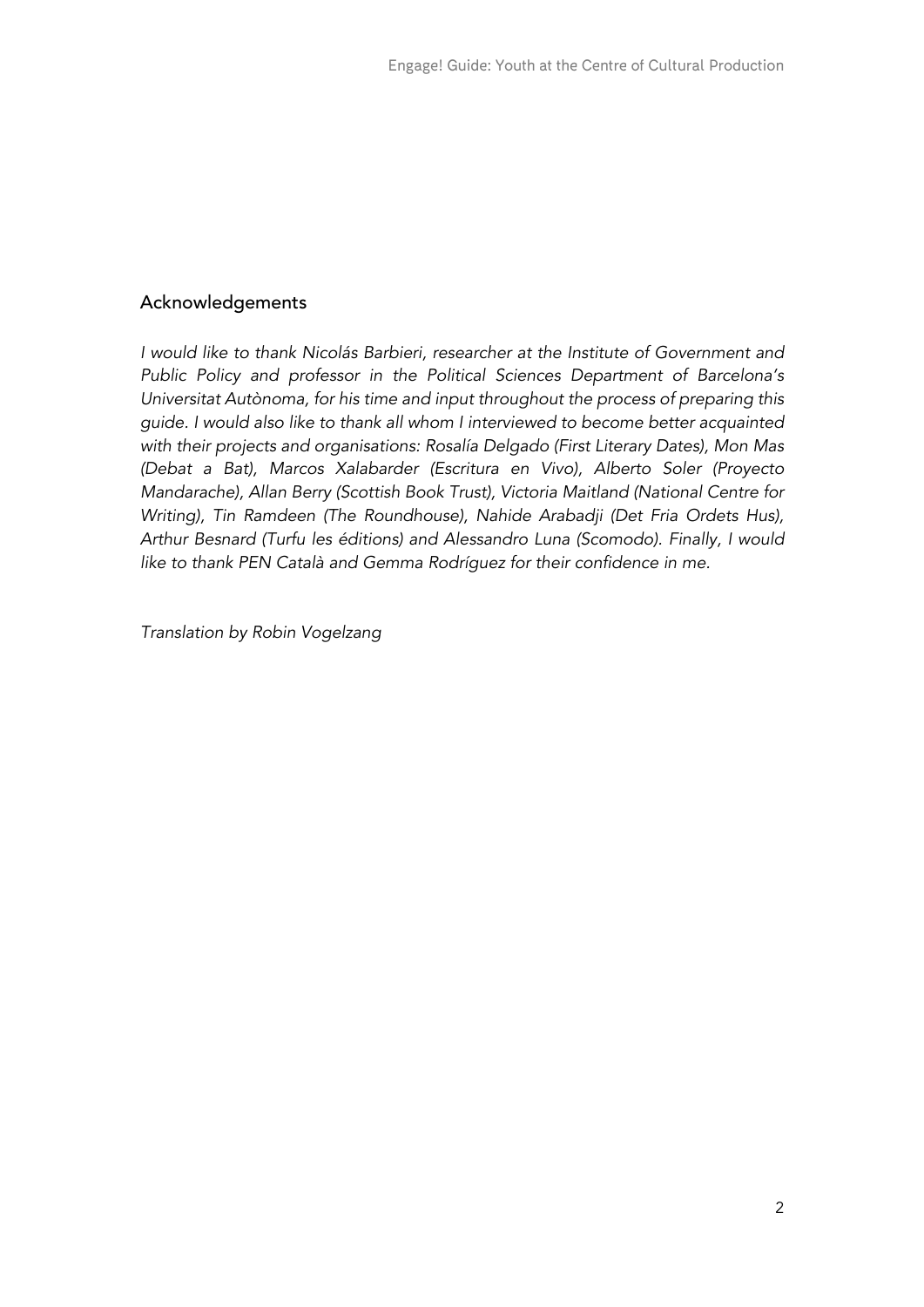| <b>INTRODUCTION</b>                                               | 4              |
|-------------------------------------------------------------------|----------------|
| <b>WHAT SHOULD I KNOW BEFORE I BEGIN?</b>                         | 5              |
| Cultural rights                                                   | 5              |
| Access: a dimension of cultural participation                     | 5              |
| Practice and decision: other dimensions of cultural participation | 6              |
| Methods of co-production                                          | $\overline{7}$ |
| Development of personal skills                                    | 8              |
| THE PROJECT                                                       | 9              |
| How should I use this guide?                                      | 9              |
| <b>DESIGN</b>                                                     | 10             |
| What concerns me?                                                 | 10             |
| What is my goal?                                                  | 11             |
| What are the issues I will deal with?                             | 12             |
| Who do I want to reach? And how?                                  | 14             |
| How will I achieve my goal?                                       | 15             |
| How do I prepare? What to keep in mind                            | 16             |
| <b>IMPLEMENTATION</b>                                             | 19             |
| How do young people participate?                                  | 20             |
| What is my role as an organisation?                               | 24             |
| Networking                                                        | 27             |
| Why do I need to look for partners?                               | 27             |
| How do I network?                                                 | 28             |
| <b>EVALUATION</b>                                                 | 30             |
| Why is evaluation necessary?                                      | 30             |
| How do I carry out an evaluation?                                 | 31             |
| Examples of evaluation                                            | 32             |
| DON'T FORGET: FACTORS TO KEEP IN MIND                             | 34             |
| <b>BIBLIOGRAPHY</b>                                               | 36             |
| Works cited                                                       | 36             |
| Bibliography of projects analysed                                 | 37             |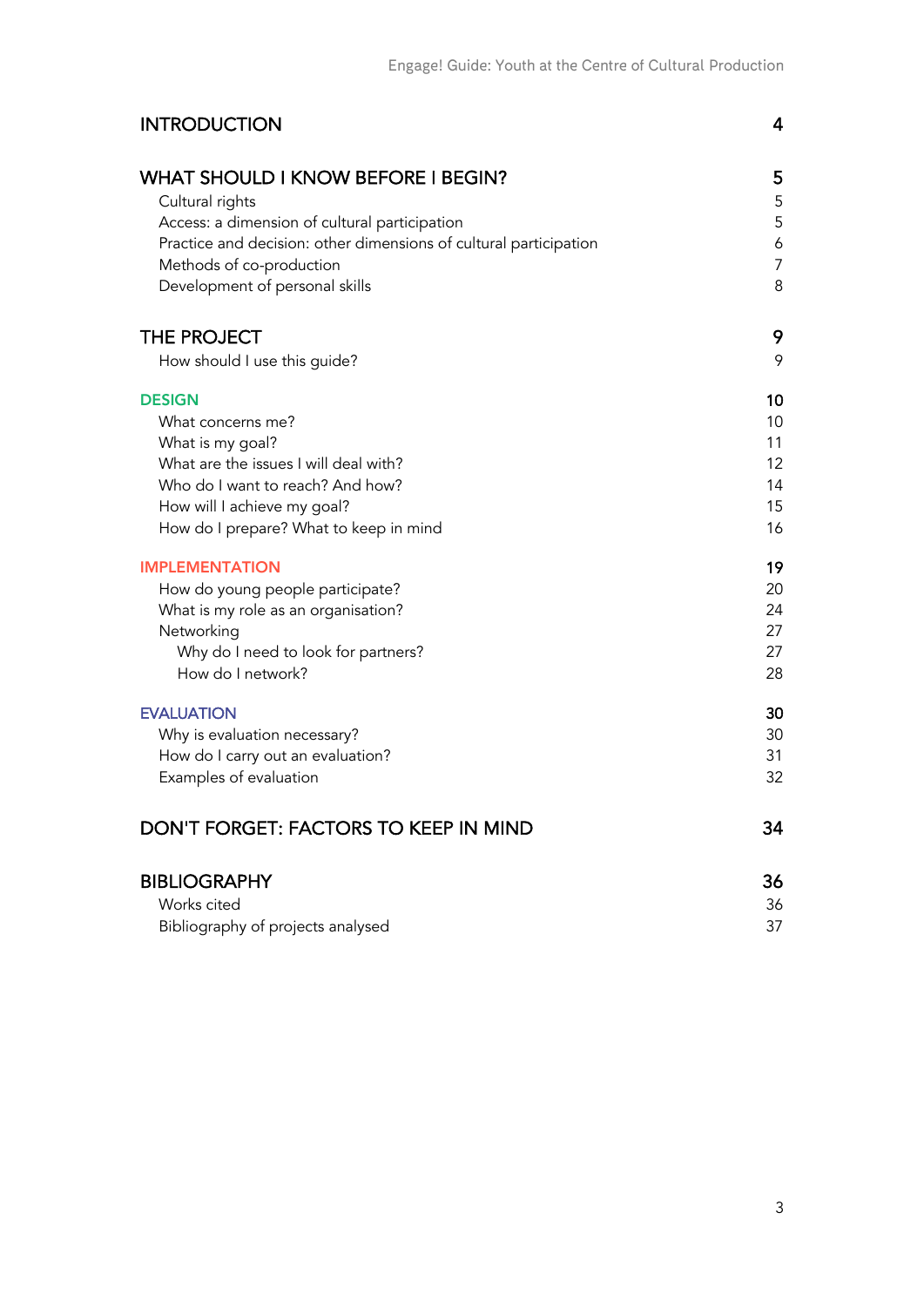# INTRODUCTION

The project Engage! Young Producers, co-financed by the European Union's Creative Europe programme, is led by PEN Català and relies on the participation of three partners: Det Fria Ordets Hus (Växjö, Sweden), Krakowskie Biuro Festiwalowe (Kraków, Poland) and the National Centre for Writing (Norwich, United Kingdom), in addition to the collaboration of the international networks PEN International, International Cities of Refuge Network (ICORN) and UNESCO Creative Cities Network (UCCN).

With the goal of promoting the cultural participation of young people through literature, with special attention to under-represented groups, Engage! Young Producers seeks to improve equality in terms of their access to and inclusion in cultural life, as well as optimizing the impact of literary organisations' activities on their personal development. In this framework, the guide aims to be a tool of support for all organisations who wish to work on the design of their projects, using the methods of cultural co-production, in order to improve their interaction with young people.

Specifically, the guide addresses all small to medium-sized literary organisations in the European sphere, whether public, private, or third sector. At the same time, this document may also be of interest to cultural and educational organisations in a broader sense, such as education administrations or departments, learning centres, theatres, or creative workshops, among others.

This document has been drawn up based on a basic review of the bibliography, an analysis of the more than 40 initiatives coming from ten countries (collected on the project's website and in the Pepe Zapata report), and ten interviews with the people in charge of the following projects and organisations: the projects

*First Literary Dates*, *Debat a Bat*, *Escritura en Vivo* (all three in Barcelona) and the *Proyecto Mandarache* (Múrcia); the organisations *Scottish Book Trust*, *National Centre for Writing* (NCW) and *The Roundhouse* (United Kingdom); the institution *Det Fria Ordets Hus* (Sweden); the association *Turfu les éditions* (France) and the organisation *Scomodo* (Italy).

Finally, this guide also seeks to be a point of connection for all the organisations who work in this same field. Thus, all the organisations who have participated directly and indirectly in the drafting of this document, which draws from their knowledge, can easily find each other throughout the text and in the bibliography.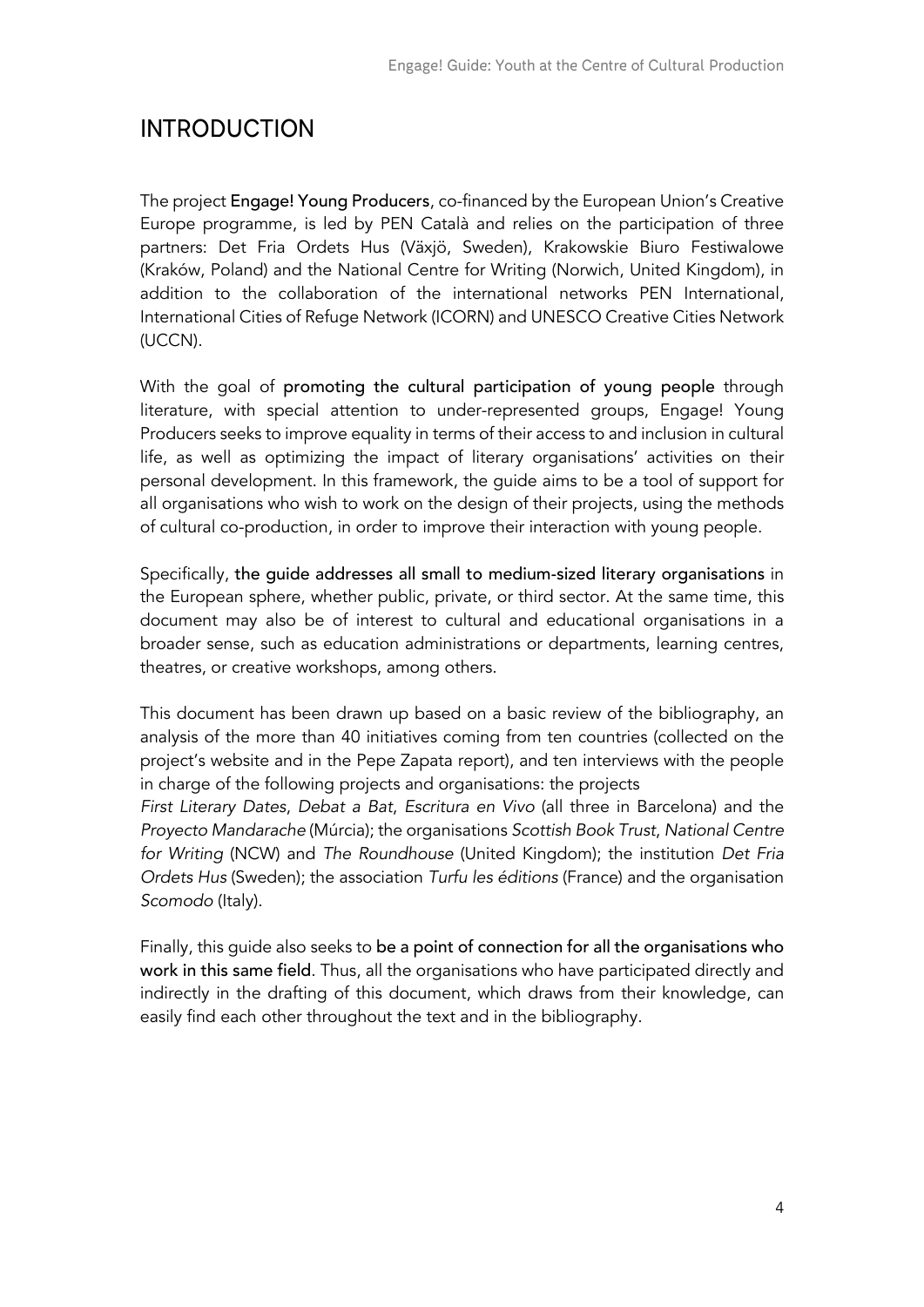# WHAT SHOULD I KNOW BEFORE I BEGIN?

Before writing this guide, we reviewed its key concepts in the bibliography.

## Cultural rights

Cultural rights are included in the Universal Declaration of Human Rights; specifically, article 22 notes that every person has the right to the realisation "of the economic, social and cultural rights indispensable for his dignity and the free development of his personality". Meanwhile, article 27 establishes that "everyone has the right freely to participate in the cultural life of the community" and "to enjoy the arts", in addition to "the right to the protection of the moral and material interests resulting from any scientific, literary or artistic production of which he is the author".

In order to become more specific, many studies have been made in regards to the basic dimensions of these rights, among which stand out two perspectives, as Barbieri (2015) shows. The first, that of the Fribourg Group (which brought together leading experts), specified nine rights in the *Fribourg Declaration on Cultural Rights* (2007): 1) the right to choose one's identity, 2) the right to access cultural heritage, 3) the right to belong or not to a community, 4) the right to access cultural life and participate in it, 5) the right to express oneself in a chosen language, 6) copyright, 7) the right to education, 8) the right to information, and 9) the right to participate in the preparation, execution, and evaluation of cultural policies. The second, complementary to the first, is the analysis of Farida Shaheed (2014), UN Special Rapporteur on cultural rights, who identifies three key and interdependent dimensions: free creativity, access to cultural heritage, and diversity.

According to Barbieri, to understand what we are talking about when we refer to cultural rights, the concepts of "citizenship, development and sustainability" are key. In his words, "cultural practice is a nuclear dimension of citizenship" and "without the rights of access, participation, and contribution to cultural life, any process of development faces the risk of not being fully sustainable" (2015, 19).

## Access: a dimension of cultural participation

Access to cultural participation implies allowing citizens "to make use of the available cultural offer", opening doors to people who previously, owing to various obstacles, couldn't access it. Access, regardless of the approach to different cultural products or the frequency of attendance, among other aspects, must also lead to an "experience of personal development and pleasure" (Interarts, 2008, p. 2-3).

Still, the data shows that a large part of the population does not participate in mainstream cultural activities, especially those who find themselves in more disadvantaged contexts, which have lower participation than people with higher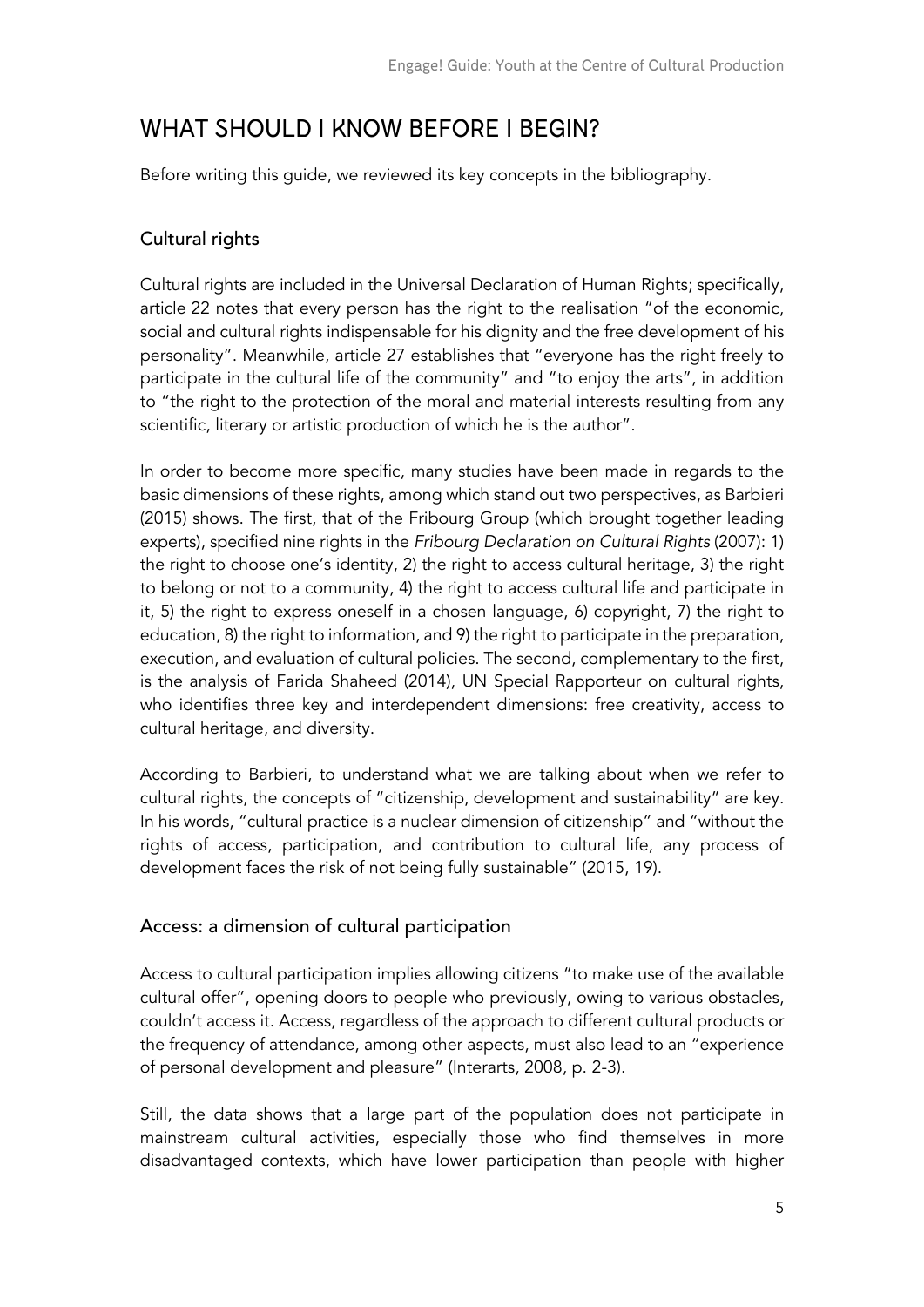education and incomes (Culture Action Europe et al., 2017a, p. 71). According to the European Civil Society Platform on Access to Culture, the right of access is even more essential for those citizens with economic and social challenges, among which young people are mentioned (Culture Action Europe et al., 2017a, 71).

Finally, it should also be noted that access barriers, which in the past were physical or financial, are now also of a more intangible character, such as sensory and cognitive, cultural (referring to individual interests and life experiences), attitudinal (related to the institutional atmosphere and culture), technological (for example, not adequately disseminating an institution's programmes through IT makes accessibility difficult), or psychological (such as the perception of cultural institutions as elitist places, aimed at well-educated or sophisticated people, or the rejection of specific forms of cultural expression, perceived as offensive or not very interesting) (Culture Action Europe et al., 2017a).

This is, therefore, a crucial problem, since all citizens and their diversity should be taken into account (Culture Action Europe et al., 2017a, p. 53-56).

## Practice and decision: other dimensions of cultural participation

The concept of participation recognizes a citizen as an "active interlocutor, to be consulted—or at least involved—in planning and creating the cultural offer", such as in the creative process, in making decisions, or in the defining of relevant content (OMC, 2012, p. 7; Culture Action Europe, 2017c, p.12).

While a broad and complex concept (from attending a concert to participating in a community's cultural activity), there exist "a wide range of tools, foci, and strategies for participating in a constant and meaningful way". The study *Guide Part II – Rules for Audience Development* also explains the desire to regain youth as partners and not consumers, and suggests that this active participation can occur using various practices, "from the occasional consultation to participatory planning and co-created actions" (Culture Action Europe, 2017c, p.12).

In regards to inequality, without this access to cultural life and culture, not everyone has the same options for developing social and cultural relationships, considered key for "maintaining a satisfactory coexistence in conditions of equality" (Interarts, 2008, p. 2-3). In fact, various reports assert that many cultural institutions that receive public financing, often "high culture" institutions, benefit a very specific segment of the population, aggravating existing inequality. Thus, it is necessary to establish measures to guarantee equity, increasing participation and efficiency of resources, addressing inequalities in the distribution of resources (especially public funds), and ensuring that they reach as much of the population as possible, particularly important "in light of the agenda of social justice" (OMC, 2012, p. 11 and Culture Action Europe, 2017a, p. 71).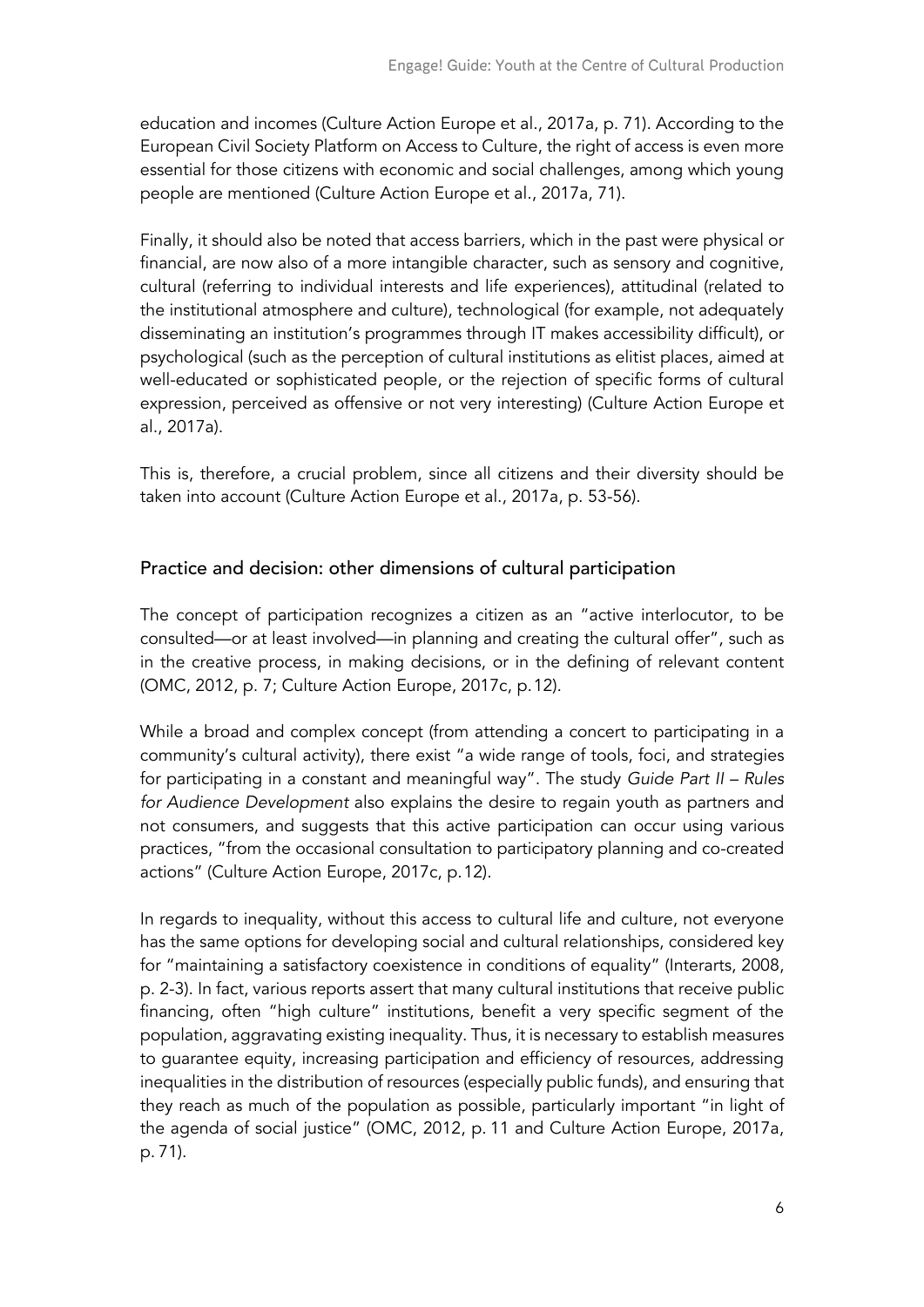Bearing in mind that one of the main challenges of Europe is breaking down barriers between society's different circles and groups, it is necessary to increase participation by being self-critical about the composition of each organisation, since "our common experiences become the basis for shared values", and thus we should "prioritize cultural venues and initiatives that mix audiences, bringing diverse ethnic, age and social groups together for common experiences" (Culture Action Europe, 2017c, p. 14).

## Methods of co-production

Methods of co-production refer to processes that have as their goal to contribute to the empowerment of young people, generating meaningful experiences in their lives, and in which they assume part of the authority and responsibility for the final result (PEN Català et al., n.d., p. 4). This type of process relies on the professionals of the sector, who "encourage and guide participants to develop solutions for themselves" (Garry and Goodwin, 2015, p. 54), a fact which leads to strengthening the relationship between participants and artist or mediator, in addition to blurring the roles that are typically associated with each.

Thus, participation in these processes is active, as well as having "the value of shaping and developing the abilities of the participants" whether they are youth, managers or coordinators of the different initiatives (PEN Català et al., n.d., p. 4). At the same time, by encouraging the artist and participants to create solutions together, the final result, whether or not the key point of the whole process, is considered to be more appropriate and relevant to the participant (Garry and Goodwin, 2015, p. 54).

Lastly, we briefly detail the following characteristics of the methods of co-production (PEN Català et al., n.d., p. 4-5):

- The working process goes beyond a specific event: the project, developed before and after a possible event, promotes relationships of mutual understanding, in which both parties commit to the process of the cultural activity in question.
- Since participation in processes of co-production is based on co-authorship, it stimulates the sharing of responsibility in design and decision making, encouraging a high level of participation.
- The fact of sharing responsibility implies the need for flexibility about the differences of actors and factors, and to be aware of the processes that might not go well, of the risks that must be assumed.
- A commitment to co-production between the participants and the organisations (including leadership, management, and the structure as a whole) is also necessary.
- To conclude, the qualitative and quantitative evaluation should consider, among other aspects, the degree to which set objectives were achieved, especially the level of commitment, skills and competencies, and the links established.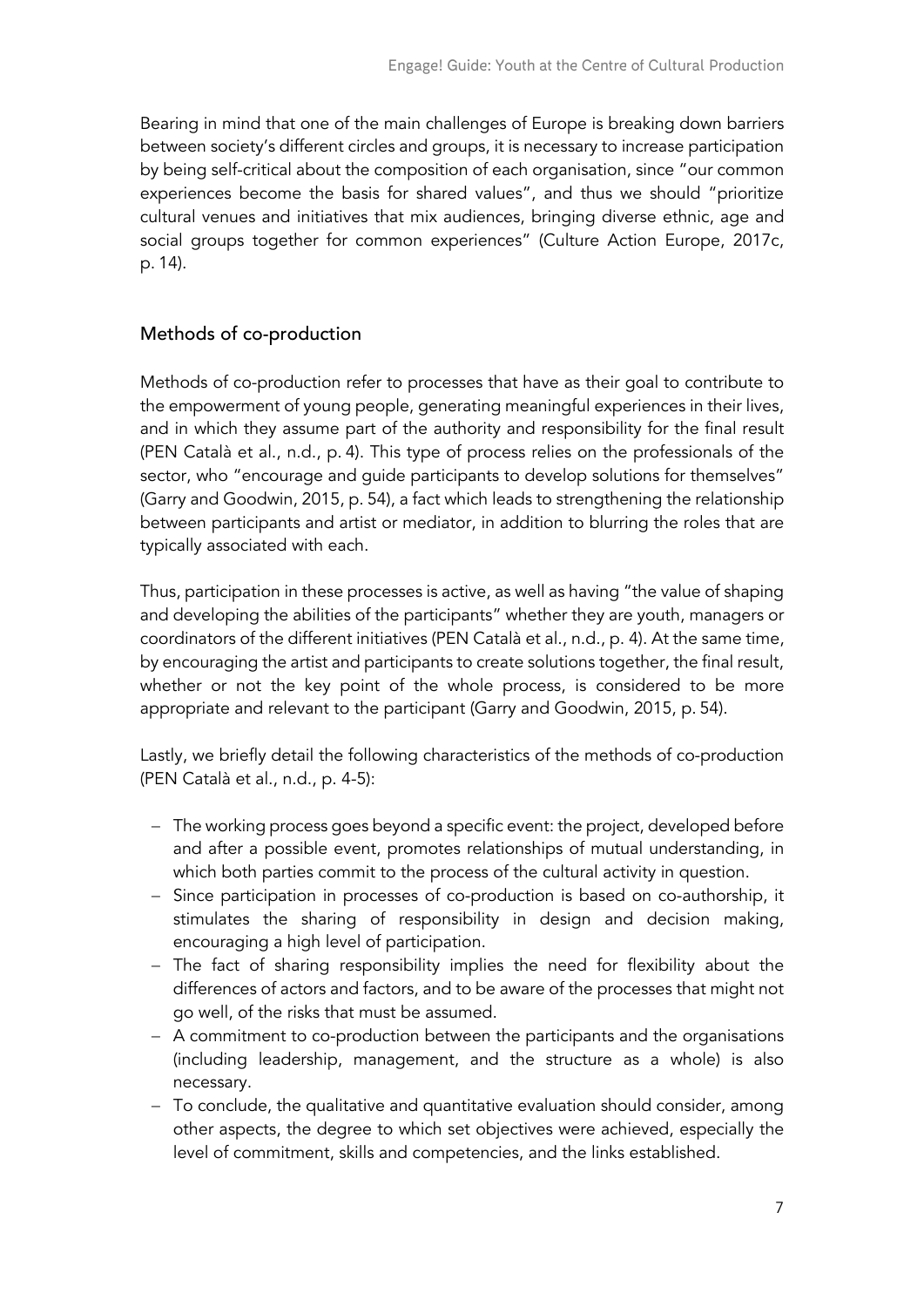## Development of personal skills

According the December 18, 2006 recommendation of the European Parliament and the Council of Europe on key competencies for lifelong learning, culture and creativity are one of the eight competencies. According to the document, moreover, these are the competencies that "all people need for their self-realization and personal development, as well as for active citizenship, social cohesion, and occupation" (p. 13).

Cultural participation, then, aside from being recognized as a right of every person, is a "key pillar for personal development, creativity and well-being" (Culture Action Europe, 2017a, p. 71). According to the aforementioned report, *Guide Part II – Rules for Audience Development*, case studies show that there is a "connection between active participation and the sustainability of relations" and a "democratic impact on a community", as well as links between "cultural participation and the key dimensions of our lives". The report, prepared by experts of EU member states within the European Agenda for Culture, also explains that culture "facilitates social inclusion", breaking isolation and permitting personal expression, among other implications (OMC, 2012, p. 12). In conclusion, "citizenship, health, well-being and innovative skills all are affected by collective and creative gatherings" (Culture Action Europe, 2017c, p. 8-12).

Its relevance is especially made clear when we keep in mind the current context. As Interarts explains, "independent of the growing multiculturalism of Europe, more strategies are needed where policies and cultural actions can be considered an important element in anti-discrimination policies and specific practices against racism and inequality" since the initiatives in this area promote "comprehension and respect for cultural diversity, develop intercultural abilities and stimulate the participation of passive and disadvantaged young people in cultural experiences" (Interarts, 2008, p. 18).

Upon review of the literature (Interarts, 2008; Garry and Goodwin, P., 2015), we highlight some of the implications for the personal development of young people through cultural practice:

- It improves self-confidence, self-esteem, patience, and personal expression;
- it promotes teamwork and interpersonal skills, such as support and guidance or networking between people and organizations;
- it increases participation in society and overcomes discrimination and tension caused by cultural difference, in addition to breaking preconceptions;
- it increases the development of critical skills, such as accessing information and services;
- it promotes social integration and participation in the work market;
- it contributes to individual and collective health, happiness and well-being.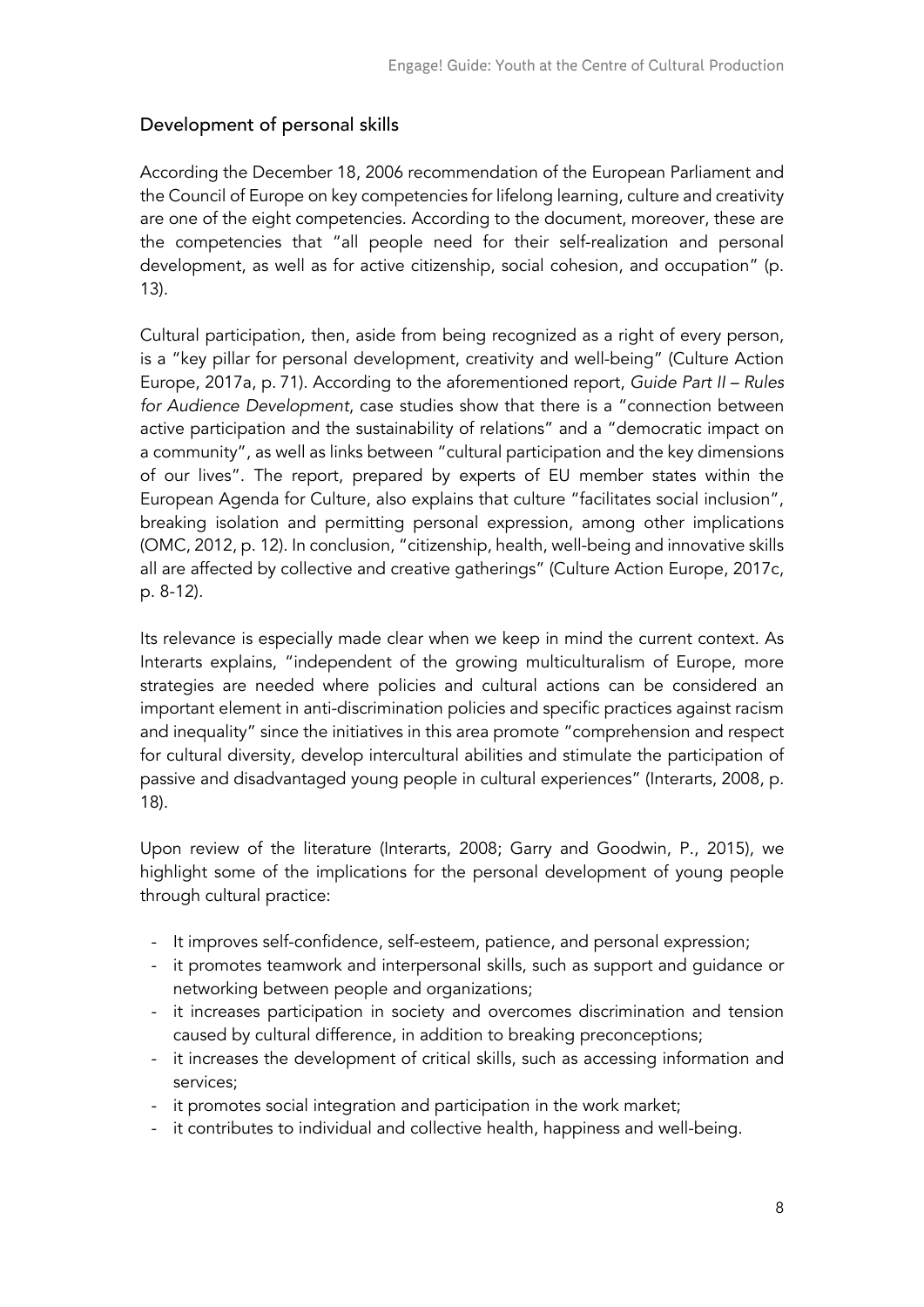# THE PROJECT

## How should I use this guide?

A good definition and planning of the project allows for faster development and facilitates the monitoring of activities and evaluation of objectives. In addition, it avoids the loss of interest that occurs when one doesn't have what is necessary at a given time, favouring better performance of the people who participate, and generating good expectations.

The guide, then, suggests various strategies to improve interaction with the youth population and promotes their cultural participation through literature. It does so through the following sections:

1. Design

The time for diagnosis and proposals for action, when we decide the agents will work with, trying to ensure the participation of youth, how we will develop the selected skills and competencies, and the evaluation we will carry out.

2. Implementation

The stage in which we carry out the process planned in the previous phase, with the agreed tasks and responsibilities, such as mechanisms of reviewing the project and its closure.

3. Evaluation

The phase of reflection and assessment of the objectives of the project, as well as learning and methodological and organisational aspects. During the design we will have already established the mechanisms of review that will be used before, during, and at the completion of the project, as well as participating agents.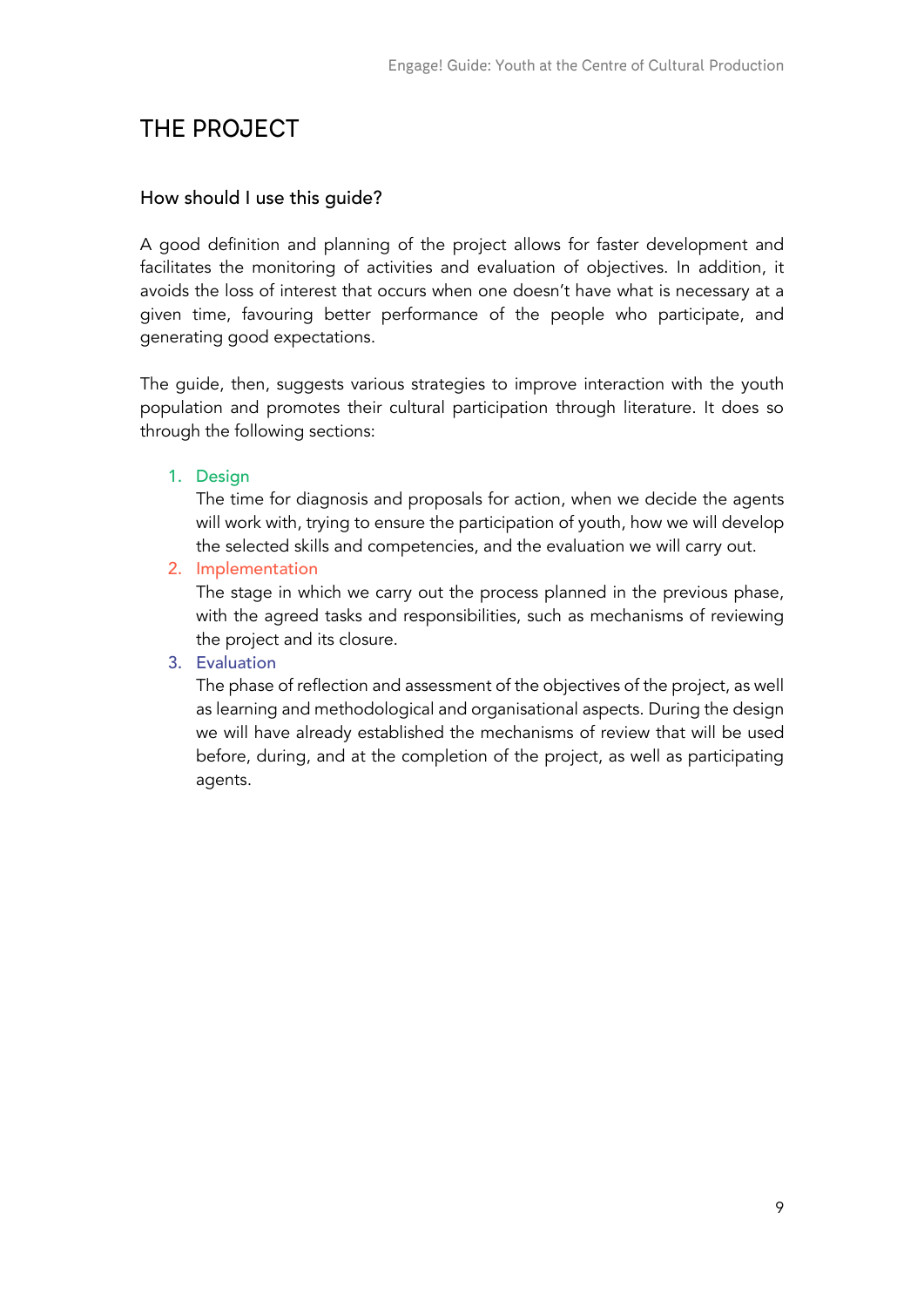## **DESIGN**

The first phase of the project allows us to diagnose the situation and think of possible proposals for action, a stage in which participatory processes are important, because they allow for different points of view. In the specific field of the arts, furthermore, divergent thought is a great help, because it can help us formulate very enriching proposals (Vallvé, 2014, p. 18).

What should we keep in mind?

1. It is necessary to decide on the agents we will share this phase with. As for young people, while we consider their involvement very positive, their degree of implication may vary depending on the context of each organization.

*The design of the* Proyecto Mandarache *had the input of the people who would participate in the project (secondary school teachers, library teams and youth workers) to launch a pilot project.* What's Your Story?*, on the other hand, spoke to youth with whom they had worked before, but also others who hadn't been involved.* 

- 2. We can carry out consultation processes, for example by speaking with other organisations who might be experts in the field where we want to work, or reviewing the evaluations of previous projects. This was the case with *What's Your Story?*, which modelled itself on examples of previous projects (mentoring, writing retreats, etc.)
- 3. Consider feedback and the sustainability of the project, that is, the set of mechanisms that may facilitate the transfer of knowledge within the same project. *Debat a Bat*, for example, a three-year project, does so as follows: the first year, each library receives three boxes (containing the material for the activity) and the support of a library; the second, they receive two boxes so that the third is designed in a co-creative way; and the third year they sponsor a library as it begins the project.

We organized this first section based on a series of questions.

## What concerns me?

The first step is analyse the initial situation to see what we want to change or what we want to respond to. We find a very clear example of this in the ART31 project (The Gulbenkian):

As the Arts and Culture director of the University of Kent explains (ART31 Kent, 2017a), the ART31 project was created when it become clear that, although a right, in reality article 31 of the Convention on the Rights of the Child was not being applied. Meanwhile, everything related to youth arts in Kent was primarily decided by adults, without young people giving any input. This is why ART31 was created, "to give young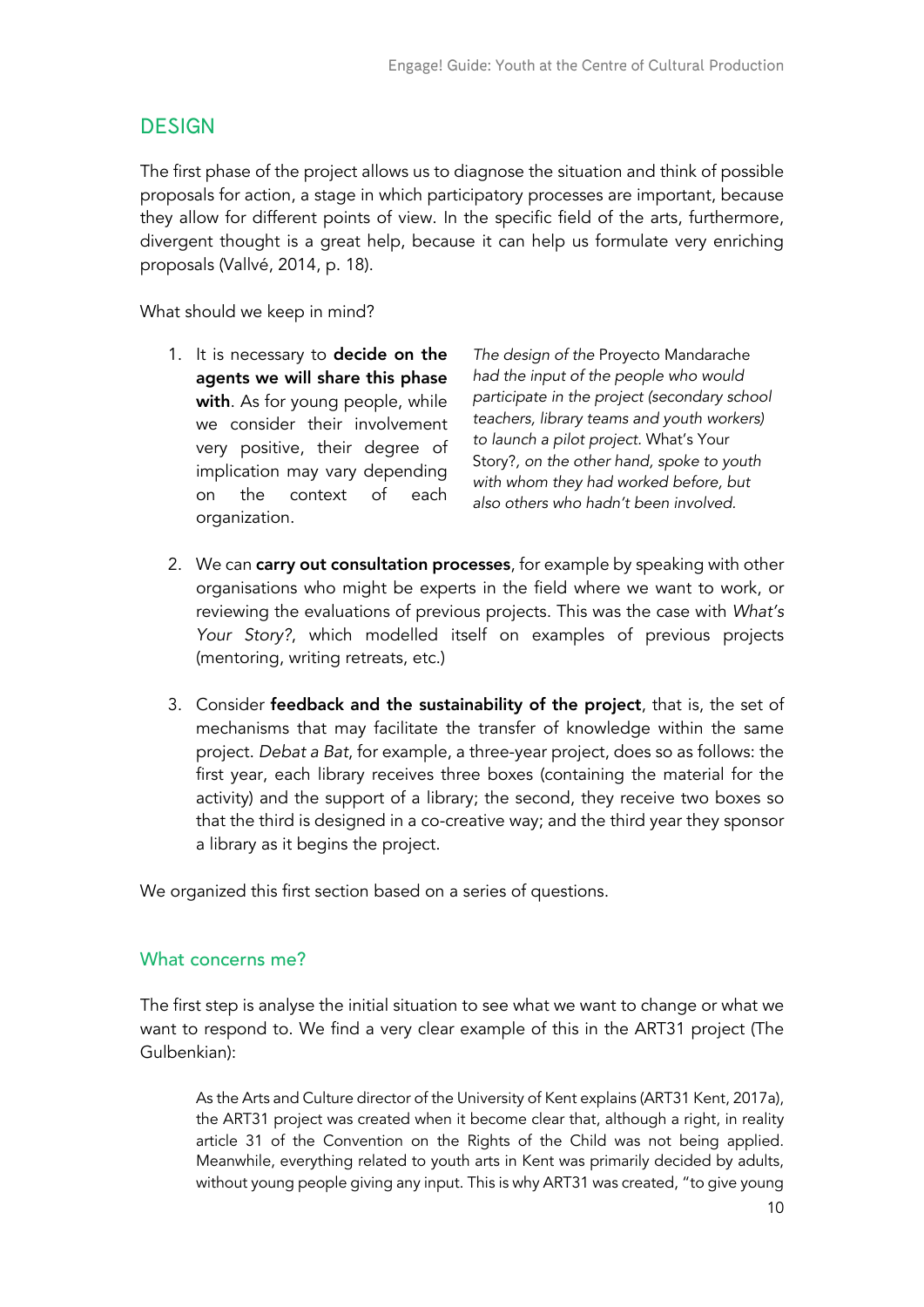people a voice and empower them to lead the process". Their motto is "no decision about us without us" (AMA Culture Hive, 2016).

The *Proyecto Mandarache* was also forged on the basis of a context analysis. According to Alberto Soler himself, coordinator of the initiative, all the studies about citizen participation and critical thinking show that, without a society that reads, it is difficult to have an active citizenry, capable of understanding an increasingly complex political discourse that requires more nuanced responses. Thus they opted to do language training and encourage reading.

Once we have a clear idea of what concerns us, these needs should be connected to actions (how I will do it). This whole process of change can be considered in a complete cycle of four phases (which we will see in greater depth in the evaluation section) detection of needs and problems (needs assessment); review of the bibliography on previous projects, or, if they don't exist, formulating measurable objectives; design of main actions and strategies (with process and development indicators for the project); and, finally, evaluation of the intervention, based on appraising results or efficacy (Chinman et al., 2004, in Ariza and López, 2017, p. 7).

## What is my goal?

Once the diagnosis is made, it is easier to define objectives, which can be very diverse1 . We identify two key aspects:

1. At this moment of implementation, especially at the beginning of a project, it is important to establish minimum objectives for the project to be worthwhile and rewarding. Over time, we will continue to incorporate new goals.

"From the first I had it all thought out (the idea was a bit strange and made me a little embarrassed). Plus, when you do something new, you have to be cautious because there's a lot of pressure. I had everything I wanted in mind, but I wasn't aware it was so ambitious and, as it got close, I saw that I'd have to give up many goals. Over the years, many goals were solidified. One thing is the ideal goal and another the reality."

(R. Delgado, creator of *First Literary Dates*)

2. The recipients of the activity must be kept in mind, since the specific aims, and actions to achieve them, will vary in function of who these people are. Taking *First Literary Dates* as an example, the specific goals were defined based on the detection of student priorities: relationships between students, the technological/audio-visual question, and the freedom to choose readings (hence, the project groups readings in a book "menu", from the most canonical classics to more commercial books, among others).

<sup>&</sup>lt;sup>1</sup> In fact, although we mention it only briefly here, the Analytic Report document, linked to this study, collects the goals of the projects presented at the Engage! portal; some have a mainly social aspect, others prioritise promoting creativity or encouraging interdisciplinarity.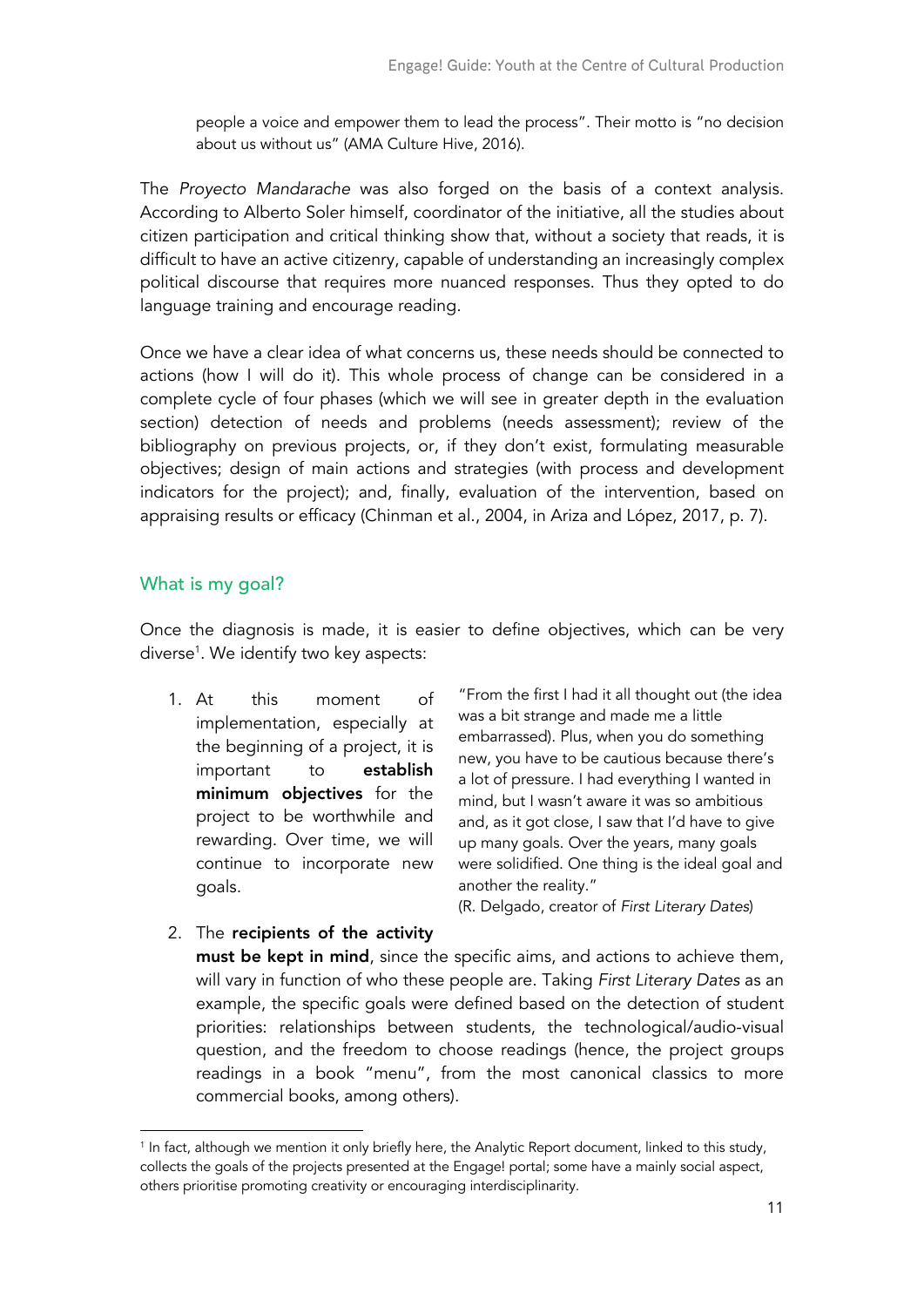As examples of goals, consider those that seek to:

- 1. Broaden access to culture and encourage participation in cultural life:
	- *School of Reading*, in addition to promoting reading skills and reading itself, aims to provide tools for easy and effective access to culture, encouraging participants to join into literary life.
	- *Livet Bitch!* seeks to strengthen the position and opportunities of young women, as well as increasing their participation in cultural life.
	- *Letras y Fútbol* has the goal of increasing cultural consumption among the usual audiences of football, via meetings with writers, various activities and campaigns to encourage reading with young people, and the publication of football stories, among other initiatives.
- 2. **Empower youth**, whether creatively, making the right of expression theirs, or in terms of writing or communication skills, such as with the *Young Muslim Writers Award*. The Lava space (Kulturhuset, Stockholm), aimed at youth from 13 to 25 years old, redesigned itself with the goal of promoting youth culture in the whole city and empowering young artists and professionals to use their right of expression.
- 3. Encourage reading and writing, such as in the projects *Lectura Jove*, *Literapolisbcn* or *Escritura en Vivo*, which seek to liberate writing, and convey that writing is cool, releasing everything that blocks us, in the words of Marcos Xalabarder, head of the project.

## What are the issues I will deal with?

We also need to specify the issues that we will prioritise, that is, the content of the project. Three factors can increase youth involvement:

- 1. When young people have been able to choose the issues that will be addressed and/or the topics respond to problems that surround and affect them, increasing motivation and sense of responsibility.
- 2. When they can connect emotionally, when passion plays an important role and they can share how they feel and how they are, and when the links between young participants or the various people involved are reinforced.
- 3. When the content is related to their key interests, which might be sports (*Letras y Fútbol*), social networks or mobile devices (*Literapolisbcn*), or artistic languages they are used to and share with people in their generation (*Versembrant* or *The Hip-hop Shakespeare Company*).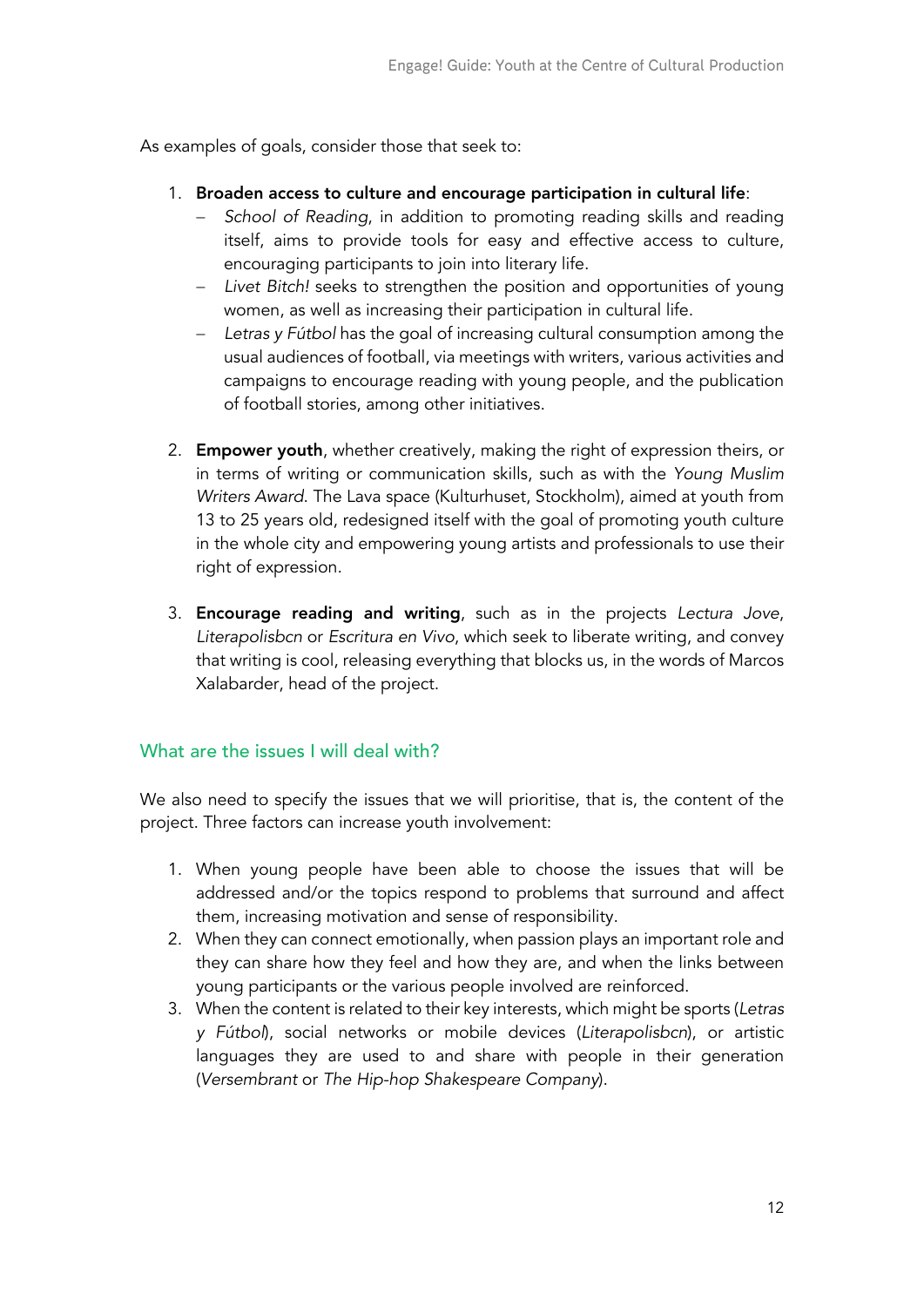As recommendations, we present four large groups of issues, many of which are present in the projects gathered on the Engage! website:

## 1. Social inclusion:

- *The Poetry Project* works on empathy between refugees and the population of Berlin, as well as giving voice to all the issues that concern them and surround them: fear, abandonment, nostalgia, and loneliness.
- *Livet Bitch!* works on strengthening the position and opportunities of young women in cultural life. Some of the topics of the workshops are sexism, sexuality, homophobia, and feminism.
- *Gulbenkian* encourages the transfer of decision-making power to very diverse profiles, such as refugees, asylum-seekers, and people with autism, among others.

## 2. Critical thinking:

- *Versembrant* encourages critical and reflexive awareness through analysis of discriminatory situations such as sexism, homophobia, racism, or the farright boom.
- *Det Fria Ordets Hus*, starting from topics of artistic freedom or freedom of expression, deals with issues like literary heritage, feminism, gender equality, racism, and migration, as well as democracy and prejudice.
- Other examples are *Writing and Solidarity*, which promotes knowledge and reflection about social inequality through reading, or *Scomodo*, which visualizes social and cultural alternatives in Rome.

## 3. Expressivity and emotions:

- As for expressivity, *Taller de Lectura Jove* works on oral expression in debates based on specific readings; *Grectubers*, on the other hand, has a wider focus, in which each youth participant makes a theatrical recommendation based on personal experience, with total freedom; and the Lava space makes a place for empowering young artists and professionals in their artistic expression.
- Regarding emotional work, the "jams" of *Escritura en Vivo* tend to have an emotional and expressive nature, about how we are and how we feel, while *Tomorrow is Never a New Day* connects writing with the personal experience of growing up in poverty in Nordic countries.

## 4. Topics of interest and current events:

- *First Literary Dates* links literature with topics of interest to young people, such as climate change, fascism, and feminism. *Versembrant* also deals with current and especially influential topics of interest, such as drug consumption, social networks, bullying, and gender roles.
- *The Hip-hop Shakespeare Company* addresses issues such as African culture and history, human rights, racism, and history, including the history of hip hop and the legacy of slavery. In general, the project reflects on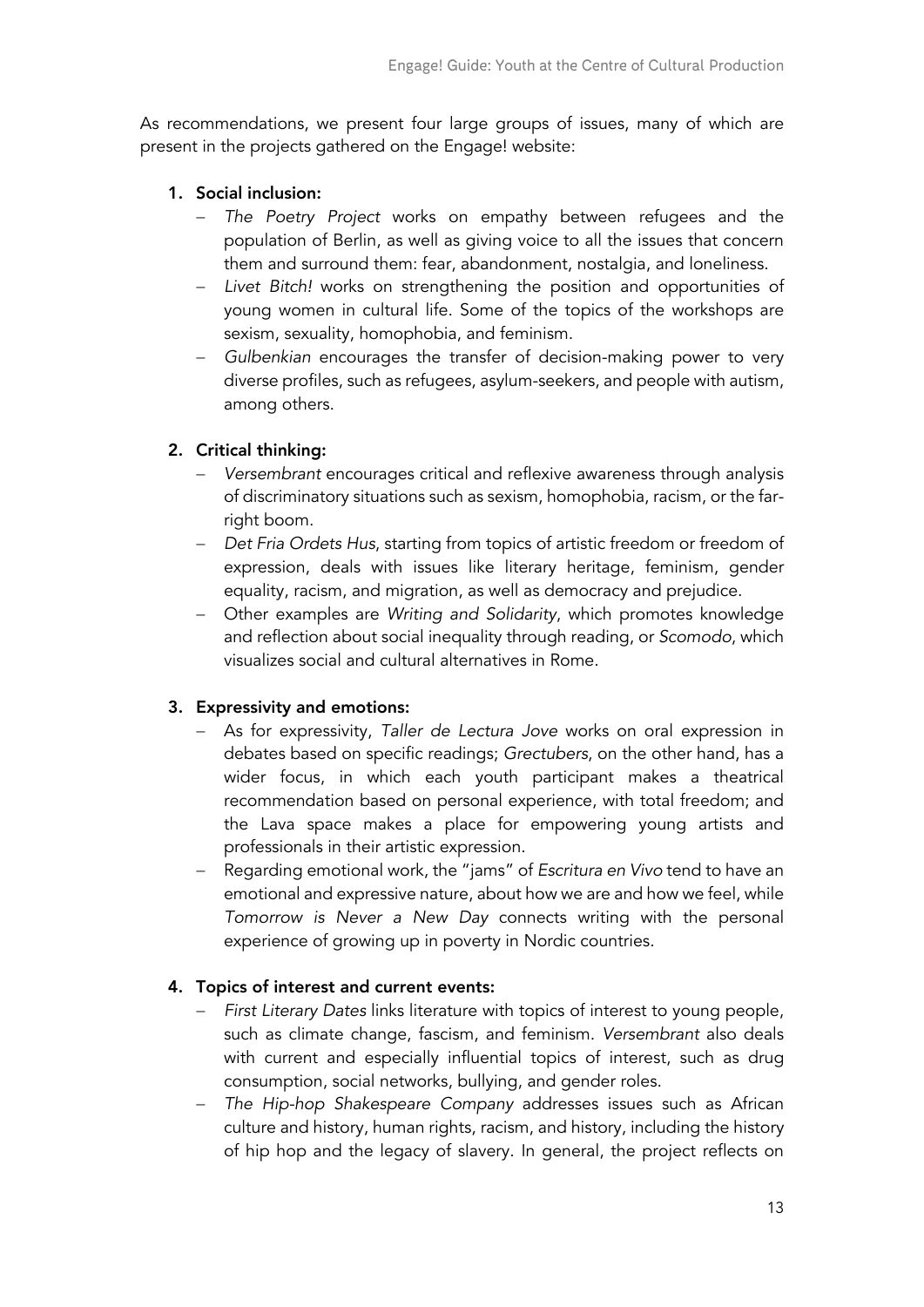education today, as well as on consciousness. Other topics might be violence, war, poverty, and greed.

- *Searching for Nadia* explored radicalization processes, social injustice, belonging, and what it means to be a young person in contemporary societies, as well as religious beliefs and human values in today's society.

## Who do I want to reach? And how?

During the design process we also have to specify who we are steering towards, who the project's target audiences are. Depending on the population with whom we want to work, how to go forward will vary. *The Orwell Youth Prize*, for example, places emphasis on the youth who face disadvantaged educational situations outside of London. Thus, we should ask ourselves if we are addressing a specific profile or a wider sector of the population, and if the decision we make is realistic according to the context of our organisation.

We have various strategies to reach young people:

- 1. Social media: as they say at ART31, the digital realm is the principle (young people are more likely to see Facebook ads than city billboards) (AMA Culture Hive, 2016).
- 2. Face to face: while social media is key, face to face meetings are possibly better in terms of transmitting passion about a project. As Arthur Besnard (*Turfu les éditions*) says, when it comes to meeting and working with young people (though this is applicable to anybody), one must be capable of connection, of being an involved leader.
- 3. Educational centres: keeping in mind that this is the space that brings together the entire youth population (during the stage of obligatory education), workshops in educational centres are very positive incentives for involvement.

Examples:

- 1. The *Handover Festival*, in order to create a diverse group of young people, carried out the following steps:
	- a. They contacted schools, sending letters to the directorial staff.
	- b. They conducted meetings with the student body, where it was difficult to find a way to capture their attention, since it wasn't easy for them to understand what a literature festival is and to know whether they wanted to be involved. The theme of the festival was breakthrough (social activism and freedom of expression), which generated many enthusiastic responses.
	- c. They made a selection of the different candidates, reviewing and choosing those who they believed seemed most committed and who, at the same time, seemed to have big ideas.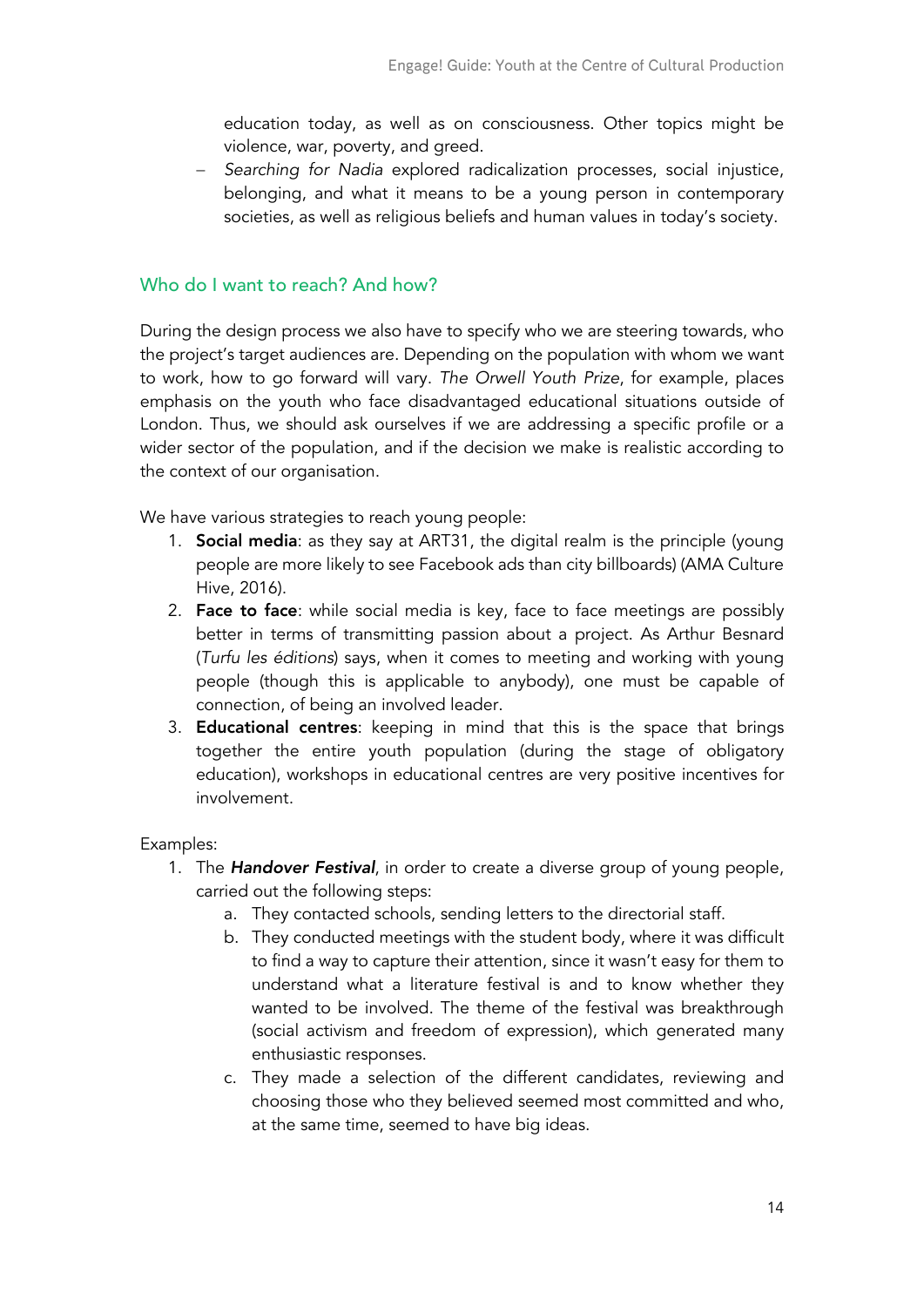- 2. The library *Punkt127* segmented the institutional audience (a strategy that Kulturhuset, Stockholm, also developed) by announcing themselves as a library for children and youth, where they could feel listened to and respected. One factor they consider key to their success was the profile of the librarians, who, as well as knowing how to connect to the youth population, established relationships of trust that often extended to their family environment. Their keys for success (PEN Català, 2018):
	- a. Trust: building a mutually trusting relationship with young people makes them feel safe and is the best way to avoid conflicts.
	- b. Rules: indicating from the beginning what they can and can't do.
	- c. Reward: everyone who complies with the rules should be rewarded, they should know what they gain.
	- d. Recognition: giving back to young people a positive image of themselves, which empowers them and gives them security.
	- e. Dialogue: it is necessary to listen, if we want to build a relationship based on dialogue and agreement.

Lastly, it should be remembered that it is essential to establish the appropriate selection criteria for accessing our project, since this can sometimes be a barrier. A long text in an enrolment process, for example, can be an obstacle for some people, and a brief form can provide a higher number of registrations, if this is our goal.

## How will I achieve my objective?

The next step will be to execute the project, the set of actions that we will carry out to achieve the objectives, such as a workshop (which might be for writing or reading), or a creative or co-creative project, among other options.

The *Premi de Literatura Protagonista Jove*, for example, with the goal of stimulating imaginative reading, creates a jury formed by boys and girls. Specifically, to ensure that the largest possible number of young people read the selected books, they create juries within each learning centre, book store or library. They present and defend the books in front of their peers, carry out the voting and, among themselves, choose the book they think is the best (Consell Català del Llibre Infantil i Juvenil, 2019).

Depending on the project developed, the personal, interpersonal and sociocultural skills being fostered (those that have to do with the reality around us, its analysis and how we relate to it) will be different, as we can see in the following types of projects $^2\!$ :

1. Writing workshops: from a personal point of view, they mainly focus on reading comprehension, oral and written expression, and creativity, favouring trust, imagination, leadership, and collaboration.

<sup>2</sup> The document Analytical Report *Informe analític*, linked to this study, contains an extension of this information, analysing personal, interpersonal, and sociocultural skills developed in the projects selected by the Engage! project.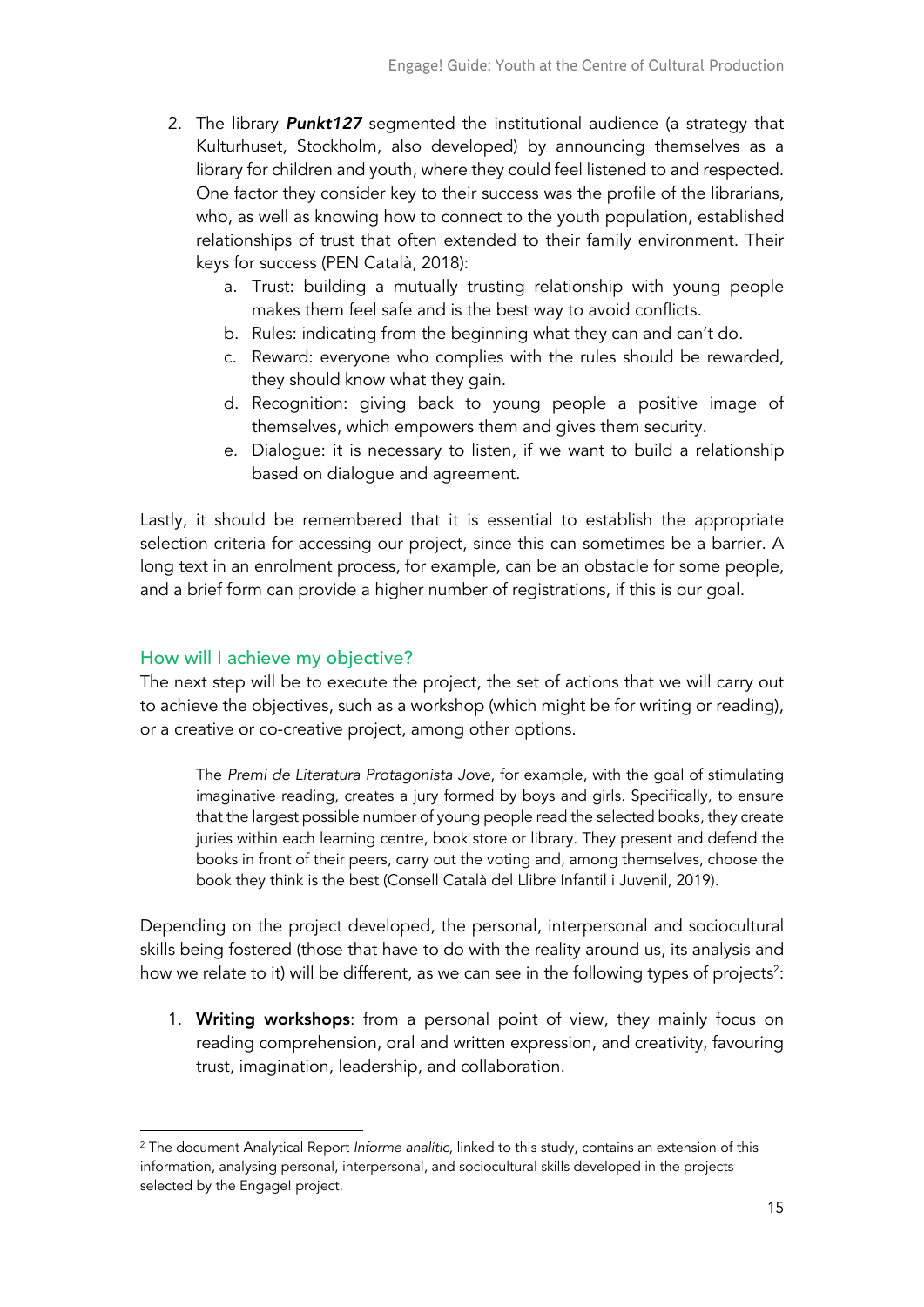- 2. **Reading workshops:** in addition to affecting reading comprehension and oral expression, they very directly stimulate listening and dialectical skills.
- 3. Creative and co-creative projects: from a personal point of view, they promote creativity and innovation, as well as developing reflection and analysis of the reality around us. Meanwhile, they allow for role reversal

*Livet Bitch!,* which has as one of its goals to strengthen the position and opportunities of young women (increasing their practical and cultural life), is based on their participation in the whole process of creating a play, as well as putting on school workshops.

and thus encourage a multitude of skills (such as technology when editing a video clip). From the interpersonal point of view, these processes encourage interaction between various people, and empathy, since switching roles allows us to shed our usual behaviour, see ourselves in a new way, and put ourselves in another's place. As for the sociocultural dimension, these projects entail a new way of relating to culture and the specific area of their work, the acquisition of a new language, and a new way of understanding our surroundings, which increases sensitivity to the reality around us.

4. Live and improvisational art projects: in addition to encouraging reading and writing in an original way (since each process is unique and different from the last), they promote improvisation and rapid adaption to changing contexts (due to different challenges and dynamics), as well as live performance in front of an audience.

## How do I prepare? What to keep in mind

To start, we highlight two considerations:

- 1. We must guarantee the active participation of all:
	- a. On one hand, we must be able to design different strategies to increase active participation of young people throughout the project,

including decision-making. As they explain at *The Roundhouse*, there is often the myth that participants will come and "it will just happen", but everything needs to be planned, each session, with the aim of achieving the project's final objective. The Bitch Council (*Livet bitch!*), for example, consists of a

Strategies of *Debat a Bat* for active participation:

- Active listening: what we say is as important as what others say.
- Dialogue: through open questions (the art of asking).
- Oral narration: the need to tell and share stories.
- Play: reflect and learn by playing.
- Reading out loud.

group of girls who bring suggestions and desires for the content of the project, as well as being involved and participating in the control of design and management.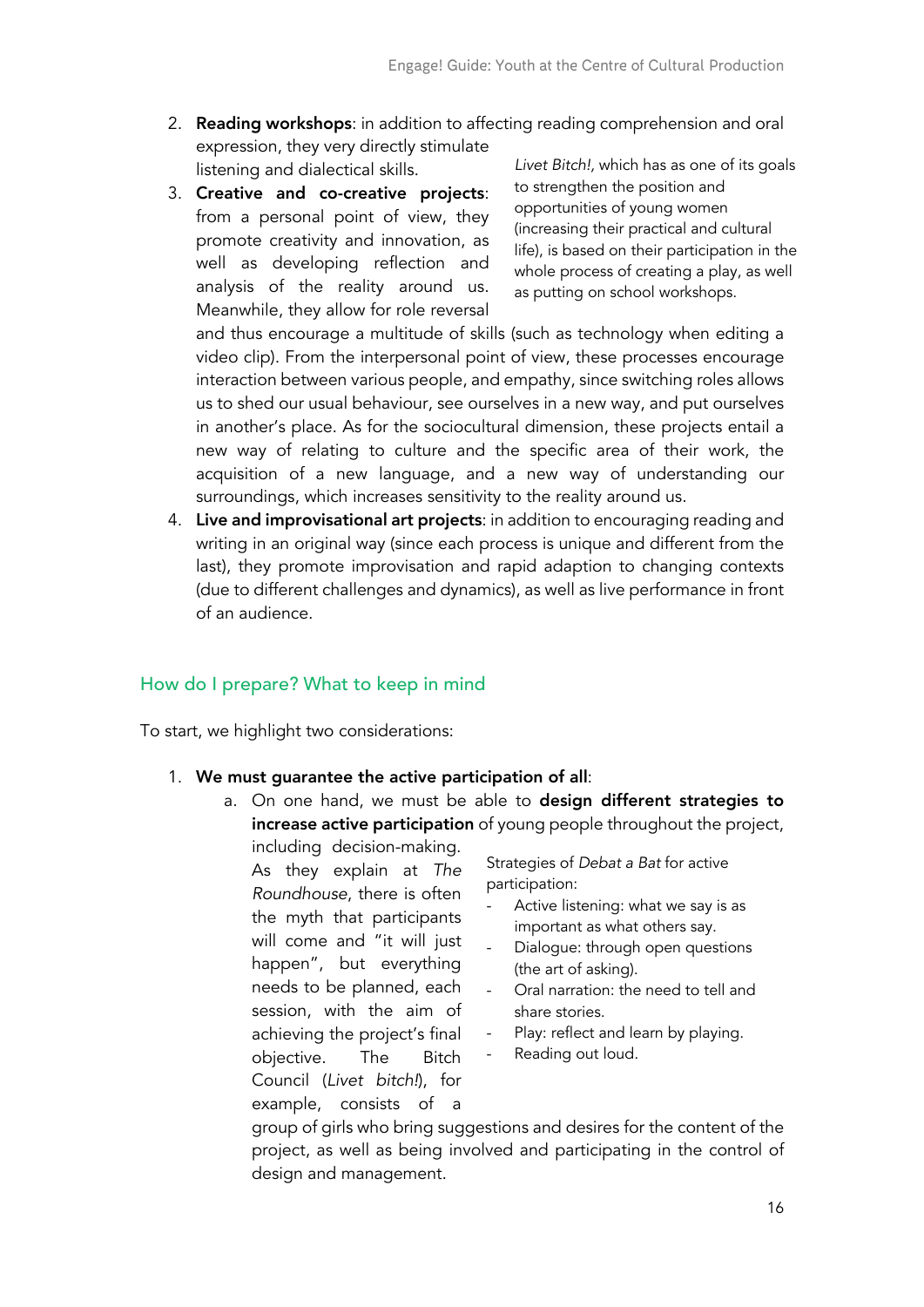b. On the other hand, we have to respond to diversity: as Joan Bustos,

creator of the *Projecte Lectura Jove*, explains, "it will be necessary to combine different learning styles, different abilities, and especially in adolescence, different degrees of personal maturity" (Bustos, 2015). Likewise, in the words of Marcos Xalabarder, "each person who participates has a literary voice and we have to give them the space to express it".

The *What's Your Story?* project foresees three different ways of participating:

- 1. Ambassadors programme: in addition to a retreat, they participate in the preparation of the Young Writer's Convention.
- 2. Young Writer's Convention: a one or two-day event in which everyone can participate in different ways.
- 3. Magazine: the publications in this online space, by and for young people, receive feedback from master's students in literature at the University of Stirling.

When it is time to prepare, we have to keep in mind all the phases of the project, as well as the characteristics of each. This is especially important if the project is developed in collaboration with an educational centre (due to the academic burden, especially in the last year of secondary school). Specifically, we should:

- 1. Make a calendar for the project: establishing a series of events for the project, in order to be able to define times and spaces.
	- a. In the first place, we have to specify the necessary amount of time needed for each phase and for the whole of the project, keeping in mind actual availability.
	- b. In second place, we should establish the place where we will carry out our activities. Those projects that are begun within the school setting but that evolve outside of it, for example, often have difficulty when it comes to finding locations. Also, it must be a space where everyone can feel comfortable (participants and organisation).
	- c. Finally, we should also agree on the regularity of meetings, which will depend on the age of the youth, due to different priorities and obligations. According to the experience of the *NCW*, regular meetings are best, since they help to establish links and cohere the group (especially at first).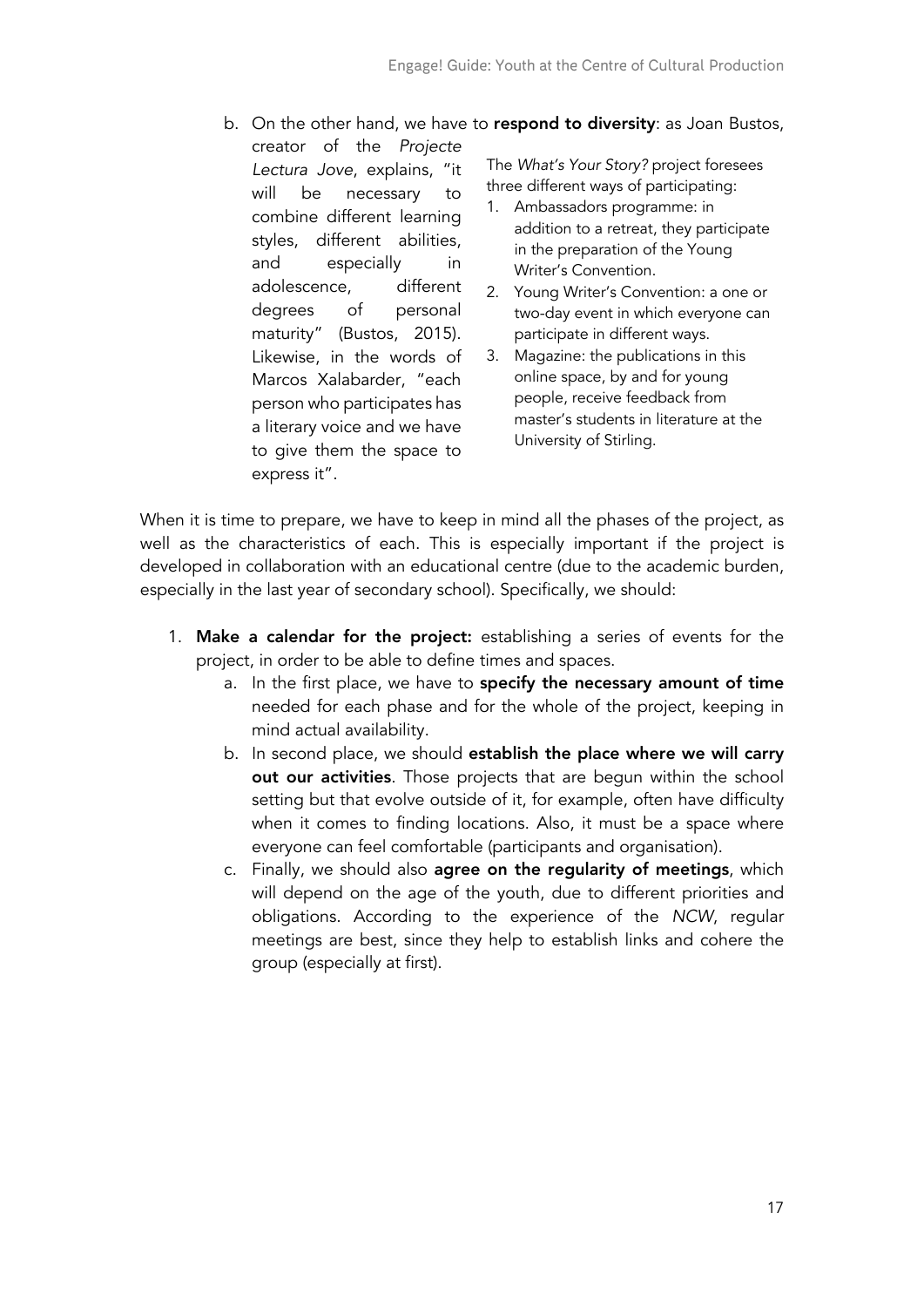- 2. Plan the actions, keeping in mind that:
	- a. It will be necessary to establish the mechanisms by which the youth can acquire the skills they will develop throughout the project.

Rosalía Delgado (*First Literary Dates*) explains a dynamic that she carried out during the first evaluation of a routine reading: instead of taking a test, the evaluation consisted in a roundtable on reading, with her, as professor, in the role of moderator. Thus, the students could see what their work would consist of when they had to do so in the *First Literary Dates*  project*.*

- b. It is also important to **leave** spaces for oversight, the moments when we will reflect, sharing feelings and impressions of the process, and when we will consider if changing strategies is necessary.
- c. Finally, we should also establish areas of involvement in the decisionmaking process, the opportunities there will be during the development of the project for participants to get involved.
- 3. Distribute tasks and responsibilities: that is, define who will do what at each moment.
	- a. Youth: assigning a specific role to each person means, among other things, the individual assumption of responsibility, as well as facilitating individual specialisation and cooperation when it's time to work. Further, it makes us aware of the consequences of delays or the fact that somebody is not doing their assigned task. It also might be considered viable to organise in committees.
	- b. On the project level: we should think about the agents with whom we will share the development of the project, whether at a certain moment or throughout the whole process, as we will see in the Networking section of the quide.
- 4. Use familiar language and channels: bearing in mind what we described for social media:
	- a. With *Grectubers*, for example, a young person recommends a play from the Grec festival in Barcelona in video format on YouTube, and encourages other young people to see it.
	- b. *The Hip-hop Shakespeare Company* chooses hip-hop music, which can be familiar to many young people, to work with the literature of Shakespeare, which is often not such a familiar language but one that they frequently encounter in school, especially in the United Kingdom.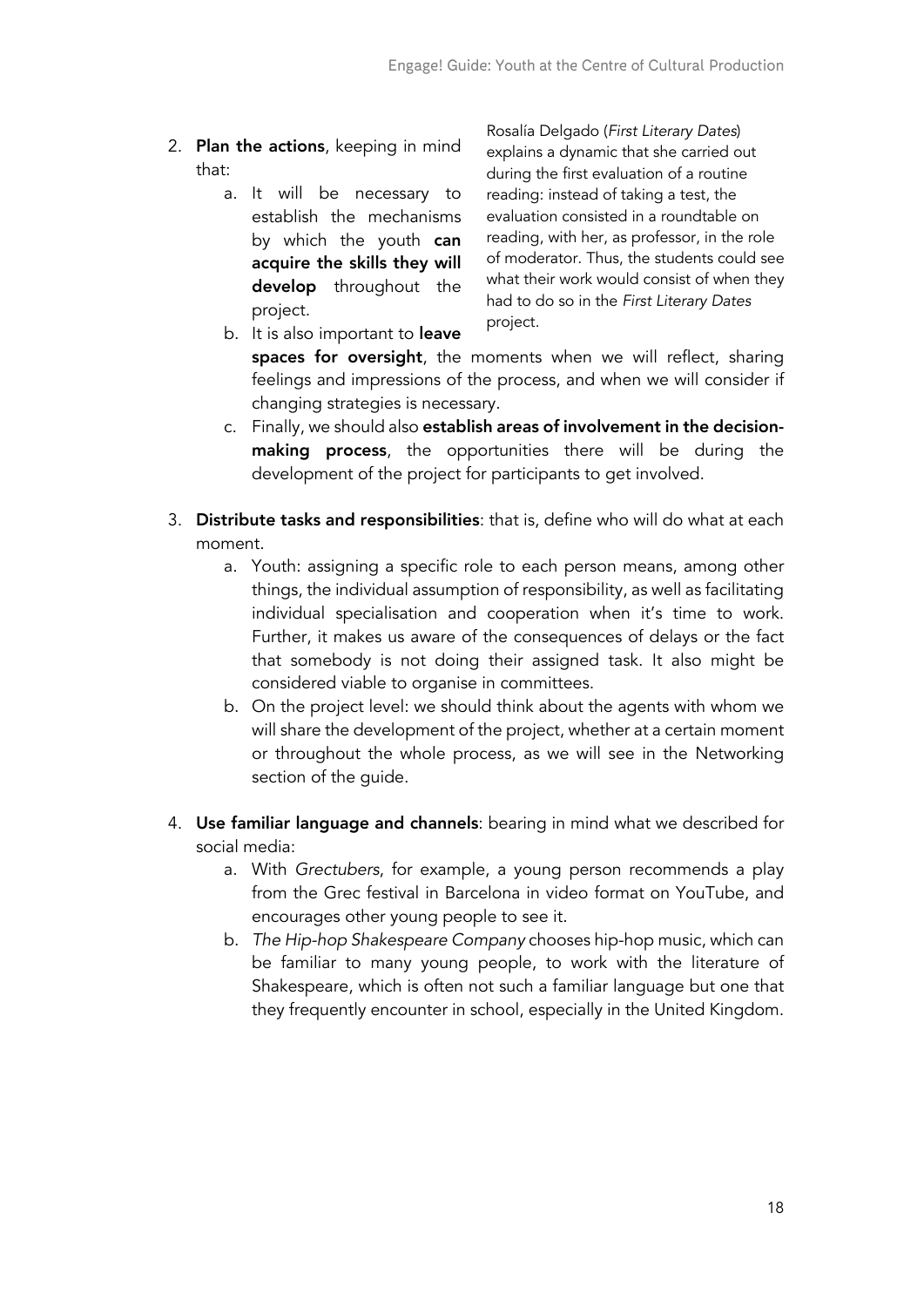## IMPLEMENTATION

The second phase is the development of the set of actions planned during the design

phase, where we have decided the structure of the whole project, tasks and responsibilities (to ensure the participation of all) and the places of action. More specifically, we will also have to ensure the necessary mechanisms for continuous monitoring of the project, which contributes to better continuity of the initiative. As we will see in the Evaluation section, this monitoring is closely connected to the project's overall evaluation strategy.

Very often, this phase also includes an event that culminates the process carried out, which is why it is important to keep in mind the following:

Rhyme workshop at *Versembrant*:

- 1. Introduction to the origin of the problem they'll confront (sexism, racism...).
- 2. Introduction to the history of the hip-hop and rap movement.
- 3. Elements of analysis of verse and rhyme as a base for gaining resources and skill.
- 4. Mix of musical and linguistic elements, the eternal form/content struggle.
- 5. Conclusions and reflections.
- 6. Conception of an instrumental song, applying some of the resources studied.
- 7. Recording the theme or public performance (with microphone and team of voices).

(Versembrant, 2017, p. 7)

- Although the process is often more important than the show or final result of the work (if any), it is appropriate to conclude this phase with something that can document what has been experienced, such as a blog or web page (*Tomorrow is Never a New Day* culminated with the publication of a book compiling all the texts produced).
- When a final event for closure and celebration is organised, which may be a different part of the process, it is appropriate to invite all the people who

have participated, "to thank them and especially to make ourselves aware of the collaborations that have made the process and learning possible" (Vallvé, 2014).

The Handover Festival, to be sure that everyone had access, regardless of circumstances, decided to apply the "pay what you can" policy. Thus, the cost of the different events was staggered: £8, £5 or £3.

As an example of this phase, we show the

development of the *Lectura Jove* project in which the students, in groups, had to create a book trailer for a reading selection. It developed throughout the school year in four different stages (Projecte Lectura Jove, s. d.):

1. Stage 1 (December): activities/fair at the Pompeu Fabra library in Mataró (project participant).

This moment, which was the first contact with the centre and the list of books, includes tasks like the creation of a group project (evaluated in the classroom the following January) and the selection of readings. To finish the process, during the following trimester they should read two books at minimum (to be able to choose as a group what they would base their book trailer on).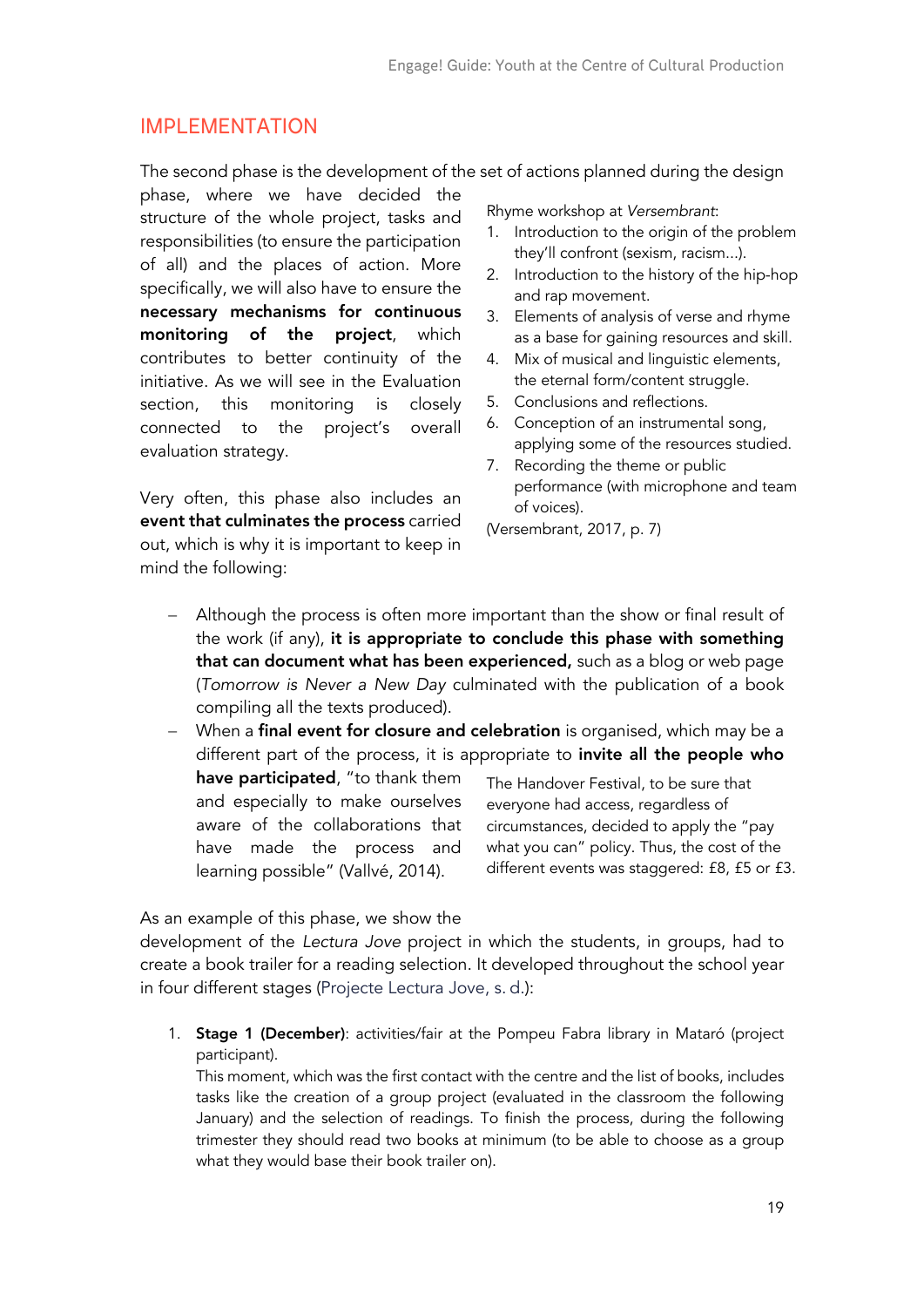- 2. Stage 2 (January and February): the sessions are held in the classroom with the themes of the books and different ways of telling stories. Besides having time to read, the teamwork is planned and each group creates a specific blog, where they make a collection of work guidelines and trajectories, as well as gathering the book trailers that result at the end of the project.
- 3. Stage 3 (March): also in the classroom, different resources for filming the trailer are explained. Thus, students are familiarised with topics, technical requirements, and previous results (created by students of previous courses) to be able to later employ these in the work of production, filming, and postproduction. Therefore, "students are then able to attribute meaning, in a holistic way, to strategies learned in different curricular areas: summary in language classes, time management for tutoring, bodily expression in physical education, the design of storyboards in visual and plastic arts..." (Bustos, 2015).
- 4. Stage 4 (April): delivery of the book trailers and awarding of prizes.

What is considered most important is "to find their own voice and use it in front of their peers, based on stories that excite them, intrigue them, make them think. But it is a twenty-first century formula. Images, words, music: expression. All shared online" (Bustos, 2015).

The prizes, whether from the audience or jury, are supported by the sponsorships that have been found over the years and are awarded in the Pompeu Fabra library, as well as being minimally covered by local media. They might be books donated by publishing houses, vouchers from neighbourhood shops, or cinema tickets, for example (PEN Català, 2019).

#### How do young people participate?

Before describing the strategies that favour the participation of young people, we note two considerations:

1. Freedom, trust, and inclusion: young people need to feel safe and comfortable, as well as valued, and need to feel a sense of belonging to what they are doing and the community they work with. Trusting them allows them

to take the project very seriously (as the creator of *First Literary Dates* explains), and making them aware of their potential helps them grow (in the words of Mon Mas, creator of the material for *Debat a Bat*).

2. Creation and co-creation: we highlight these processes because

"The students of *Turfu les éditions* who work on the project are alone (in a good sense). When we have a question, we ask it, but we execute the project alone. We have confidence and it's encouraging. This freedom is captivating." (A. Besnard)

they have a higher probability of achieving greater involvement and active participation. In fact, the advantages of both processes are that the students are in charge and the protagonists of the whole process and final result, if foreseen, and this favours greater involvement (as we see in *En Residència*, *Versembrant* and *The Hip-hop Shakespeare Company*).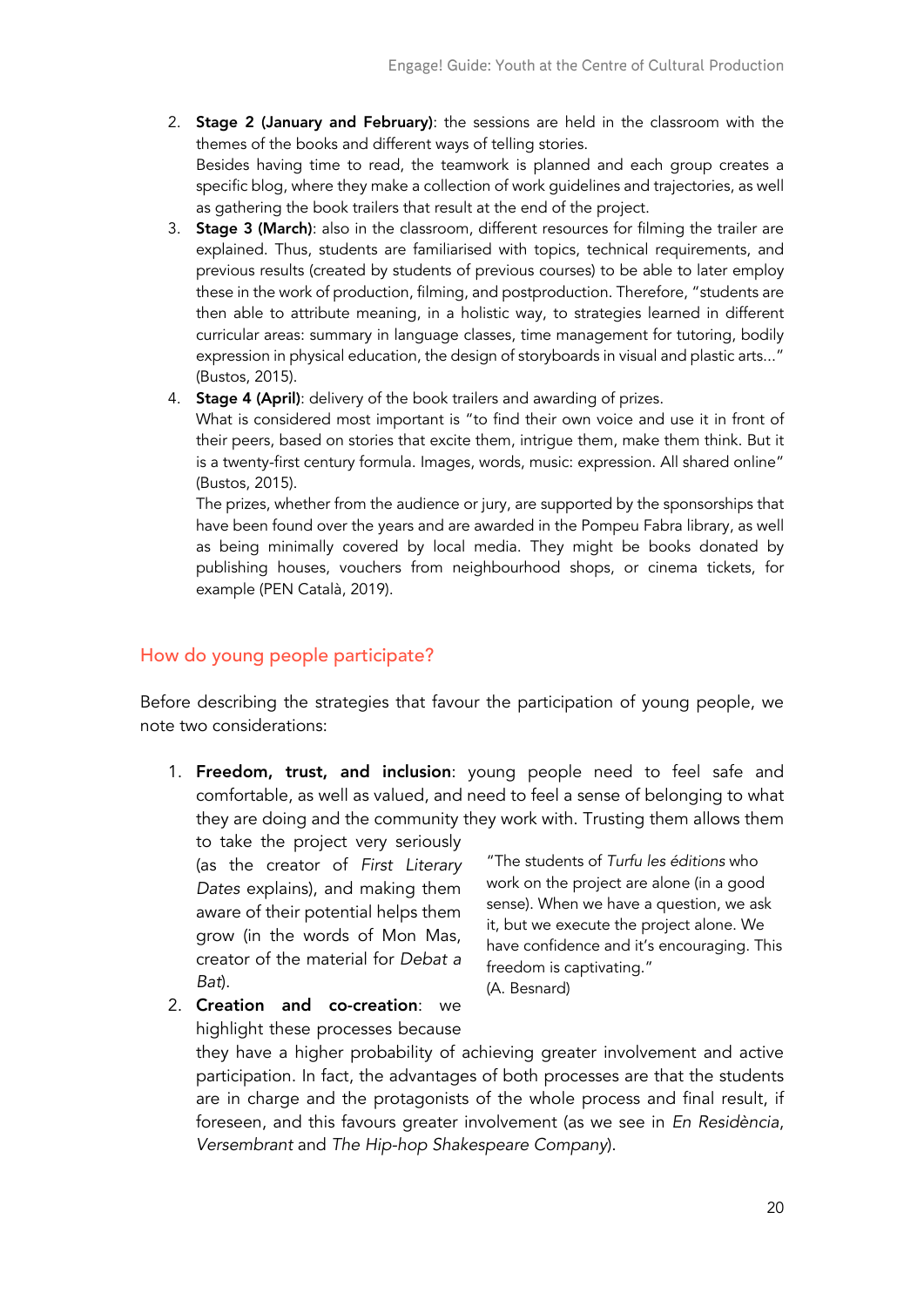To create incentives for young people to participate actively, we can employ various strategies:

- 1. Giving them the power of decision:
	- a. Give a certain responsibility within a project: in the *Proyecto Mandarache* or *Premi de*  promotes their sense of responsibility.

Specifically, creative projects, whether individual or collective, have the goal of creating pieces of new work (which may be literary), arising from personal reflection. They may rely on mentors who are doing support tasks throughout the process (*Young Company Writers*, *Writing and Solidarity*, *Livet Bitch!*). This process is accentuated in co-creation projects, when a group, together with an artist, carries out the whole process of creating an artwork.

*Literatura Protagonista Jove*, for example, the power of decision is given to young participants as members of the prize jury, which

b. Include young members in decision-making entities, as occurs at *The* 

*Roundhouse*: besides relying on the youth advisory council (it advises the institution in making decisions), two of these council members are included in the main board of the institution as fullfledged members.

"At Roundhouse, we believe that listening to youth is just the start. Taking what they say seriously means that we can then work with the youth, not just for them. And we believe that any cultural organisation that wants to develop itself, promote progressive attitudes, and continue to be relevant has to include youth in its decision-making processes." (Roundhouse, 2017)

c. Promote self-managed projects, since independence and

> autonomy favour involvement and responsibility. A clear example is *Turfu les éditions*, a publishing house managed by young people but that began as a school project. We can also mention *Scomodo*: while the project began in the hands of two young people, they created a self-managed and independent youth organisation.

## 2. Strengthening links:

- a. Collaborating with institutions in the area gives youth incentive to participate because it implies new stimuli and new dynamics, such as leaving a familiar environment or meeting with people who have a different profile than usual. *Lectura Jove*, for example, works with the municipal library, holding workshops with an external narrator (teacher and linguist) who helps the boys and girls "to narratively articulate the product that they must create in teams" (PEN Català, 2019).
- b. Meeting with youth outside the usual group is also a great incentive, as shown by the meetings of *Proyecto Mandarache* or the final session of *First Literary Dates*, in which different educational centres who have participated in the project meet. As Mon Mas (creator of *Debat a Bat*)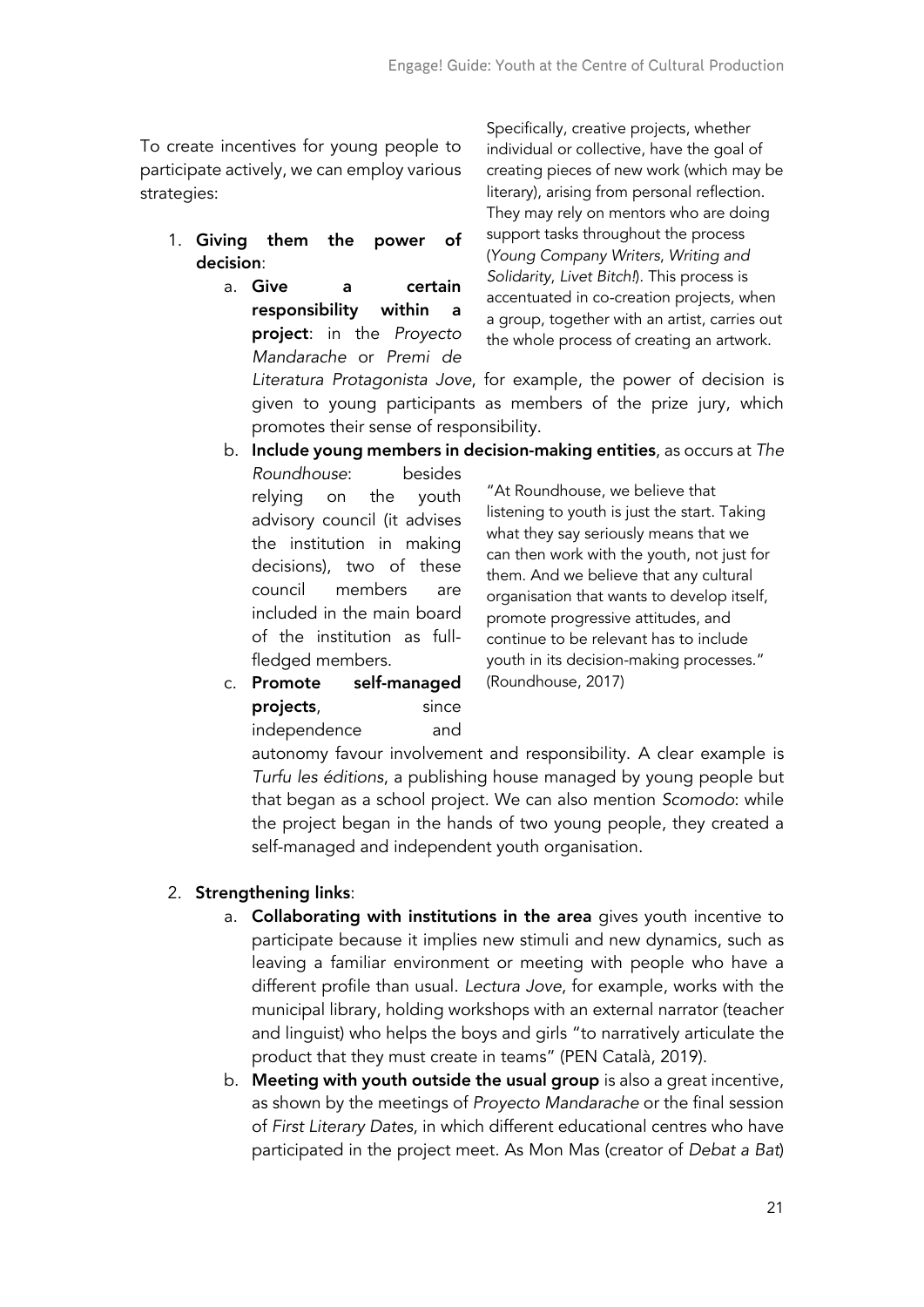explains, the idea of the social circuit of a book is that it's an excuse to meet with one other.

- c. Connecting youth of different age groups is another way to incentivise participation. As Rosalía Delgado (*First Literary Dates*) explains, the A-level to secondary mentorship was very important in the school, and mobilised students through books. Contributing to their self-esteem, it impowered older students to serve as cultural referents for the younger students, who had a reference within the school.
- d. Promoting a network of people with likeminded ideas, like *Young Ambassadors* (in which fifteen young people are designated ambassadors during a year and, through their activities, meet people with the same interests), also encourages active involvement. Another example of this is the *Young Company Writers*, of the *Royal Exchange Company* (Manchester), in which young people from the ages of 16 to 25 years participated.
- e. Identifying people who can be references for the youth, people who allow us to capture their attention quickly, is also a strong draw. *Letras y Fútbol*, besides debates on the relationship between football and literature, commits members of the Athletic Club of Bilbao to reading the books that fans or readers have chosen for them. And *Young People's Laureate* chooses a young poet to inspire and get the youth population of London involved.

## 3. Changing group dynamics:

a. Working collectively, as a group, in contrast to individual work, strengthens the links between participants, encouraging more active participation. At *Escritura en Vivo* improvised, collectively written

compositions are created, the works being the result of the contributions of each participant, which, according to the organisation, brings them together.

b. **Encouraging** rolereversal is also a stimulus, since it allows for developing skills that might be different than usual, a feature that can attract interest. As for *En Residència*, this makes new ways of seeing

How do they break the ice at *Escritura en Vivo*?

- Wireless keyboard: after passing the keyboard you anonymously write whatever comes to mind.
- BIOwriting: you can let yourself go and write everything you want and how you want, with no limits, but if someone comes and touches your back, you have to give up the keyboard.
- Appeal to its innate attraction: no need to force, but to encourage participation. An atmosphere of respect and celebration helps a lot.
- Respectfully and without demands: just write, don't make it perfect. In short, first dance, then work on technique.

oneself appear, new ways to present oneself and to interact with others (also seen in *Versembrant* and *The Hip-hop Shakespeare Company*).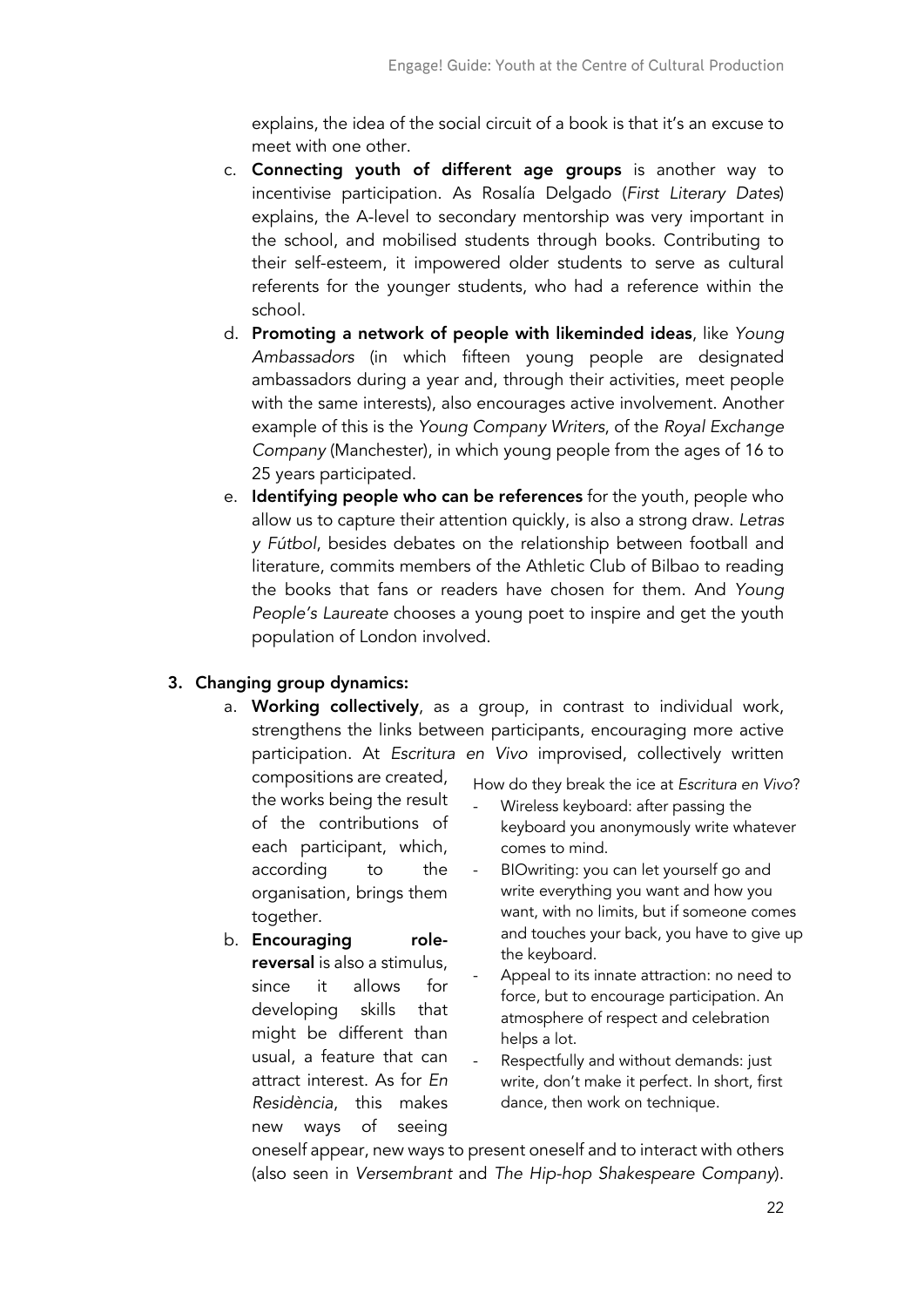Role-reversal, which occurs various times during a creative process, can also allow what is unseen to emerge, that is, everyone can find the areas or skills where they feel most comfortable and at home.

c. Defining spaces of reflection in common, where everyone can feel free to express themselves (in spaces like workshops and debates, more or less guided), also encourages dialogue, active listening, and oral narration. *Debat a Bat*, for example, poses several questions to the

young people to guide this process of analysis and understanding. The format of workshops and debates favours expression and the ability to explain oneself in a participatory way, as well as active listening and dialogue.

d. Reducing the groups and

Mon Mas (*Debat a Bat*) explained that in many cases youth have stopped conversing (they eat in front of the television), such that they need to find space for conversation, to tell stories and debate, to take the time to know how we are and how we feel. In the case of *Debat a Bat*, "the album is the spark" (the project is structured around illustrated albums).

making them smaller, while depending on the specific circumstances of each project, allows an equitable distribution of the facilitator's attention and generates positive competition among the groups, according the NCW's experience.

## 4. Developing skills that will be useful in the workforce:

- a. Setting out to resolve problems that are part of the professional sphere, such as compliance with deadlines, performance prediction, or searching for materials, attracts a lot of attention and also encourages participation (Bustos, 2015). *Turfu les éditions*, for example, blurs the distinction between school and outside school, connecting students to the world of work. In the words of Arthur Besnard, the project "has the ability to connect with people outside the school setting, giving us more opportunities".
- b. Recognising their work as professionals in the sector is a second factor, as occurs at the Royal Exchange Company, who values their young artists as members of the professional company, announcing their productions together with the main season. The ART31 project also fights so for youth, instead of being considered the "audience of the future", to be treated already as "artists, producers, programmers, technicians, activists, and audiences" (AMA Culture Hive, 2016).

## 5. Setting challenges and new stimuli:

a. Changing the usual way of doing things might make us suddenly notice something that we hadn't before, as at *Lectura Jove*, which converts what is read into images (which can be a powerful stimulus for reading). Thus, the predisposition of some people changes if the proposal becomes a challenge with different coordinates, and takes on contrasting dynamics (PEN Català, 2019).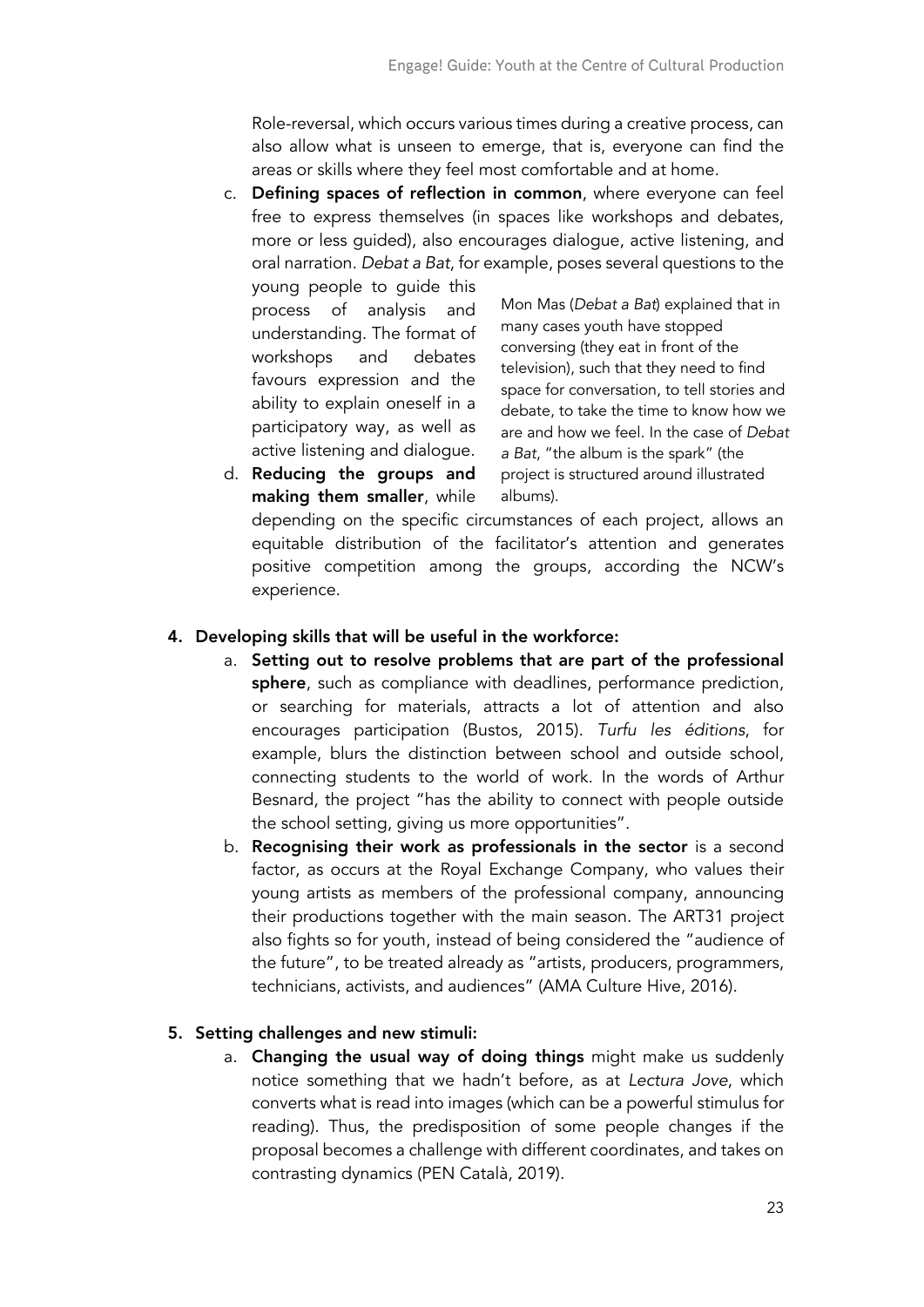- b. Using new technologies or social media (everyday habits for youth) can also be a stimulus in the literary realm. *Searching for Nadia*, for example, created an online debate space for young people around Europe to compare impressions, while *Literapolisbcn* promotes literature through gamified learning.
- c. Opening the option to win a prize, as we have seen in various projects, is another possibility: *Literapolisbcn* offers discounts and tickets to visit spaces related to the novels, while *Writing and Solidarity* gives devices loaded with contemporary e-books.
- d. Holding a final celebration or show is often a moment or event in the project that many people affirm that they enjoy, since it means a time of meeting with other youth and celebrating the project (where there are multiple options). However, we should point out that one of the current debates in the

culture-education relationship is whether or not to have a final show (and, if necessary, what is its justification and design). Bearing in mind that often the process is the *raison d'etre* of the project, the need for a result-event of a creative process is questioned, since it might influence the process.

*Lectura Jove*: the release of the book trailers and the awarding of prizes is the moment of showing the work that has been done, with the bonus of requiring it be done in front of the rest of the students. According to Joan Bustos, "what we've never lost sight of is the community aspect of the resulting work, which, in contrast to a monograph or a comprehension test on a reading, only exists in function of the audience, who wants to see their fellow students acting, in character, in non-school contexts, telling stories they might not know and which they might also end up feeling close to." (PEN Català, 2019)

## What is my role as an organisation?

The main way to improve interaction with young people is to generate the context that gives them space and thus makes possible the co-design and codevelopment of a project (the support of the organisation will vary according to the degree of co-design). To make the transfer of leadership effective, as they explain from the NCW, a connection of trust is necessary (it allows you to take a step back and let them work), so that they make the majority of decisions while we as an organisation have an eye on the overall goal of the project.

A second key aspect, in the words of Alberto Soler, is that we as an organisation should know how to inspire energy, focus on enthusiasm, and do it in a very horizontal way, relating it to "the snowball effect". Therefore, once again connection is key. *Proyecto Mandarache*, in fact, has two levels of leadership: the youth council, in charge of coordination and transmission of readiness and enthusiasm; and the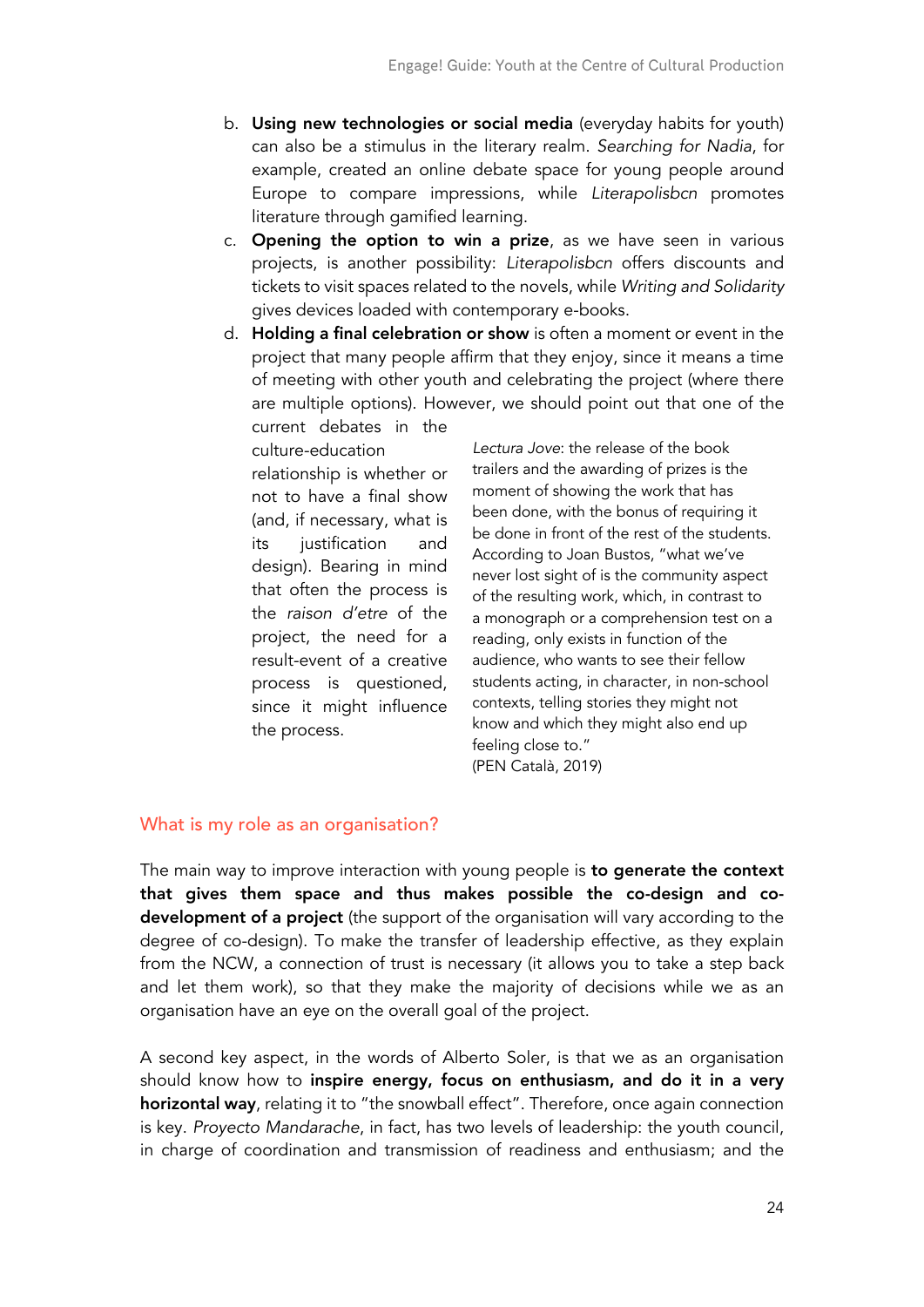agents that materialise the project (library teams, teaching staff, and mediation team), who know how to inspire.

We make a detailed analysis of the features that facilitate our role as an organisation:

1. Lead by example: one of the main challenges is to be a model for the youth.

Therefore, we need to be very clear about the design, goals, and evaluation, even when resources are scarce (then all planning can be simple and straightforward). At the same time, bear in mind that we need to foresee spaces for review and mechanisms for evaluation during the development of the project.

"In education, the goal is often confused in literature class, since being a literature teacher implies hundreds of things. In my case, the goal, among others, was to encourage the love of reading, to introduce them to the cultural world, and to link reading with their world, in order to awaken interest and curiosity." (Rosalía Delgado, *First Literary Dates*)

2. Keep the context in mind: for the project to develop correctly, we must be aware of the social, economic, and administrative context. During the first year of *First Literary Dates*, for example, Rosalía Delgado told us that she "was alone" and that she turned the classroom into a kind of set thanks to the help

of the students and her team. Still, as the years have passed and the project has grown, it's been possible to spread out the work and the tasks and responsibilities have been distributed more evenly among the agents.

3. Teamwork: most often, various people intervene in the organisation

for this. In the words of Joan

and support of a project, so it is necessary to make clear distributions of responsibilities and tasks, with empathy and respect. This is especially important in cases where the person or team will work side by side with youth. In these cases, it will be necessary to make the appropriate selection of the profile, defining the characteristics of the task and establishing selection mechanisms. As the youth will have to work collectively, we will also be a point of reference

The Scottish Book Trust is conscious that Scotland is very geographically diverse (there are many islands, for example), and since this hinders journeys (time and resources) they must keep it mind when planning for the number of openings available for a project, among other aspects.

*En Residència* has a managing board, fulfilled jointly by experts from two local administrations (the Culture Institute and Education Consortium of Barcelona). They take on the functions of oversight of the project, adherence to objectives, opening of common spaces and work for various agents, ensuring the continuity of the project and its suitability in respective institutions, among others. (Creadors en Residència, 2019)

Bustos, "if the students see an involved team guiding them throughout the process, they will understand that there is no time for ongoing, individual fights".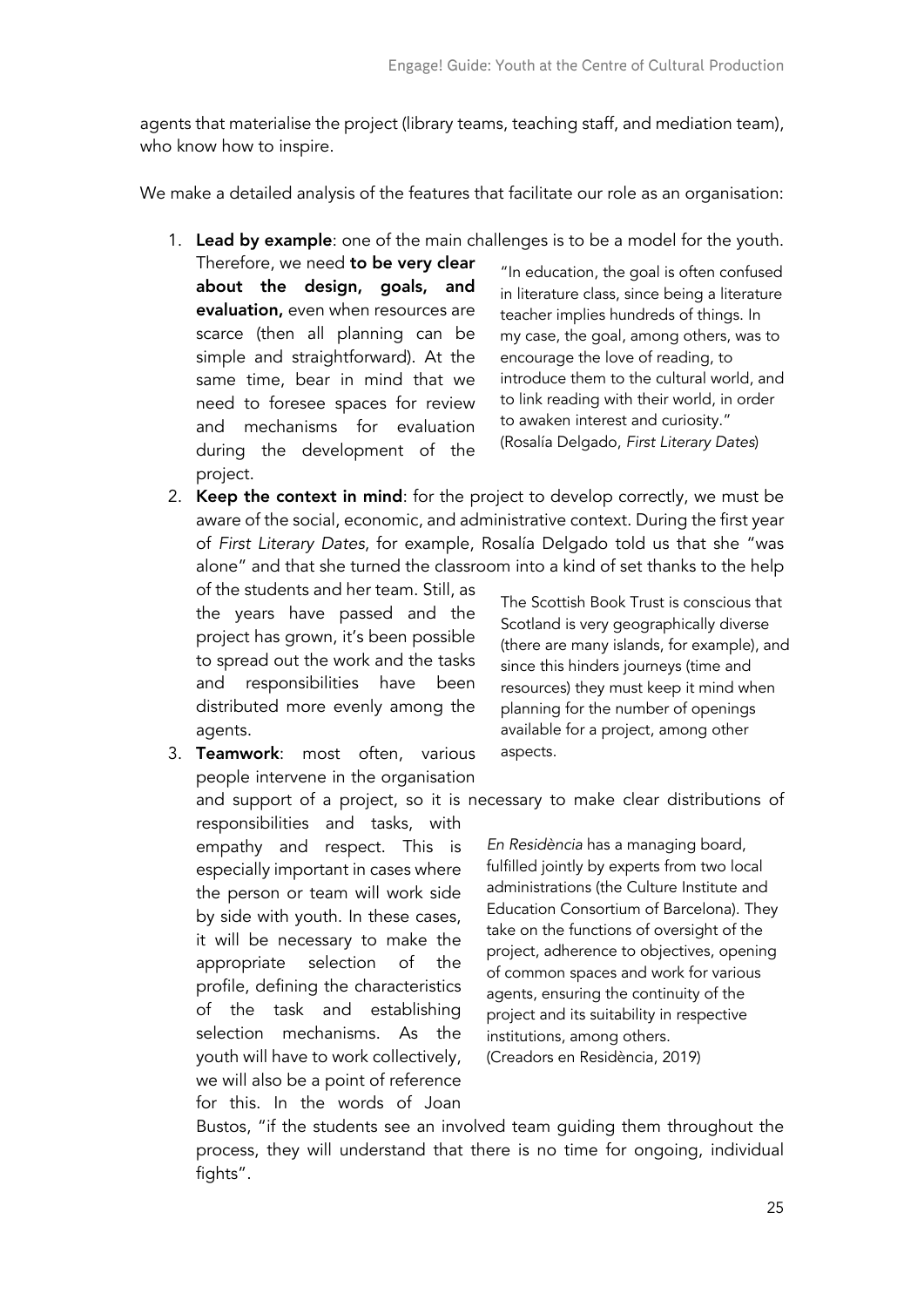- 4. Consider training: many initiatives, to ensure their correct development, require that the people involved acquire new skills and abilities. This can be done with training, as at *Literapolisbcn*, which offers teaching staff a training workshop recognised by the Education Consortium (in order to deepen knowledge of the proposal and its operation); or, indirectly, through material or support staff. *Literapolis*, for example, offers a support team during the project's fulfilment in classrooms and for managing writers' visits to schools, while *The Orwell Youth Prize* makes various resources available to teachers and students, which can be accessed on their web page.
- 5. Recognise skills borne out of experience: according to some organisations (such as the Scottish Book Trust and *Det Fria Ordets Hus*), a balance should be found between the transfer of decision-making power to youth and the experience of the organisation itself, and to do so they should work together to evaluate the most realistic options. In fact, the youth themselves at *Turfu les éditions* comment that it is positive to have someone who can teach you how something works, to be surrounded by experience, and at the same time, to not be afraid to ask questions.
- 6. Ensure inclusive participation: we have to be able to ensure that everyone participates in the design and development of the project, having different strategies to respond to the diversity of profiles (as we have seen in the previous section). At the same time, throughout the process, we must also be able to guarantee their participation in the review and follow-up of the actions.

Some recommendations and advice from organisations that already work with young people:

- 1. **Become a huge reader**: as Alberto Soler asserts, the only person who can create readers is another reader, which is why it is necessary to do a lot of research and train yourself (in this case, everything having to do with youth and literature).
- 2. Rely on experience: as at *Lectura Jove*, the students starting now already have the project in their imagination, as it's already been ten years since it began. This means they already know someone who has participated and that they're eager to join (PEN Català, 2019). Meanwhile, establishing mechanisms for the transfer of knowledge between participants of different years helps the continuity of expertise.
- 3. Let yourself be changed: in the words of Alberto Soler, "what we have discovered is that we, the project teams for mediation, promotion, and coordination, are the ones who have changed the most. Over sixteen years, the project has transformed us". *Debat a Bat* is also an example of this, since a project does not only involve the people who work directly with young people, but also has implications for all the team members: besides the librarians, the entire staff had to be aware that young people would arrive, so that every action had a positive impact (giving as an example the welcome staff, who receives the group).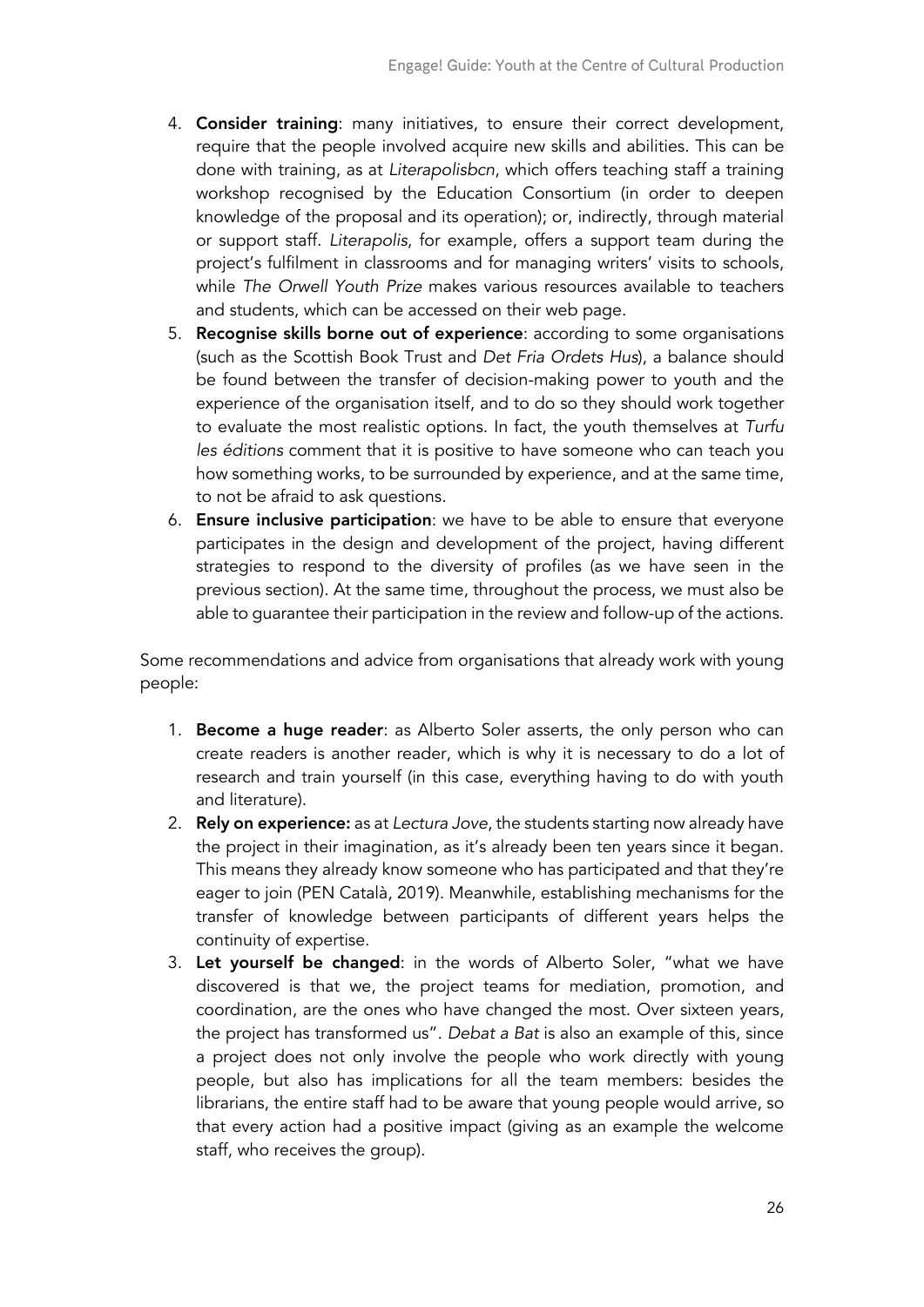- 4. Do pedagogy: not everyone might like changes, and thus we need to work to inspire and convince the maximum number of people in an organisation. An example is the Swiss library Punkt 127, where some colleagues often complain that they have turned into a youth centre. Punkt 127, however, has become "an institution of reference and a model of coexistence with some surprising figures: last year, it received more than 100,000 visitors" (PEN Català, 2018).
- 5. Be curious: we need to be very aware that many young writers write as a form of relief (for example, in mental health cases). In the words of Allan Berry (Scottish Book Trust), "we felt that we had to protect the young people and our team so that everyone felt safe (perhaps through strategies of anonymity when it was time to write)". Therefore, we need to be prepared to know how to manage situations that might stir up feelings, emotions, or experiences for the group.

"At one point in a session of *Debat a Bat*, a participant shared something unexpected. In addition to the importance of the role of the facilitator (knowing how to see what the group needed), the good news is that enough of a trusting space was created that the student felt able to share it. Your role as facilitator is like watching to make sure a gigantic bubble doesn't pop, that no air gets in."

(Mon Mas, *Debat a Bat*)

6. Remember that we are working with minors, so you need to check the legislation of every country and have the relevent documentation (in Spain, for example, the sex offender certificate). In addition, a protocol for prevention, detection, and protection in harassment cases, for example, should be established. Institutions like the National Centre for Writing, as well as having people in charge of this area, do training for the entire team (so that everyone knows how to act in case of need).

## **Networking**

## *Why do I need to look for partners?*

First of all, networking allows us to incorporate different views on the same topic, enriching the resulting project and broadening the implications for involvement, as

well as making it more effective and more likely to succeed. This is especially important the first times that an organisation works with a young population, because other experienced agents can give you a hand. Even in cases where a project is considered selfsufficient, it is always good to work

Allan Berry (Scottish Book Trust) emphasized the fact that, when working throughout Scotland, networking with local agents was very important, as they have a much deeper knowledge of their immediate context, which improves the overall quality of the project.

collaboratively (the areas of a young person's life involve many agents).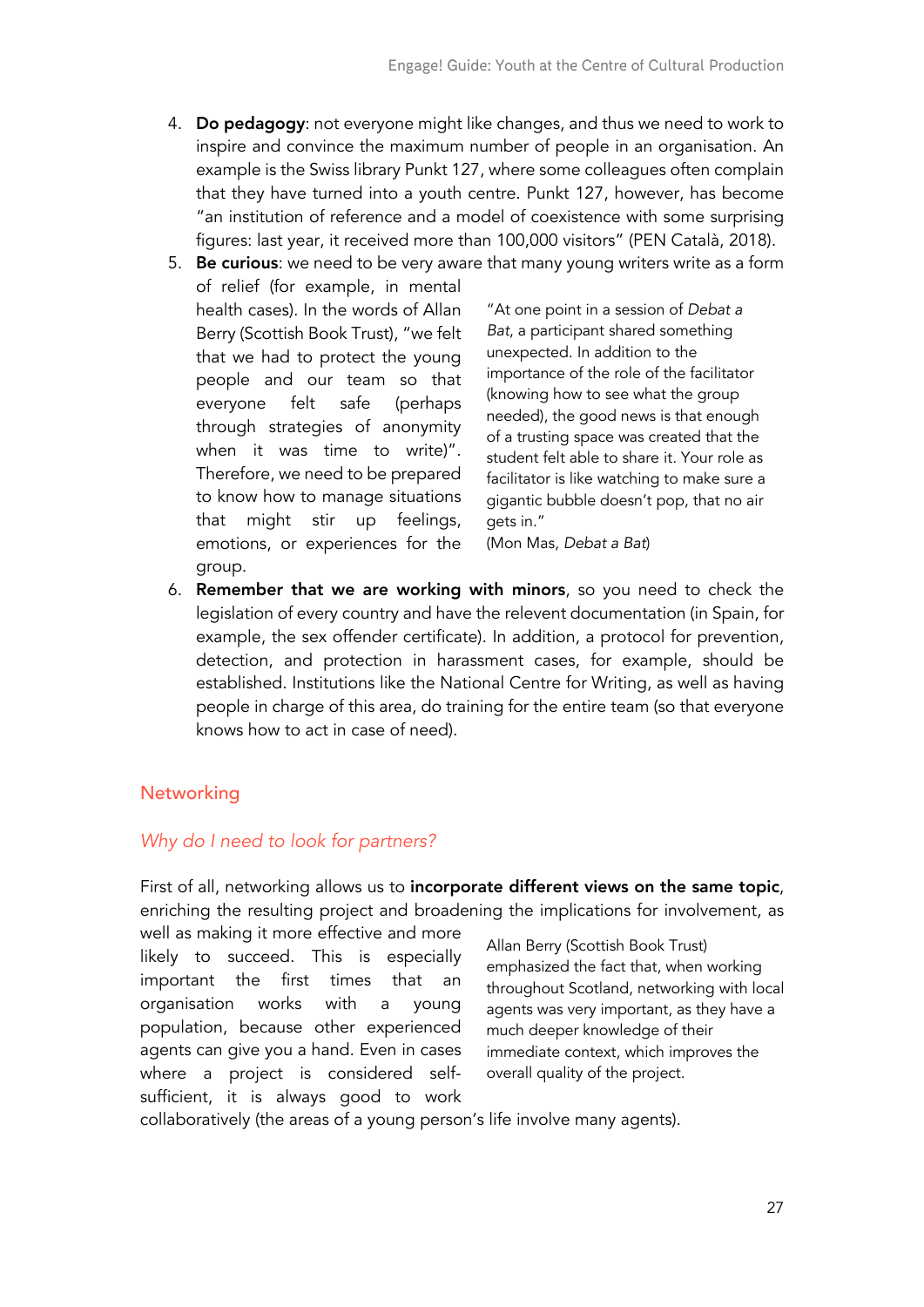As an example, we can cite *Literapolisbcn*, which emerged from the relationship between two local administrations (the Culture Institute and the Education Consortium of Barcelona). The project is directed from the Barcelona office of UNESCO City of Literature (Culture Institute) and has the complicity of publishers, literary agents, bookstores, libraries, and authors, who validate the content and combine reading encouragement, pedagogical elements, and games. Meanwhile, the project has also worked with a specialised company that developed the literary app.

These are other reasons to look for partners:

- 1. No one is an expert in everything, so that by distributing responsibilities each is able to develop the task most appropriate for them. At *En Residència* (project among different administrations and agents), besides the students and creator, the teaching staff orients the residency in terms of the group's learning, the mediation team coordinates and commissions the projects, and MACBA and the Design Museum give contextualised tours.
- 2. It allows you to share resources and learning: Mon Mas (*Debat a Bat*), despite having the option to execute the initiative herself, was interested in the idea of more people becoming familiar this way of working, thus library teams are the ones to execute the project.
- 3. It opens up new options for financing: as an example, the case of the Scottish Book Trust, which also works in collaboration with different specialised groups and, thus, has more financing options than if they were always seeking funding by themselves.
- 4. You can spread word of the project: the project *Young Muslim Writers Awards*, for example, retransmits the final ceremony through an Islamic channel, official partner from the beginning of the contest.
- 5. It gives you access to certain material resources: *The Orwell Youth Prize*, in collaboration with Penguin, is able to give a copy of Orwell's essays to each participant. This also occurs at *Lectura Jove*, where the municipal library, a project partner, locates the books through the library network so everyone can have a copy of the readings.

## *How do I network?*

First, it is necessary to establish a **principle of collaboration**: working together and joining forces must benefit all participants of the network. Furthermore, we often need a phase of becoming aware of different interests and thought processes, which we should be able to understand by keeping an open mind, since "recognising the strengths of each member of the network broadens possibilities for the projects" (Gijón, 2013, p. 23).

Then: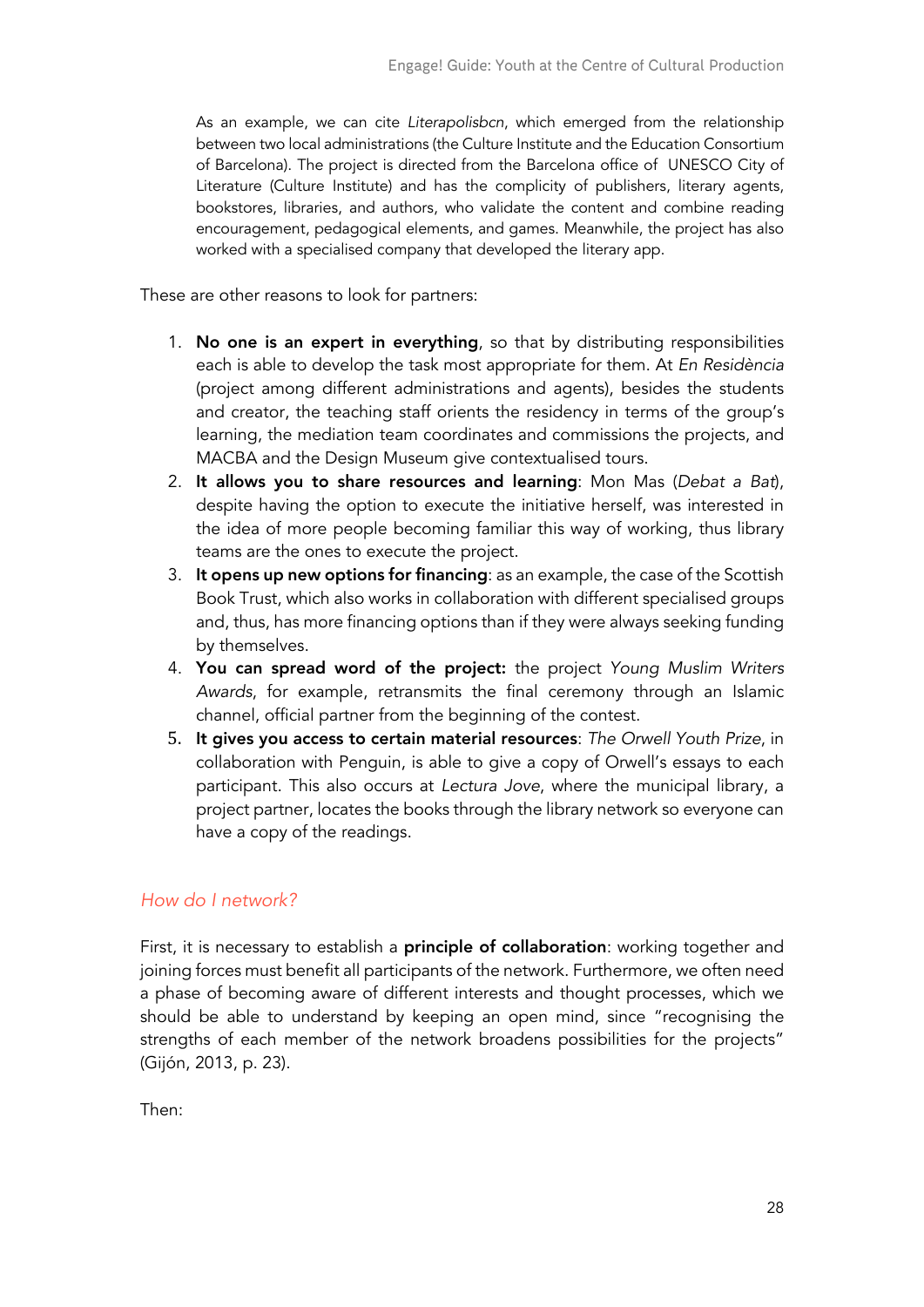1. Explore the resources of the area nearby, as we will often by surprised by the "amount of materials, skills, or tools that the closest people can contribute to a project if we are able to inspire them" (Vallvé, 2014, p. 23). You can ask participants, families, or staff of the

"At *Proyecto Mandarache* we got in touch with people we know and trust (either close to us or recommended): very active people, with a strong sense of vocation (the start of the project required a lot of enthusiasm)." Alberto Soler (*Proyecto Mandarache*)

organisation. Proximity, although it often depends on each project, can often facilitate things.

- 2. Share your own enthusiasm to get others excited. As Rosalía Delgado says, "having other teachers working on the same project creates friendships that you miss when you're alone in the classroom. This feeling of all being in the same boat is very positive, that from our personal baggage and experience we all can contribute".
- 3. Work with perseverance, stabilising and caring for our project partners, so we will be able to develop long-term projects. Thus it is important to "establish sustainable links, which allow us to repeat the experience and also incorporate improvements" (Vallvé, 2014, p. 23). Achieving a balanced relationship between the agents benefits everyone and makes it easier for them to work together again.

In a briefer format, we can also develop our network:

- 4. Through workshops, conferences, and meetings: it is very likely we can meet people and organisations with whom we can establish links. It may often be necessary for someone to be assigned this task.
- 5. Using social media: we can find projects or people interested in our project in the field in which we work, and we can easily write them a message.
- 6. Have a defined profile: we share the case of the National Centre for Writing, where the fact of adding the word *National* to the name attracted the attention of the media and helped establish new contacts*.*
- 7. The success of a project and its impact: this results in other agents being the ones to contact your organisation in order to develop projects together.

Once contact is established, we recommend designing the project together, reaching consensus from the different points of view (some can provide specific knowledge in the field of literature, others may know more about the people you want to work with). At *Versembrant*, for example, together with the centres with which they work, they "determine the values and social problems that they want to work on", in addition to taking into account the needs of each group (Versembrant, 2017, p. 4).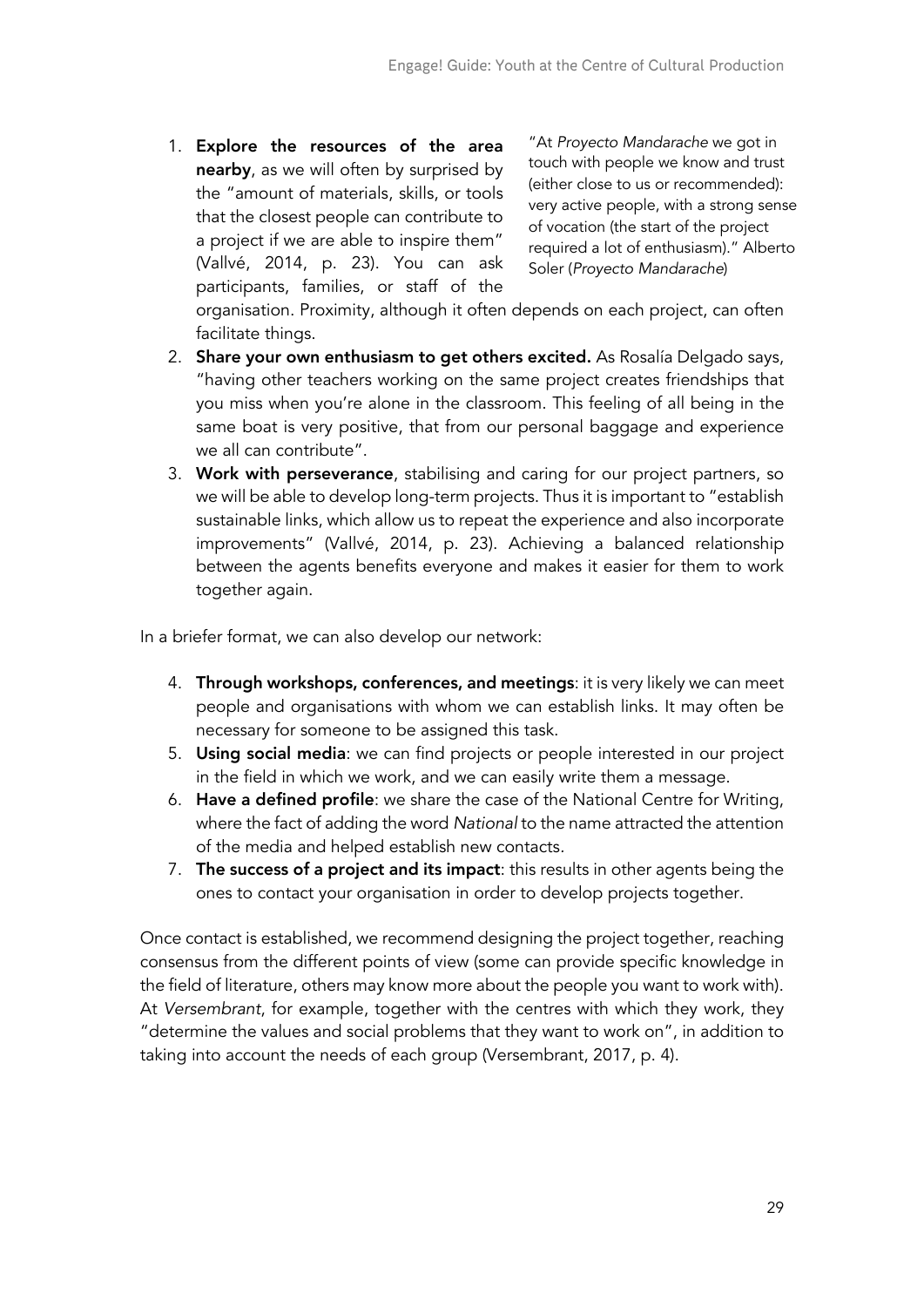## EVALUATION

#### Why is evaluation necessary?

By way of introduction, we should endorse assessment as an integral phase of any project. From the interviews carried out to prepare this quide, as well as the review of the bibliography, we have been able to confirm that completed projects are not always evaluated. In the words of Barbieri (2017, p. 190):

*"Evaluate, fearlessly and rigorously, the public value of the programmes and actions deployed. Let's ask ourselves if they have met collective needs, if they have managed to generate cooperation between different agents and if they have done so in a fair way. Analyse the development, implementation, results, and effects of our policies. We evaluate to increase transparency, be accountable, and examine results. But fundamentally, to learn and share the knowledge that has been gained. Let us do so*  respecting the autonomy of the groups and people involved. Try to practice a kind of *evaluation that contributes to action."* 

Evaluation, then, is aimed at assessing and reflecting on objectives, what has been

learned, the functioning of the group, and feelings and experiences, as well as organisational or methodological aspects. First, however, we should define what we want to evaluate, to see what has and hasn't gone well, regulating the process to adapt it to reality and reorienting it when necessary.

"Of course we must evaluate, although we need to review what we evaluate. Do I need the number of youth who came?, the number of loans? What do we want to achieve? If we want to make people more curious, surely yes." (Mon Mas, *Debat a Bat*)

In addition to being important for the organisation

and facilitation team, the assessment should also be used to "strengthen the selfesteem of the boys and girls, and to recognise and appreciate the effort they have made", as well as celebrating the success of the project. In fact, the review allows us

"to absorb the meaning of the project we have participated in and be aware of the impact it has had on the community, the group, and also the individual" (Martín, 2012, p. 22).

At the same time, monitoring the project and its results allows us to have a record of everything that has been done, giving project leaders

"Evaluation is important because it makes you do what you are not accustomed to doing, it forces you to innovate, to do things differently. It is also important to have an external view."

(A. Besnard, *Turfu les Éditions*)

convincing material and providing evidence of what has worked. Thus, as well as generating knowledge, it serves to justify the allocation of resources and as a source of information when it comes time to find new resources.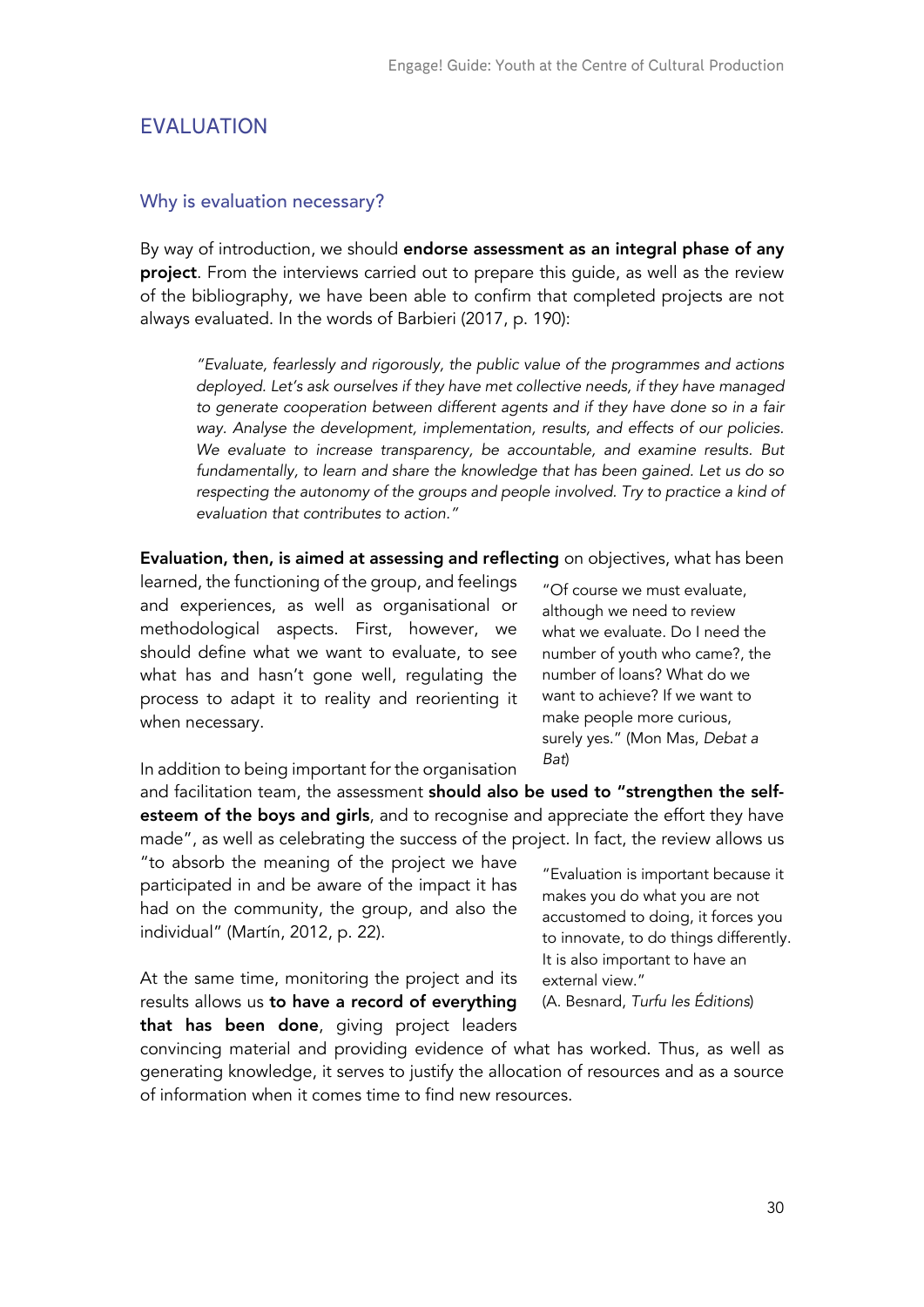## How do I carry out an evaluation?

In the first place, it is important to rely on the participation of the entire group of agents who have participated in the project, because it allows us to have different views and be more effective. As for the young people, they should not only be involved as participants, but also as designers of the project.

Based on fieldwork, to carry out the evaluation we will need:

- 1. To have clear objectives and results, even in the cases where financing is scarce, as they can be easily described.
- 2. To define the spaces and times in which the experience will be reviewed: before, during, and at the end.
- 3. To have different review dynamics available, such as reflexive writing or debates (and specify if they will be individual, collective, or other).
- 4. To conceive of the project as a whole, analysing its objectives, acquisition of knowledge and the efficacy of the intervention (to absorb the most from what we've learned).

Regarding the participants, we should be able to evaluate the competencies and abilities worked on, among other things. Taking as an example a creative research process: "the capacity of observation, experimentation, reflection and analysis, expression, critical interpretation of cultural references, and the ability to collect, document, expose, and publicise the work. When it is time to evaluate, the

participants could do a self-evaluation as a complement to the evaluation of the facilitation team (Vallvé, 2014, p. 25).

However, we should note that **there are** aspects that are difficult to evaluate, such as the love of reading or increase in self-confidence. In fact, in the words of R. Delgado (First Literary Dates), while in Catalunya cultural projects in the school setting are evaluated more by

Versembrant:

Through a questionnaire for the participants, we evaluate the degree of satisfaction with the workshops as well as the degree to which objectives were achieved. The evaluation is sent to the heads of the participating centres and serves to "be able both to evaluate the activity and determine its impact on young people". (Versembrant, 2017, p. 6)

competencies (in secondary, from age 12 to 16), in the higher levels they still are not, which makes evaluation of these items difficult, above all keeping in mind that the process and experience are so important.

## Recommendation:

Proposed project structure in four phases, since it is advisable to plan the evaluation at the same time as the project is being designed and developed $^3$ :

## 1. Detection of needs: diagnosis and prioritisation:

<sup>3</sup> For more information, consult the source document: *Ariza i López, 2017*.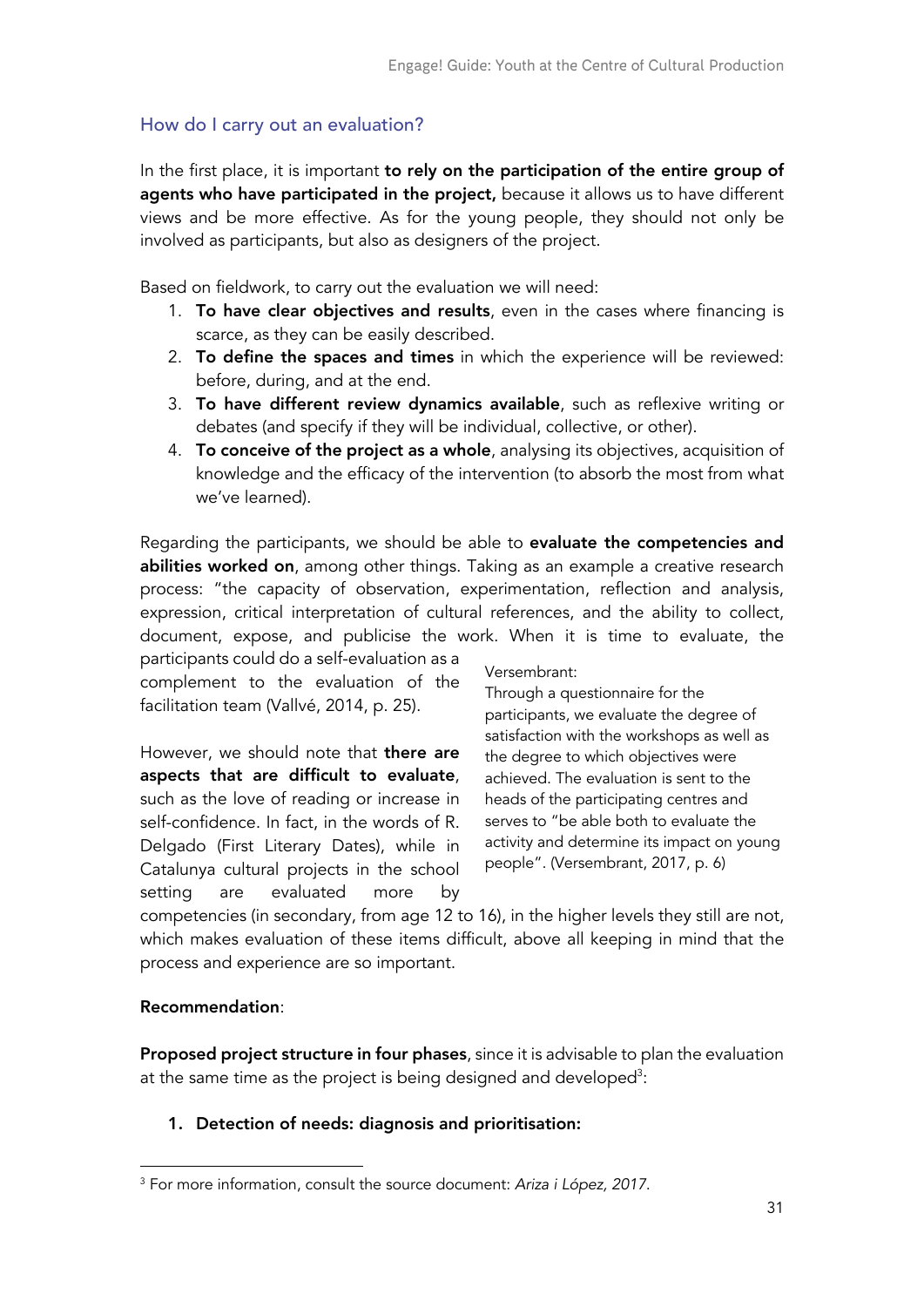Definition of the problem in which you want to intervene: after specifying how we will collect the data and planning its collection, we choose the goal of the project.

2. Review and definition of objectives:

In addition to a review of the bibliography and of previous projects, the conceptual framework should be clear. Then, we can set the objectives of the project: 1) one or two general goals; 2) specific goals; 3) operational goals.

As a recommendation, we can define the objectives according to the SMART nomenclature: "the goals should be Specific, Measurable, Achievable, Realistic, keeping in mind the resources we have, and Time-bound, achievable in the time frame we have available."

(Ariza, López, 2017, p.10)

## 3. Assessment of the intervention's implementation:

This allows us to evaluate the process through parameters such as:

- Coverage: referring to the profile of the participants, which can be very useful when it comes to evaluating from the point of view of equity, since "interventions can have different effects depending on the social groups receiving them" (Signal, 2008, in Ariza i López, 2017, p. 11).
- Satisfaction: assessed by the participants and by those who perform the intervention, can be accomplished with brief surveys (they give a mark to the procedures and resources used).

## 4. Assessment of the fulfilment of the intervention's objectives:

This consists in evaluating the results, to see if we have fulfilled the planned objectives. To do so, indicators much be defined for each specific objective and an evaluation completed before and after the project.

## Examples of evaluation

## 1. National Centre for Writing:

- Younger participants (from 4 to 11-12 years): they write something they've learned on a post-it.
- Older participants: they write an anonymous case study (one or two pages), freely and without guidance.
- Organisation: they produce a report to see how it all worked (also in cases of partnership) and analyse the data to see, among other things, if they have arrived where they wanted to be.

## 2. Debat a Bat:

- Youth: as for the workshops, the evaluation takes place at any of the activities; and, while there is no overall evaluation of the project, at the beginning and end of the sessions there is a space for sharing impressions.
- Library (which executes the project): they can ask for an evaluation from the schools (done by the teachers). While not obligatory, it's often required by the institutions.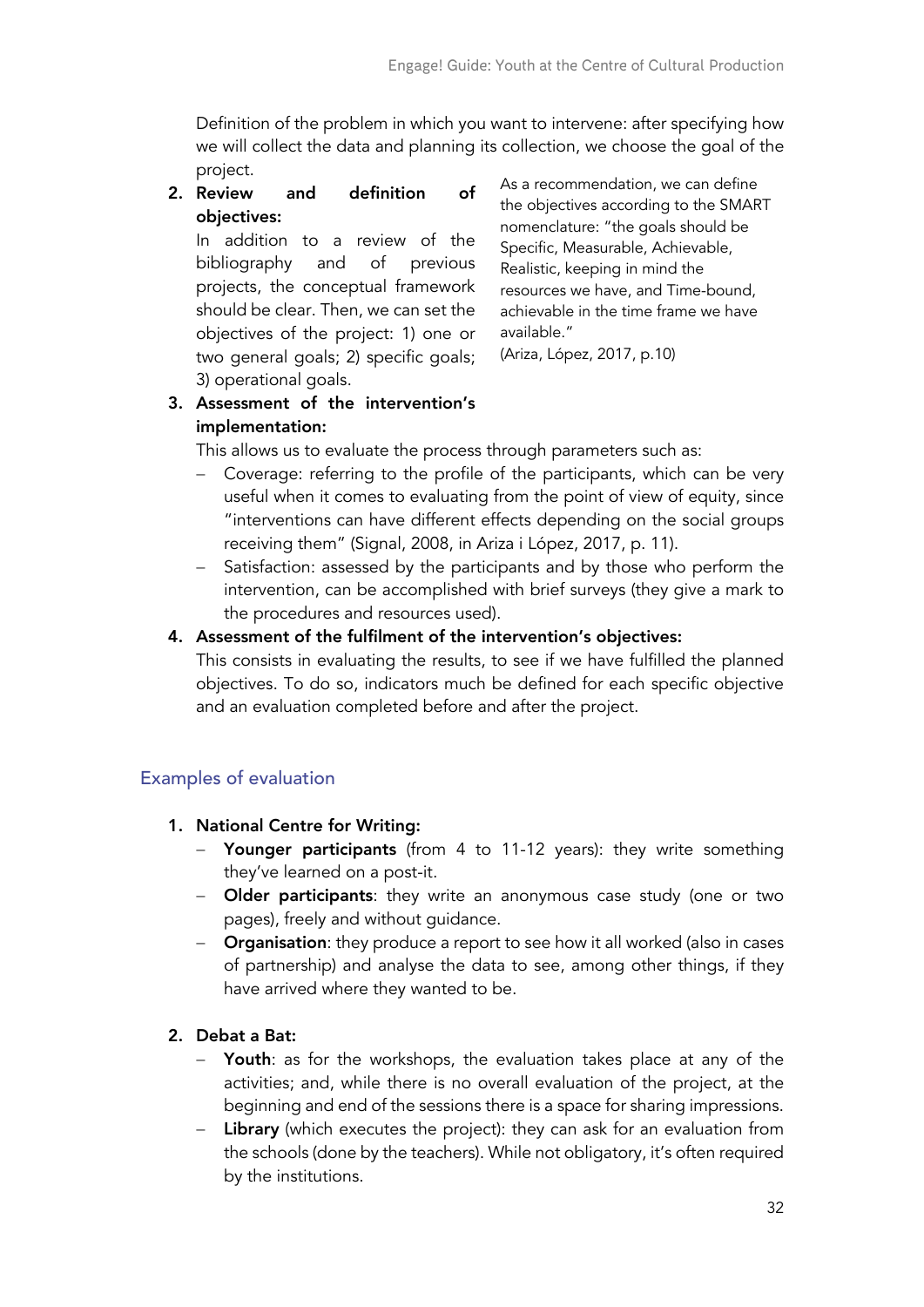- Driving group (which designs and monitors the project): the evaluation is made in conversation, evaluating the development of the project, although there is a protocol enabling memory retrieval.
- "Bategades" group (virtual space for all those involved): the library team makes a report (open) after each session with a group, which often includes information about the evaluation of the session by the young people (writing is a common tool for evaluation).
- Training sessions: all have an evaluation space (conversational, qualitative). At the same time, the facilitator evaluates the session with the entity responsible for the project (the meeting is included in the minutes).

## 3. Proyecto Mandarache:

- Participants: although they don't participate in the evaluation, the team of educators endeavours to have a general impression of the project's development.
- Volunteer team: they fill out questionnaires of a general nature, which ask about logistical aspects and their relationship with volunteering (how it went, how they felt...).
- Driving group: in addition to continuously evaluating the project (at each meeting), the group members fill out a form at the end of the academic year (prior to the final evaluation meeting).
- Creative workshop *Libreta Mandarache*: the workshop participants respond on a form (20-30 questions), participate in an evaluation session on their expectations, collect proposals and advice for future participants, and give their opinion on the design of the project (the spaces, the call process, activities, content, workshop leaders, etc.). This assessment is done from the council, with the support of J. Berenguer (specialist in youth policies), who directs the first intensive session of this workshop.
- Proyecto Mandarache: currently an impact analysis of the project has been commissioned, although reports have been made since the first edition. At the beginning, they were simpler, to produce accounts at an internal level, but since the agreement with the Directorate General of the Book and Reading Promotion at the Ministry of Culture, they are much more detailed.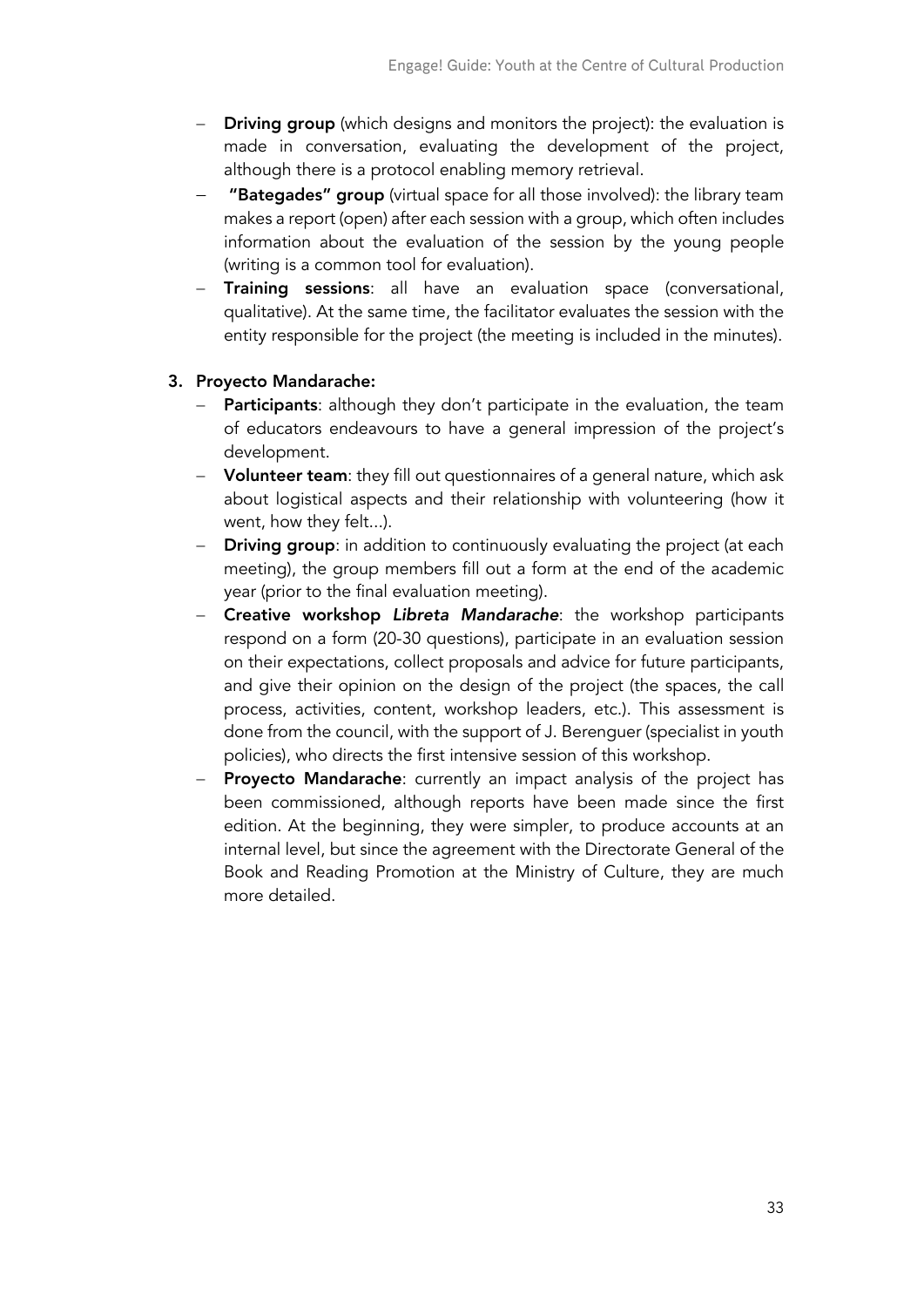## DON'T FORGET: FACTORS TO KEEP IN MIND

Based on the interviews, we have compiled the learnings and challenges most frequently shared among the various organisations:

- 1. Recognise and listen to young people: to discover new ways of approaching youth, first we have to be open to listening to and learning from other perspectives, including the recognition of their literary life and championing their knowledge. Thanks to *First Literary Dates*, for example, the person in charge of the project has encountered previously unread literary genres. In the words of the participants of ART31 (between ages 13 and 25), "you don't ask for ideas and then just ignore them; we don't want you to ask our opinion, we want you to listen to us" (AMA Culture Hive, 2016). *Kulturhuset*, for example, included elements of the library spaces based on the suggestions of the youth; and they emphasise "the importance of knowing this audience and making it the protagonist of the spaces and activities", so that "the youth feel much more drawn in and involved" (PEN Català, 2018).
- 2. Be aware of equality: as V. Maitland (NCW) explains, the children of private schools have the time and resources to come (to the NCW), while getting families from more disadvantaged environments to come and participate is more difficult. This is why efforts to reach everyone are important, reducing inequality. As an example, two proposals from the NCW:
	- a. Workshops with young children in rural primary schools (mostly public): the goal is to incorporate new future possibilities into their imagination (if you don't know it, you can't imagine it).
	- b. Representative leader group: the leader group of one of the projects was able to get a mixture of people from different social contexts, which was key for reaching different segments of the population. At the NCW they agree it can be difficult to find the first people, but getting the right references, good ambassadors, can be a key factor in reaching everybody.
- 3. Welcome the diversity of interests: we need to identify the concerns and needs of young people, bearing in mind that one young person does not represent the whole group, which is not homogeneous. Everyone is needed, and we have to be able to respond to different realities, offering a multitude of participation options. According to Joan Bustos, the projects that have this in mind are "an unequivocal tool for inclusion: everyone can participate in doing any of the many subsidiary tasks", which "empowers the self-esteem of all who are involved" (Bustos, 2015).

*First Literary Dates*, for example, promotes talking about cultural issues by fleeing from the academic idea with which they are associated and turning it into an informal and natural conversation.

As the youth of ART31 say, "you don't assume that all young people are the same: we are all different and if you want us to be involved, you have to listen to our interests" (AMA Culture Hive, 2016).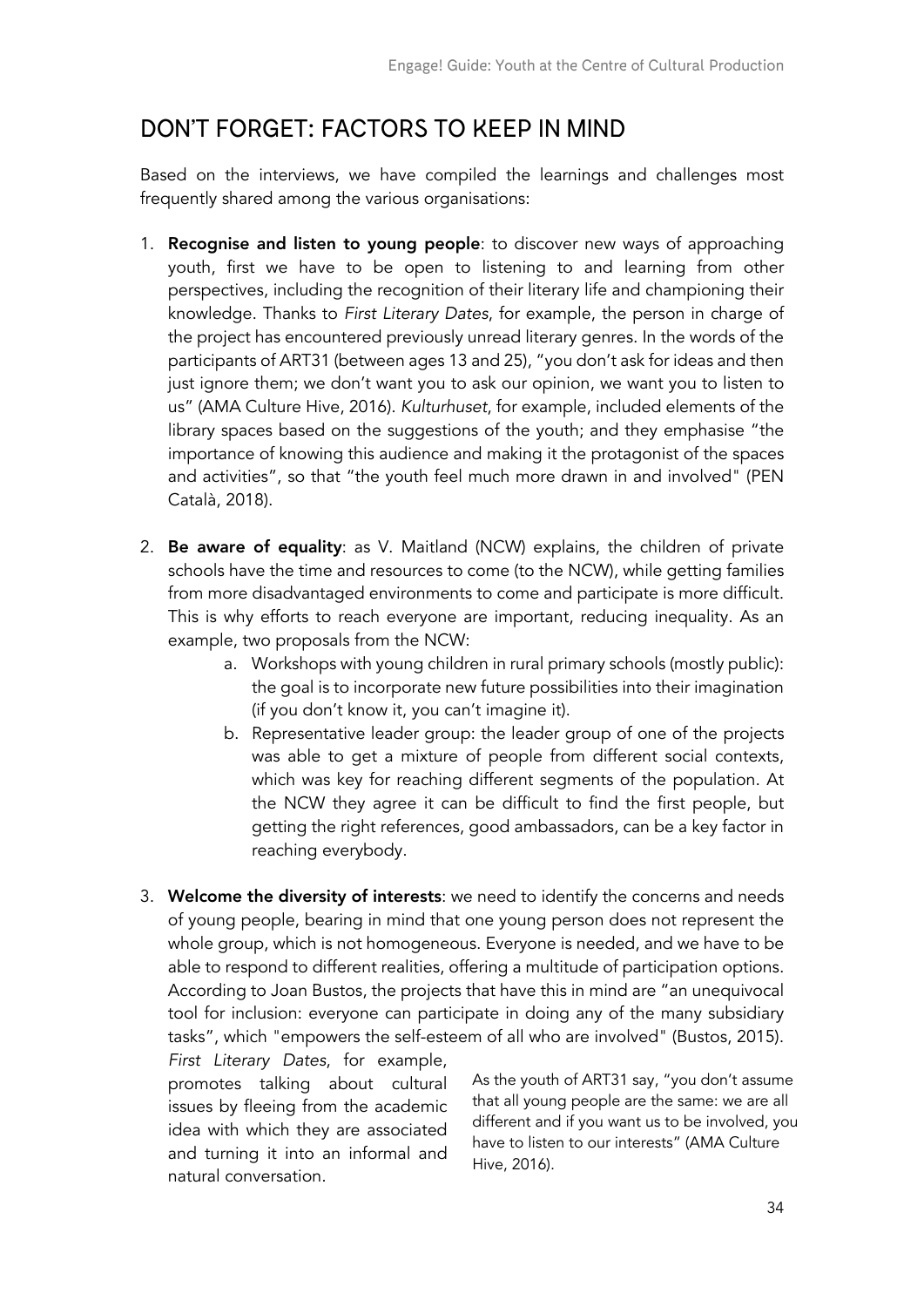- 4. Promote cultural involvement: as they remind us from *En Residència*, we should
	- insist to students "on the fact that they should get involved in the cultural system, insofar as they are invited to be active agents, with reciprocal duties and responsibilities". In fact, the links that can trigger a creative project with a participating artist "amplify and expand the project and contribute to fulfilling the right to participate in cultural life, and the construction of active cultural citizens,", since the ties between education and culture, adding value to the project, are scarce in both directions (Creadors en Residència, 2019).

#### *Mandarache*:

In addition to deciding who wins the contest prize, all the activities are designed with the active participation of the youth. For example, the meeting with writers. Although traditionally it consists of an introductory talk, author's speech, and question-andanswer session, at *Mandarache* the teachers or someone from the library team makes the presentation, then the author speaks briefly, and, for an hour and a half, the role of the boys and girls is essential. In the words of A. Soler, "learning to read is learning to ask questions of a book". Further, "through another person's questions, you read the book from a second perspective".

- 5. Remember that the world of literature is very wide: on one hand, we should work with literature in a broad sense, not just what is called youth literature, when cultivating a love for literature. As A. Soler says, the books at *Mandarache* are not specifically designed for the youth set, not just readings that are meant to please them, but that try to put them in another place, which includes juvenile literary art but also many other things. On the other hand, literature can be worked on from many perspectives, as *The Hip-hop Shakespeare Company* and *Versembrant*  demonstrate: in the first, they learn the basic concepts of rap, rhythm, and literary resources to later set the text to music, while in the second, they create new pieces with the lyric language of Shakespeare and the rhythms of hip-hop.
- 6. Cultivate motivation and a good environment: many projects and participants underline the importance of everyone feeling comfortable in the space and in the moment to be able to share their opinion. And, closely connected to this, they stress motivation as central for going ahead with a project. As Arthur Besnard explains, *Turfu les éditions* was at first a game, to build an association so they could learn how, but the result was

what it was (an association) because everyone was very motivated. And it's worth saying that all of the students were motivated because "it was a large and interesting project, as well as encouraging when the project works".

"You are at the heart of the organisation (it is professional and very welcoming), developing different skills (instead of prioritising the final show). It makes me feel proud: we are a family, a community." (Testimony, Royal Exchange Company)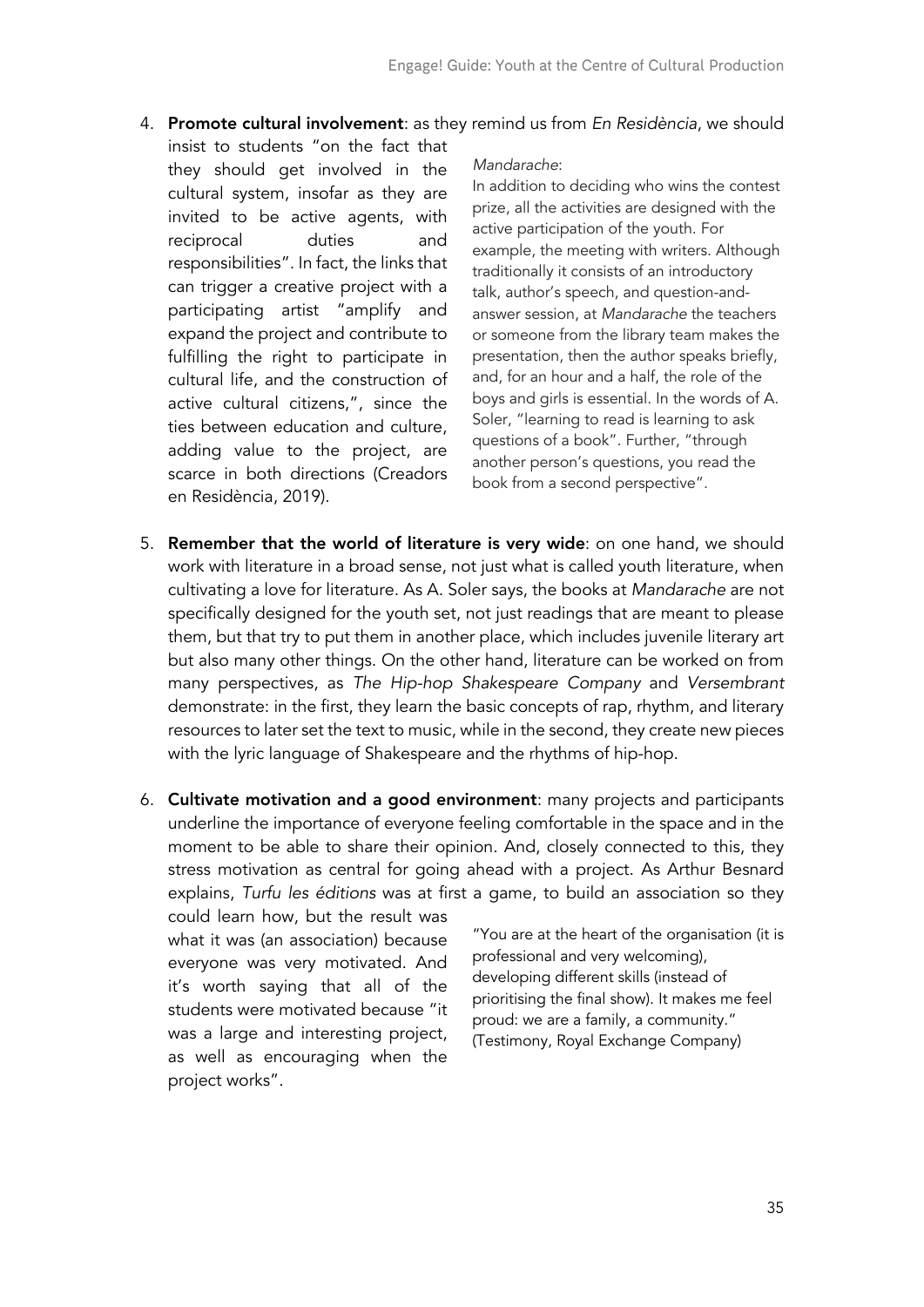# BIBLIOGRAPHY

## Cited bibliography

Ariza, C., López, M. J. (2017). Recomanacions per a l'avaluació d'intervencions comunitàries. Retrieved from

https://www.aspb.cat/wpcontent/uploads/2017/07/Recomanacions\_Avaluacio\_Intervencions \_comunitaries.pdf

Assemblea General de les Nacions Unides. (1991). *Convenció sobre els Drets de l'Infant*. Retrieved from

http://treballiaferssocials.gencat.cat/web/.content/03ambits\_tematics/07infanciaiadolescenci a/observatori\_drets\_infancia/destacats\_columna\_dreta/Convencio\_drets\_infancia.pdf

Assemblea General de les Nacions Unides. (1948). *Declaració Universal de Drets Humans*. Retrieved from https://www.ohchr.org/en/udhr/documents/udhr\_translations/cln.pdf

Barbieri, N. (2017). *Políticas culturales en los ayuntamientos del cambio. ¿Hacia unas políticas públicas de lo común?*. Retrieved from http://revistas.uca.es/index.php/periferica/article/download/4199/3873

Barbieri, N. (2015). Drets culturals: què són, com s'han desenvolupat a Catalunya i quin tipus de polítiques demanen. *Estat de la cultura i de les arts 2015*, 17-23. Retrieved from https://ddd.uab.cat/pub/caplli/2015/146188/drets\_culturals.pdf

Barutel Gaspar, N. (2019). *Informe analític: Engage! Young Producers: Building bridges to a freer world*. Retrieved from https://engagenow.eu/wp-content/uploads/2019/09/Engage-Analytical-Report-ENG.pdf

Culture Action Europe, Directorate-General for Education, Youth, Sport and Culture (European Commission), ECCOM Progetti s.r.l , Fondazione Fitzcarraldo, Intercult. (2017a). *Final Report: Study on Audience Development - How to place audiences at the centre of cultural organisations.* Retrieved from https://publications.europa.eu/en/publication-detail/- /publication/cc36509d-19c6-11e7-808e-01aa75ed71a1

Culture Action Europe, Directorate-General for Education, Youth, Sport and Culture (European Commission), ECCOM Progetti s.r.l , Fondazione Fitzcarraldo, Intercult. (2017b). *Guide part I, tools of audience development: a practical guide for cultural operators: Study on Audience Development - How to place audiences at the centre of cultural organisations.*  Retrieved from https://publications.europa.eu/en/publication-detail/-/publication/f4aa49f9- 19c2-11e7-808e-01aa75ed71a1

Culture Action Europe, Directorate-General for Education, Youth, Sport and Culture (European Commission), ECCOM Progetti s.r.l , Fondazione Fitzcarraldo, Intercult. (2017c). *Guide part II, rules for audience development: key recommendations: Study on Audience Development - How to place audiences at the centre of cultural organisations.* Retrieved from https://publications.europa.eu/en/publication-detail/-/publication/bed9046c-19c3- 11e7-808e-01aa75ed71a1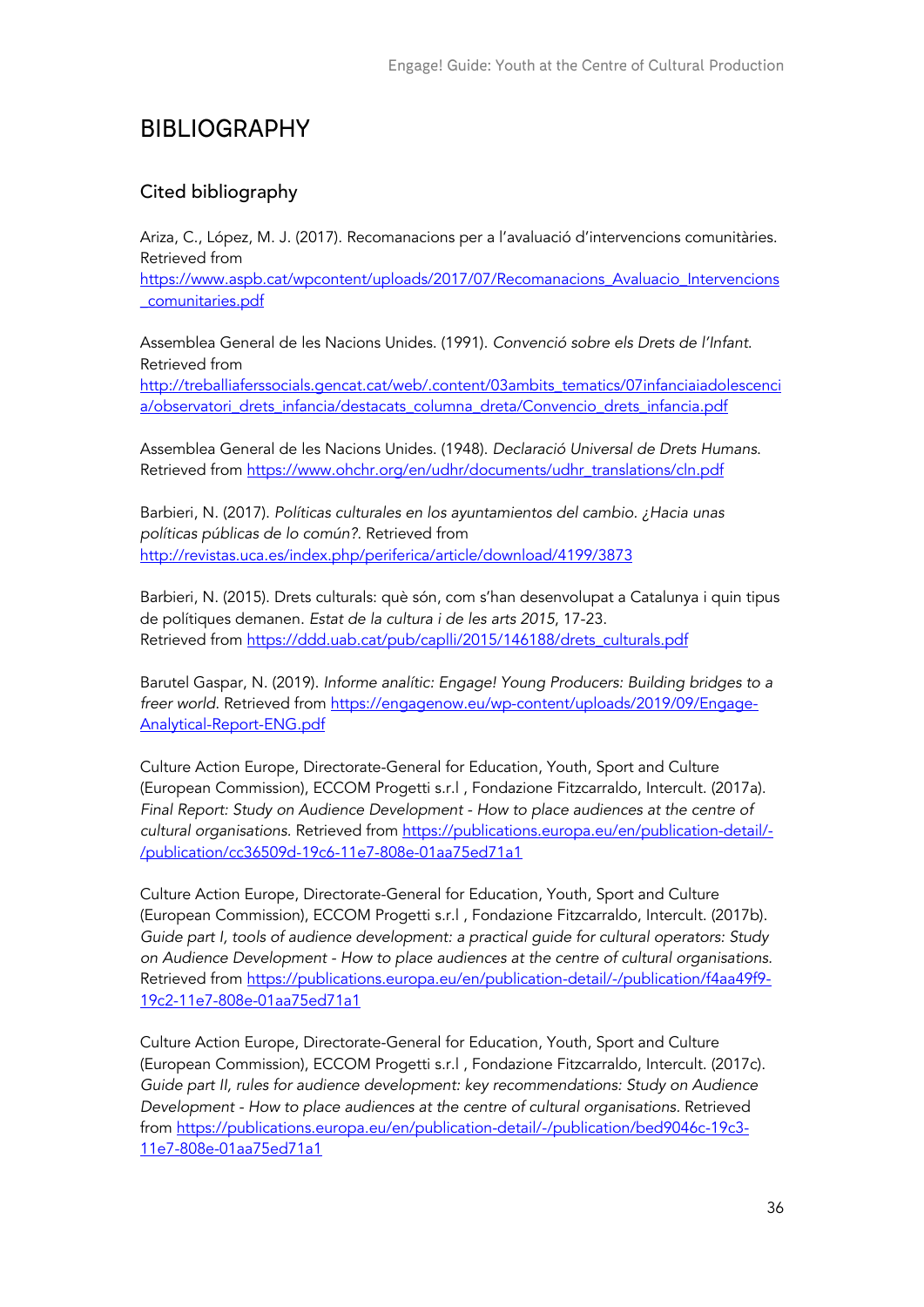Culture Action Europe, Directorate-General for Education, Youth, Sport and Culture (European Commission), ECCOM Progetti s.r.l , Fondazione Fitzcarraldo, Intercult. (2017d). *Catalogue – Case Studies: Study on Audience Development - How to place audiences at the centre of cultural organisations.* Retrieved from

https://publications.europa.eu/en/publication-detail/-/publication/15a78b0c-19c6-11e7- 808e-01aa75ed71a1

Garry, K., Goodwin, P. (2015). *Towards Cultural Co-design: Connecting Communities through Culture*. Retrieved from

https://www.birmingham.gov.uk/download/downloads/id/8656/towards\_cultural\_codesign - evaluation report.pdf

Gijón Casares, M. (2013). *Aprenentatge servei i inclusió social*. Retrieved from https://aprenentatgeservei.cat/wp-content/uploads/guies/APS\_inclusio\_social\_cat.pdf

Interarts. (2008). *Accés de la gent jove a la cultura: informe final*. Retrieved from http://www.interarts.net/descargas/interarts822.pdf

Martín Garcia, X. (2012). *Guia pràctica per a projectes d'Aprenentatge Servei: Fem projectes d'ApS*. Retrieved from https://aprenentatgeservei.cat/wpcontent/uploads/guies/Minyons\_GuiaApS.pdf

Open Method of Coordination (OMC). (2012). *A report on policies and good practices in the public arts and in cultural institutions to promote better access to wider participation in culture*.

Retrieved from http://ec.europa.eu/culture/policy/strategic-framework/documents/omcreport-access-to-culture\_en.pdf

Vallvé Cordomí, Ll. (2014). *Com fer ApS a través de les arts?.* Retrieved from https://aprenentatgeservei.cat/wp-content/uploads/guies/aps\_art\_web\_2.pdf

PEN Català, National Centre for Writing, Det Fria Ordets Hus, Krakowskie Biuro Festiwalowe. (n.d.). *Engage! Young Producers: Building bridges to a freer world*. Manuscrit inèdit, PEN Català, Barcelona

Recomendación del Parlamento Europeo y del Consejo, de 18 de diciembre de 2006, sobre las competencias clave para el aprendizaje permanente, *Diario Oficial de la Unión Europea*, L 394, § 10-18 (2006).

## Bibliography of the analysed projects

#### Espanya (Catalunya)

#### DeBAT a BAT

Barutel, N. (2019, July 23). Interview with Mon Mas. [personal communication]

Diputació de Barcelona. (October 2016). *Desafiant el pensament crític dels joves en el nou projecte de la XBM "DeBAT a BAT, llegir i llegir-se"*. Retrieved from https://www.diba.cat/en/web/biblioteques/bibliosfera/-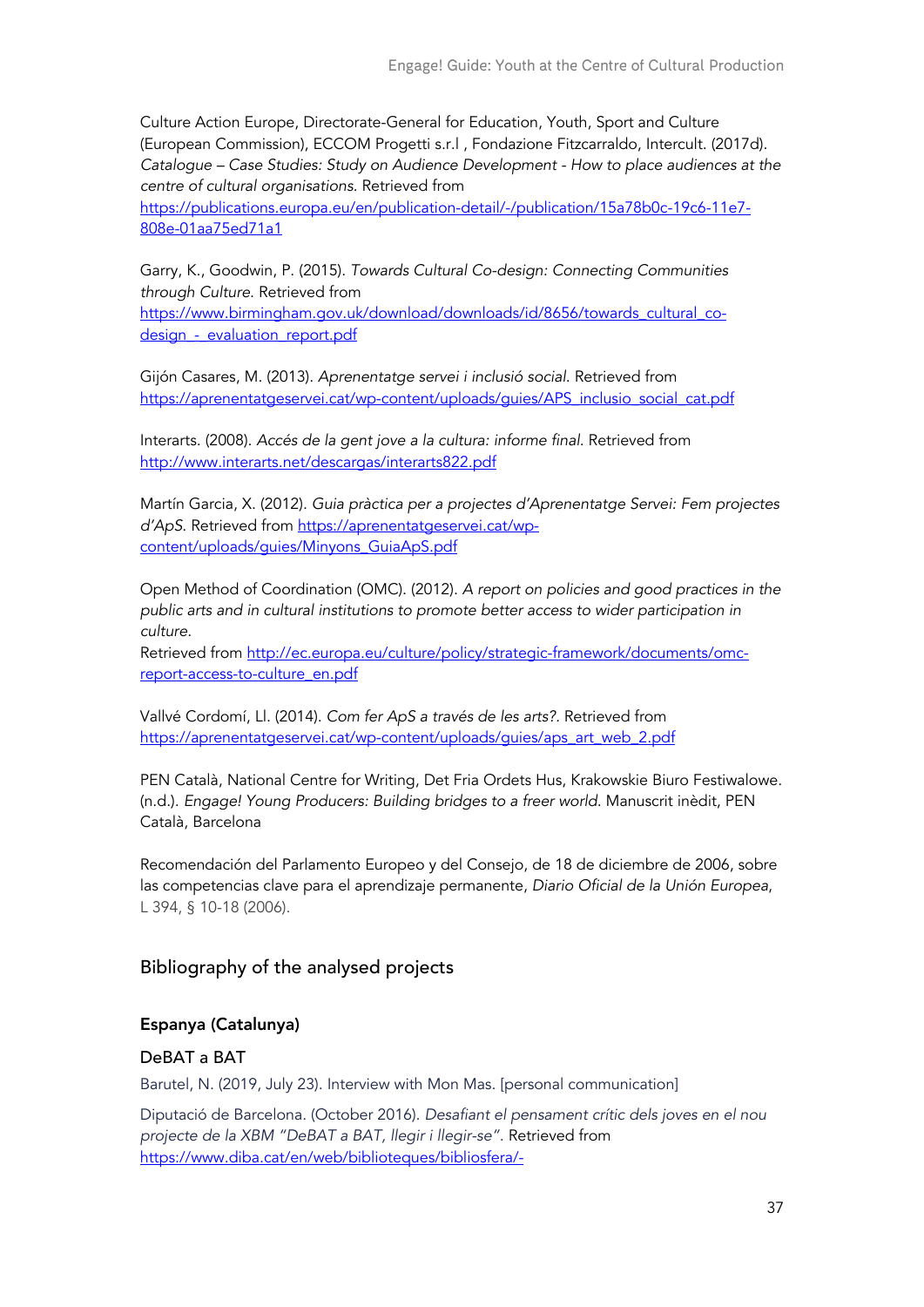/newsletter/45827296/96/84705270/desafiant-el-pensament-critic-dels-joves-en-el-nouprojecte-de-la-xbm-debat-a-bat-llegir-i-llegir-se-disciplinesart%EDstiques

Mas, M. (December 2017). *DeBAT a BAT*. Retrieved from https://elmondelamon.wordpress.com/2017/12/06/debat-a-bat/

PEN Català. (June 2019). *DeBAT a BAT, llegir i llegir-se*. Retrieved from https://engagenow.eu/case-studies/debat-a-bat/

#### EN RESiDÈNCiA

Creadors EN RESiDÈNCiA. (June 2019). *El projecte/definició*. Retrieved from http://www.enresidencia.org/ca/definicio

PEN Català. (June 2019). *EN RESiDÈNCIA. Creadors als instituts de Barcelona*. Retrieved from https://engagenow.eu/case-studies/in-residence-artists-at-the-schools-of-barcelona/

Seró, L. (2019, April 6). EN RESiDÈNCiA: creadors als instituts de Barcelona. *Ara*. Retrieved from https://www.enresidencia.org/sites/default/files/en\_residencia.pdf

#### Escritura en Vivo

Barutel, N. (2019, July 22). Interview with Marcos Xalabarder. [personal communication]

Escritura en Vivo. (n. d.). *El arte de la escritura en directo*. Retrieved from https://escrituraenvivo.org/quienes-somos/

PEN Català. (June 2019). *Escritura en vivo*. Retrieved from https://engagenow.eu/casestudies/escritura-en-vivo/

#### First Literary Dates

Barutel, N. (2019, July 18). Interview with Rosalía Delgado. [personal communication]

Barutel, N. (2019, May 17). Interview with Rosalía Delgado. [personal communication]

Carbonell, J. (May 2017). 'First literary dates'. Crecer como lectores. *El Diario de la Educación*. Retrieved from

https://eldiariodelaeducacion.com/pedagogiasxxi/2017/05/09/first-literary-dates-crecercomo-lectores/

Institut del Teatre. (2018, April 25). *First Literary Dates.* [Video]. Retrieved from https://www.youtube.com/watch?v=uS1eDlTKtec

Miño, R., Perelló, M., Sancho, J. M. (May 2018). First Literary Dates: un proyecto para promover la pasión por la lectura en el alumnado de secundaria… ¡y mucho más!. *El Diario de la Educación*. Retrieved from https://eldiariodelaeducacion.com/blog/2018/05/14/firstliterary-dates-un-proyecto-para-promover-la-pasion-por-la-lectura-en-el-alumnado-desecundaria-y-mucho-mas/

PEN Català. (June 2019). *First Literary Dates*. Retrieved from https://engagenow.eu/casestudies/first-literary-dates/

#### FLIC (Festival de literatura i arts infantil i juvenil)

FLIC. (June 2019). *Què és el FLIC?*. Retrieved from http://flicfestival.com/que-es-el-flic/#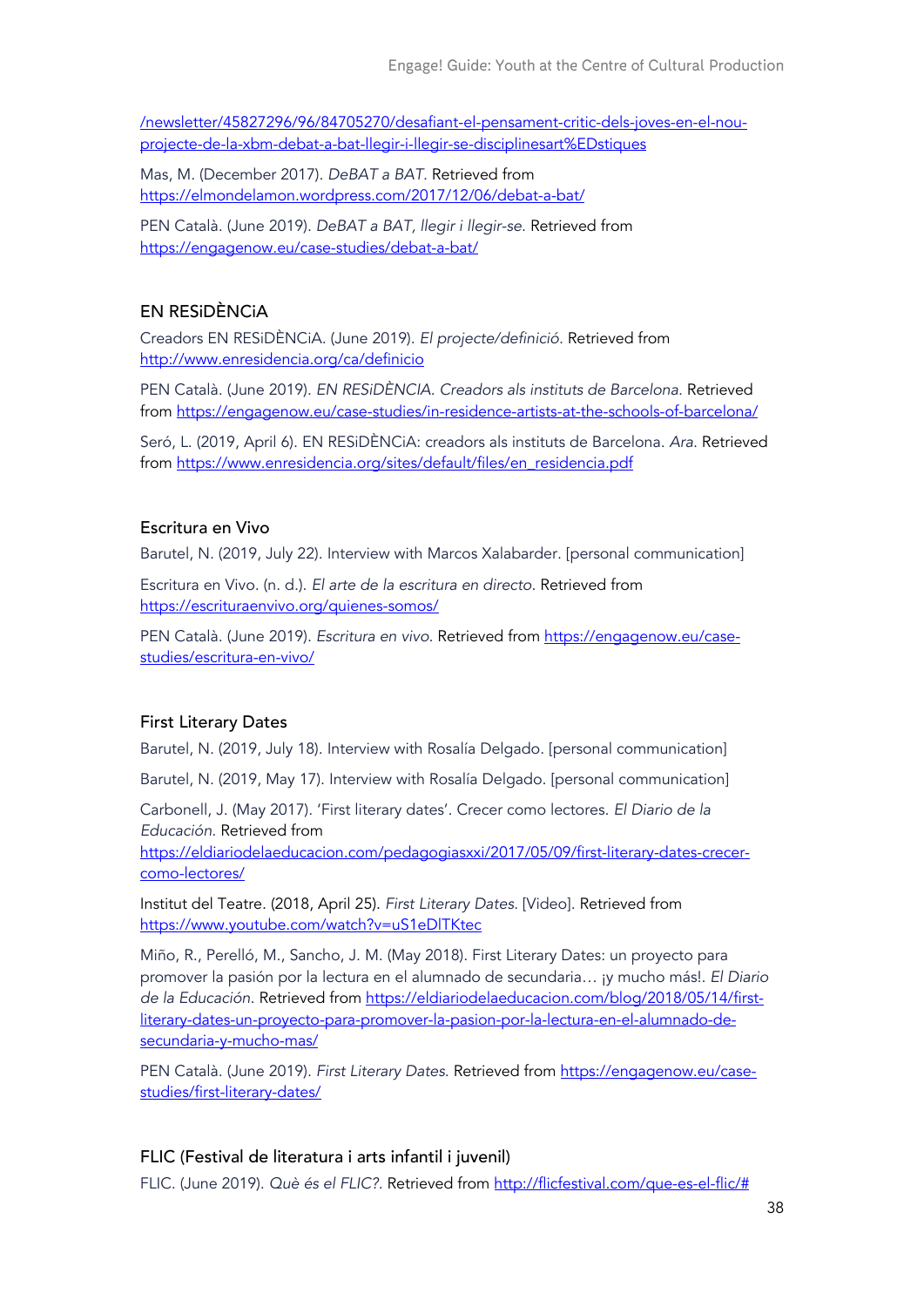FLIC. (June 2019). *Talleres de creación literaria*. Retrieved from http://flicfestival.com/es/para-escuelas-2019/

PEN Català. (June 2019). *FLIC*. Retrieved from https://engagenow.eu/case-studies/flic/

#### Foment de lectura en llengua catalana per a joves lectors

Associació d'Escriptors en Llengua Catalana. (July 2019). *L'associació i el Casal d'Infants del Raval continuen fomentant la lectura.* Retrieved from https://www.escriptors.cat/noticia/lassociacio-i-el-casal-dinfants-del-raval-continuenfomentant-la-lectura

Associació d'Escriptors en Llengua Catalana. (April 2019). *El projecte de foment de la lectura, cas de bones pràctiques.* Retrieved from https://www.escriptors.cat/noticia/elprojecte-de-foment-de-la-lectura-cas-de-bones-practiques

PEN Català. (June 2019). *Foment de lectura en llengua catalana per a joves lectors*. Retrieved from https://engagenow.eu/case-studies/foment-de-lectura-en-llengua-catalanaper-a-joves-lectors/

Casal dels Infants. (2018, June14). *En Jaume Copons comparteix la literatura amb joves del Programa de Formació Inicial (PFI).* [Video]. Retrieved from https://www.youtube.com/watch?v=TeoBGldhpSU&list=PLt2vkGsi9kM6- ETKv13OYf7CdXAFtOQhJ&index=2

#### **Grectubers**

PEN Català. (Juny 2019). *Grectubers*. Recuperat de **https://engagenow.eu/case**studies/grectubers/

## Literapolisbcn

Consorci d'Educació de Barcelona. (2019): *LITERAPOLISBCN: programa d'acció lectora*. Retrieved from

https://www.edubcn.cat/rcs\_gene/extra/05\_convocatoria\_unificada\_programes/2019\_2020/L 0802 LiterapolisBcn DESCRIPTIVA.pdf

Nerín, G. (2017, September 4). Literapolis BCN, l'app literària de la ciutat per a joves. *El Nacional*. Retrieved from https://www.elnacional.cat/ca/cultura/literapolis-bcn-app-literariabarcelona\_188070\_102.html

PEN Català. (June 2019). *Literapolisbcn*. Retrieved from https://engagenow.eu/casestudies/literapolis/

Ajuntament de Sant Boi de Llobregat. (September 2017). *LiterapolisBCN*. Retrieved from http://pladeformacioajuntament.santboi.cat/blog/literapolisbcn/

Ribas Tur, N. (2017, September 4). Un esquer 2.0 perquè els joves llegeixin. L'ICUB llança Literapolis BCN, una apli amb una gimcana literària per Barcelona. *Ara*. Retrieved from https://www.ara.cat/cultura/Barcelona-gimcana-literaria-Literapolis-BCN\_0\_1863413754.html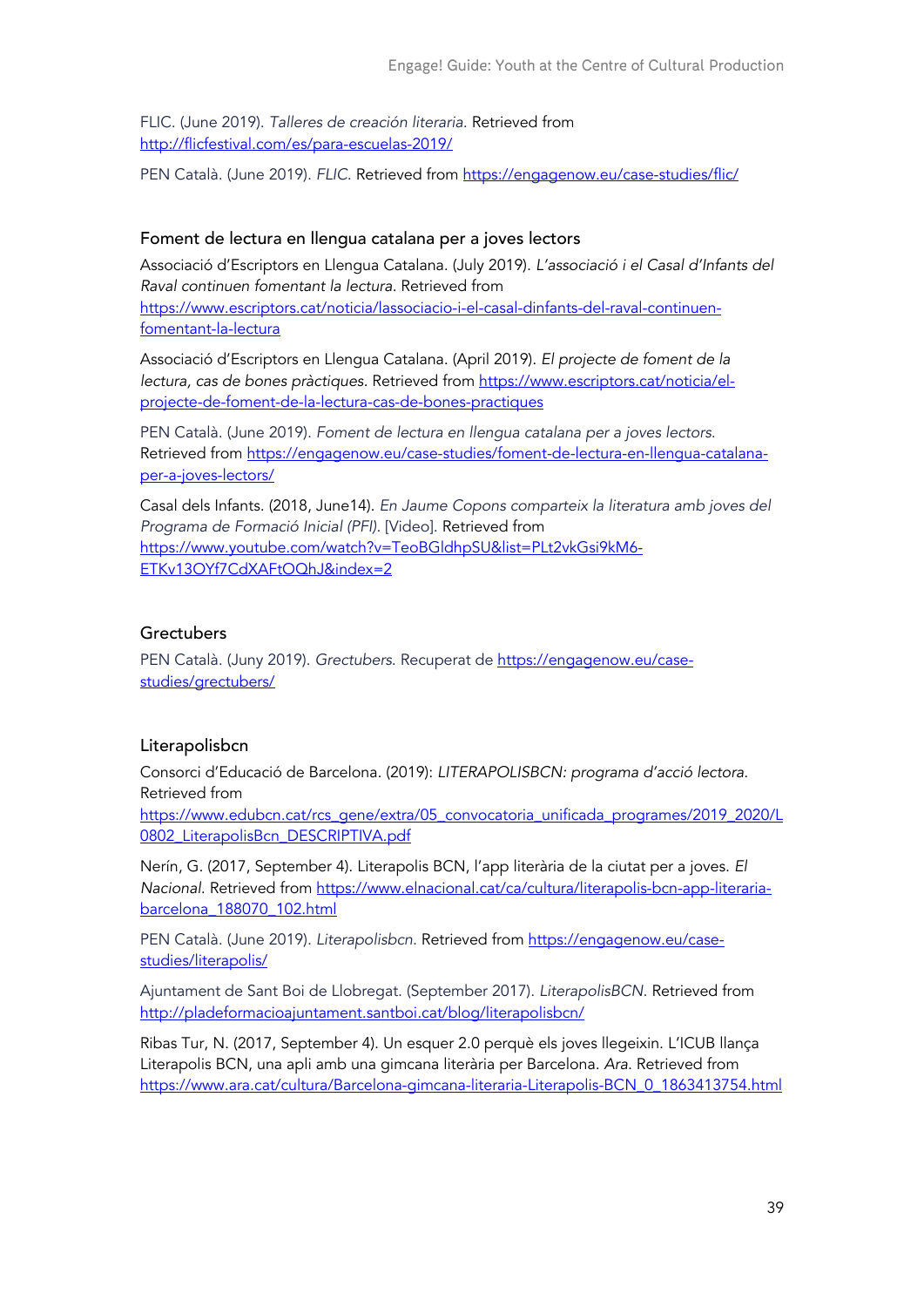#### Moving Cinema

Moving Cinema. (June 2019). El projecte. Retrieved from http://movingcinema.eu/ca/elprojecte/

PEN Català. (June 2019). Moving Cinema. Retrieved from https://engagenow.eu/casestudies/moving-cinema/

#### Premi de Literatura Protagonista Jove

Consell Català del Llibre Infantil i Juvenil. (June 2019). 24è Premi de Literatura «Protagonista Jove» 2019-2020. Retrieved from https://www.clijcat.cat/Protagonista-Jove-Inscripcio-i-Bases

PEN Català (June 2019). *Premi de Literatura Protagonista Jove*. Retrieved from https://engagenow.eu/case-studies/premi-de-literatura-protagonista-jove/

#### Projecte Lectura Jove

Bustos, J. (2015). *Booktrailers a l'aula: una mirada diferent a la lectura*. Retrieved from http://www.clijcat.cat/faristol/descargas/81/7\_81.pdf

PEN Català. (June 2019). *Projecte Lectura Jove*. Retrieved from https://engagenow.eu/casestudies/projecte-lectura-jove/

PEN Català. (May 2019). *Booktrailers: Una alternativa per implicar els joves lectors*. Retrieved from https://engagenow.eu/ca/blog/engage-in-nou-cas-projecte-lectura-jove/

Projecte Lectura Jove. (n.d.). Projecte Lectura Jove. Retrieved from http://mdlprojectelecturajove.blogspot.com/

#### Versembrant

Ajuntament de Vic. (2018, February 2). *El racisme embruta.* [Video]. Retrieved from https://www.youtube.com/watch?v=TeoBGldhpSU&list=PLt2vkGsi9kM6- ETKv13OYf7CdXAFtOQhJ&index=2

Fundació Carulla. (2018, November 21). *Projecte finalista Premi Lluís Carulla 2018: Versembrant.* [Video]. Retrieved from https://www.youtube.com/watch?v=TeoBGldhpSU&list=PLt2vkGsi9kM6- ETKv13OYf7CdXAFtOQhJ&index=2

PEN Català. (June 2019). *Versembrant*. Retrieved from https://engagenow.eu/casestudies/versembrant/

Versembrant. (2017). *Projecte educatiu*. Retrieved from https://www.versembrant.cat/wpcontent/uploads/2017/11/DOSSIER-VERSEMBRANT-2017-18-BQ.pdf

#### Espanya (Galicia)

#### Festival Dos Eidos

PEN Català. (June 2019). *Festival Dos Eidos*. Retrieved from https://engagenow.eu/casestudies/festival-dos-eidos/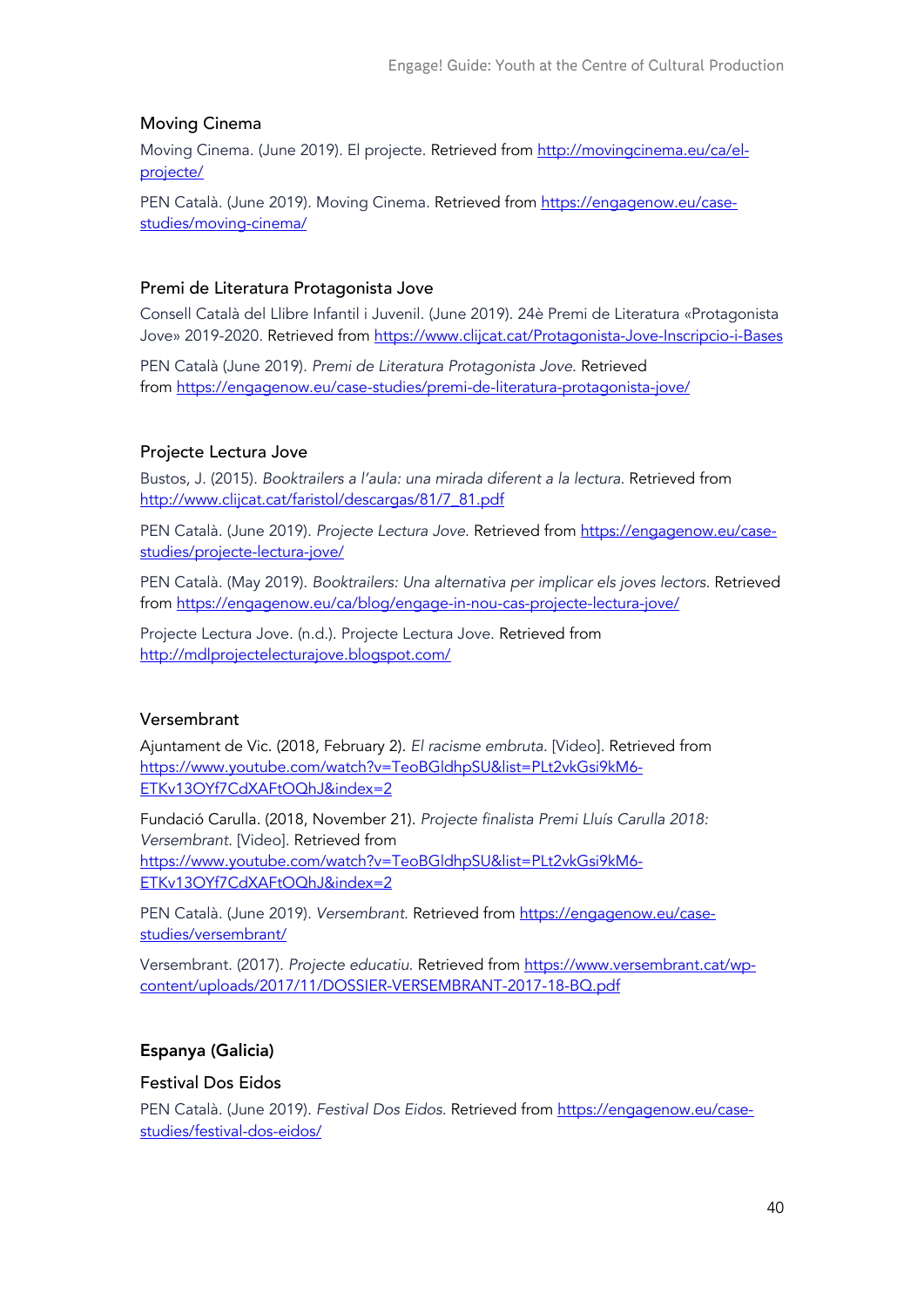Servizo de Audiovisuais da Deputación de Lugo. (2017, August 3). *Noticia de Lugo: Presentación Festival Eidos.* [Vídeo]. Retrieved from https://www.youtube.com/watch?v=j2ejHExQd1s

#### Espanya (Illes Balears)

#### Taller de lectura jove

PEN Català. (June 2019). *Taller de Lectura Jove*. Retrieved from https://engagenow.eu/casestudies/taller-de-lectura-jove-ateneu-de-mao/

#### Espanya (Múrcia)

#### Proyecto Mandarache

Ayuntamiento de Cartagena. (2018, May 9). *Premios Mandarache Hache 2018. Amor libro.* [Video]. Retrieved from

https://www.youtube.com/watch?v=Elmi37mpBbg&feature=youtu.be

Barutel, N. (2019, July 11). Interview with Alberto Soler. [personal communication]

Barutel, N. (2019, May 20). Interview with Alberto Soler. [personal communication]

Ministerio de Cultura y Deporte. (n. d.). *Proyecto Mandarache o cómo hacer que una ciudad se vuelque con la lectura*. Retrieved from http://www.culturaydeporte.gob.es/cultura/areas/libro/mc/lectureando/lectureandocon/mandarache.html

PEN Català. (June 2019). *Mandarache. Premio Jóvenes Lectores de Cartagena*. Retrieved from https://engagenow.eu/case-studies/mandarache-premio-jovenes-lectores-decartagena/

Universidad Politécnica de Cartagena. (n. d.). *Premio Mandarache-Premio Hache 2018*. Retrieved from https://media.upct.es/portfolio/?id=291

#### Espanya (País Basc)

#### Letras y Fútbol

Fundazioa Athletic Club (2019). *Letras y Fútbol*. Retrieved from http://www.letrasyfutbol.com/

Fundazioa Athletic Club. (2018, January 12). *Letras y Fútbol 2017: Reflexiones.* [Video]. Retrieved from https://www.youtube.com/watch?v=7NMRZMW-iw0

Fundazioa Athletic Club. (2017, January 23). *Resumen de 'Letras y Fútbol' 2016.* [Video]. Retrieved from https://www.youtube.com/watch?v=wE2zPHDtKKo

PEN Català. (June 2019). *Letras y Fútbol*. Retrieved from https://engagenow.eu/casestudies/prova/

Zuazua, P. (2015, September 25). Athletic Club de Lectura: El conjunto bilbaíno lanza un proyecto de fomento de la literatura que implica a jugadores, técnicos y directivos del club. *El País*. Retrieved from http://www.letrasyfutbol.com/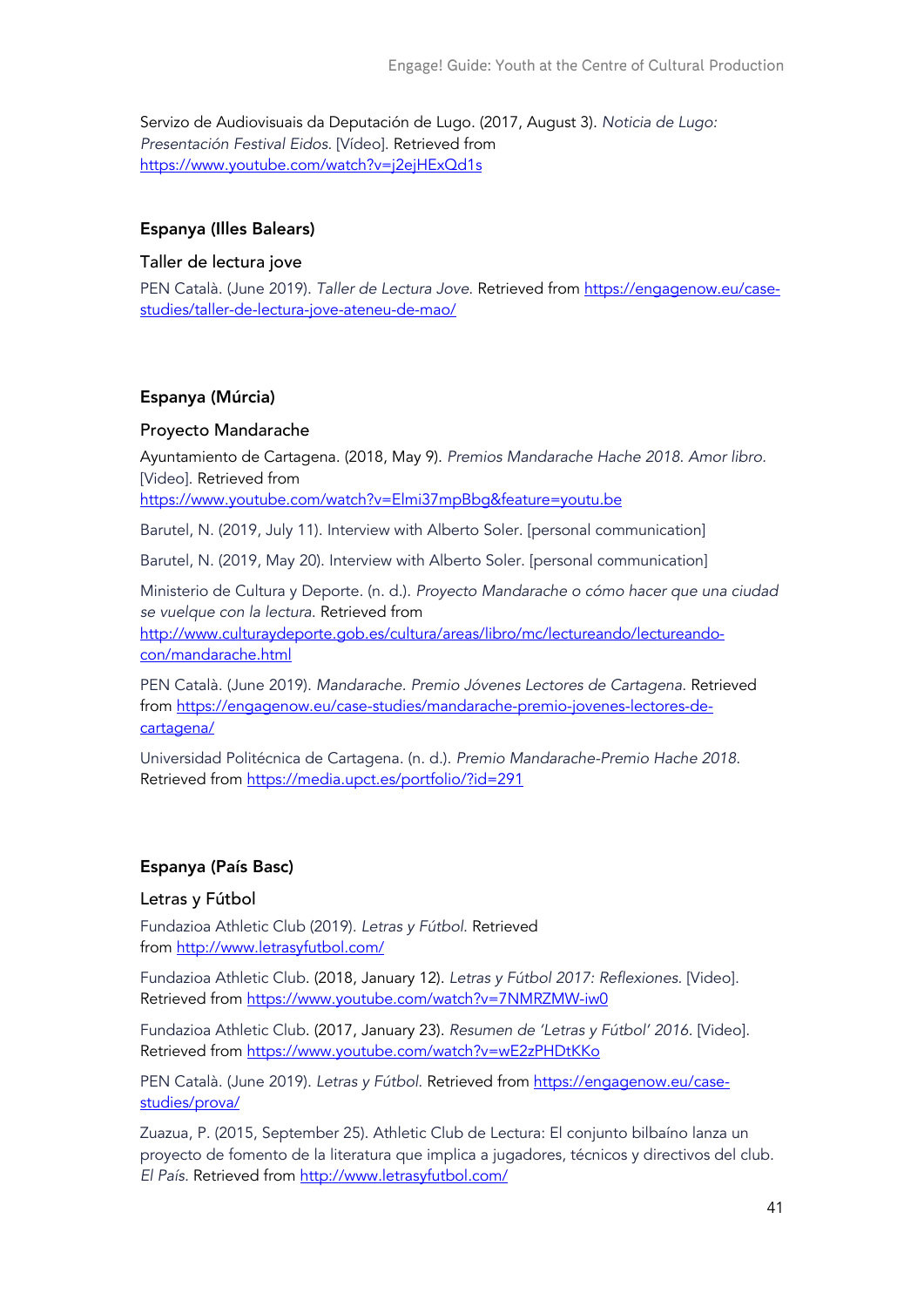#### Alemanya

#### Searching for Nadia

European Theatre Convention. (n. d.). *Searching for NADIA*. Retrieved from http://www.searchingfornadia.eu/

PEN Català. (June 2019). *Searching for Nadia*. Retrieved from https://engagenow.eu/casestudies/searching-for-nadia/

#### The Poetry Project

PEN Català. (June 2019). *The Poetry Project*. Retrieved from https://engagenow.eu/casestudies/the-poetry-project/

Peschel, S. (2016). Holding back the tears: A writing project has turned young refugees from Afghanistan into poets. The creative talents read their work at the International Literature Festival in Berlin, where many listeners found themselves fighting back the tears. Qantara.de. Retrieved from https://en.qantara.de/node/25003

#### Dinamarca

#### **KulturCrew**

PEN Català. (June 2019). *KulturCrew*. Retrieved from https://engagenow.eu/casestudies/kultur-crew/

#### Tomorrow is Never a New Day

PEN Català. (June 2019). *Tomorrow is Never a New Day*. Retrieved from https://engagenow.eu/case-studies/tomorrow-is-never-a-new-day/

#### França

#### Turfu les éditions

Barutel, N. (2019, July 26). Interview with Arthur Besnard. [personal communication]

Cahiers pédagogiques. (April 2018). *Un éditeur lycéen qui met les livres à toutes les sauces*. Retrieved from http://www.cahiers-pedagogiques.com/Un-editeur-lyceen-qui-met-les-livresa-toutes-les-sauces

Cardie de l'Académie de Poitiers. (December2018). *TURFU: Lycée Pilote Innovant International*. Retrieved from http://hebergement.acpoitiers.fr/cardie/innovatheque/1819/fiches\_diffusion/TURFU\_LP2I.pdf

Expérithèque. (n. d.). *Création d'une maison d'édition associative par des élèves de 2nde dans un cadre interdisciplinaire: Turfu les éditions*. Retrieved from https://eduscol.education.fr/experitheque/consultFicheIndex.php?idFiche=13549

Le café pédagogique. (n. d.). *Lettres : Hélène Paumier : Quand des lycéen.ne.s créent une maison d'édition*. Retrieved from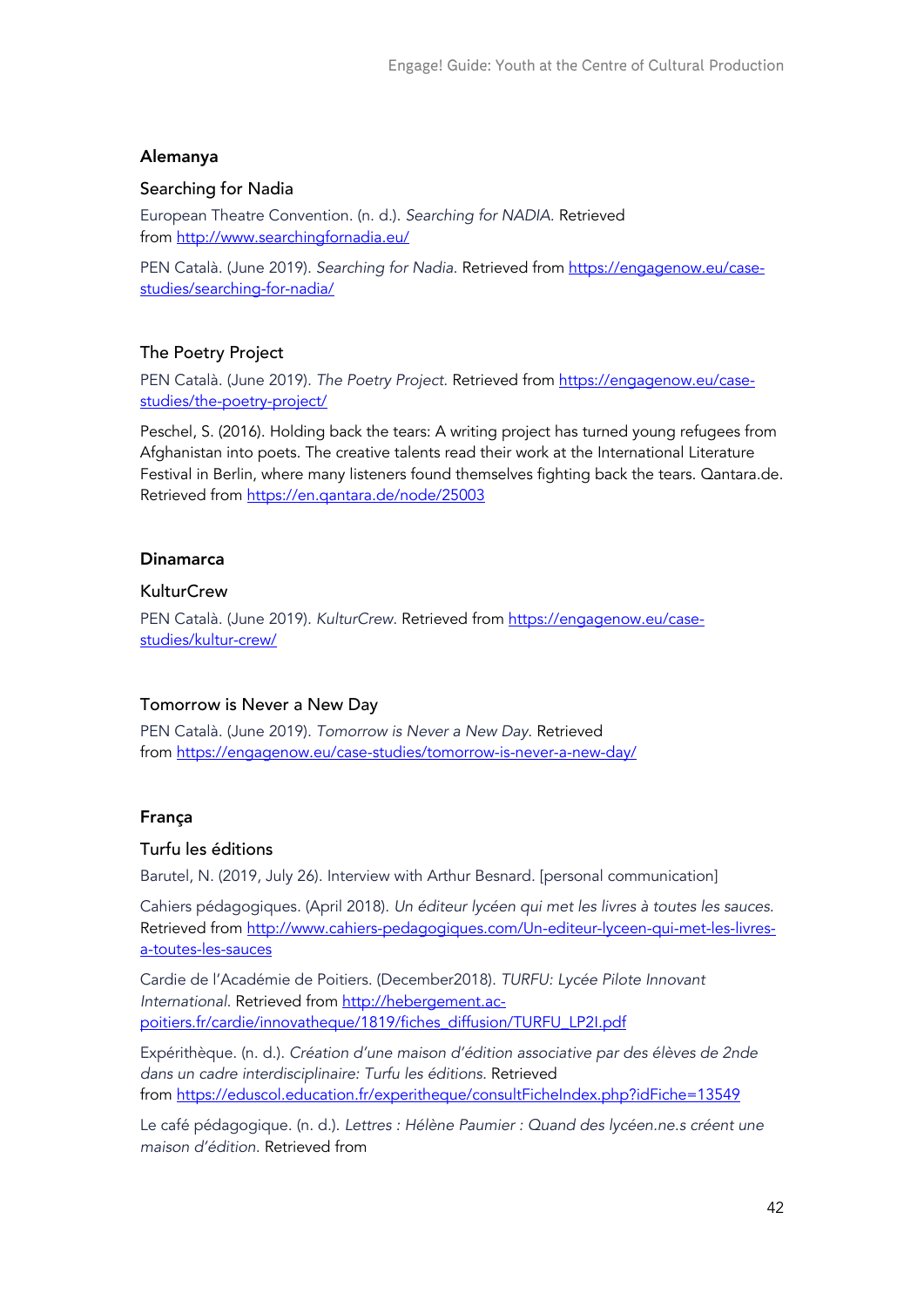http://www.cafepedagogique.net/lexpresso/Pages/2017/09/04092017Article636401069926 462587.aspx

PEN Català. (2019). *Una editorial a les aules. Interview to: Turfu les Éditions*. [Video]. PEN Català, Barcelona.

PEN Català. (June 2019). *Turfu les éditions.* Retrieved from: https://engagenow.eu/organizations/turfu-les-editions/

#### Hongria

#### Writing and Solidarity - A dialogue of generations

PEN Català. (June 2019). *Writing and Solidarity - A dialogue of generations.* Retrieved from https://engagenow.eu/case-studies/writing-and-solidarity/

#### Itàlia

#### Scomodo

PEN Català. (June 2019). *Scomodo.* Retrieved from https://engagenow.eu/casestudies/scomodo/

PEN Català. (2018, July 23). *Scomodo Presentation - Workshop on young audience development.* [Video]. Retrieved from https://www.youtube.com/watch?v=MNRUgUAa7FQ

Scomodo. (2019). *Spazio Scomodo.* Retrieved from https://www.spazioscomodo.org/

#### Polònia

#### School of Reading

Krakow Festival Office. (n. d.). *Szko*ł*y Czytania.* Retrieved from http://miastoliteratury.pl/szkola-czytania/

PEN Català. (June 2019). *School of Reading.* Retrieved from https://engagenow.eu/casestudies/school-of-reading/

#### Regne Unit

#### Gulbenkian – ART31

AMA Culture Hive. (2016). *Art31Kent: Young people and the arts*. Retrieved from https://www.culturehive.co.uk/wp-content/uploads/2016/07/ART31-Grants-for-the-Arts-Case-Study.pdf

ART31 Kent. (2017a, October 31). *How did it all start?.* [Video]. Retrieved from https://www.youtube.com/watch?v=s3PDl8FlLj4

ART31 Kent. (2017b, October 31). *Young people igniting change in the arts.* [Video]. Retrieved from https://www.youtube.com/watch?v=Ru57OdzAM4o

ART31 Kent. (2017c, October 31). *What is ART31?.* [Video]. Retrieved from https://www.youtube.com/watch?v=JQb1VKsOdbM

ART31 Kent. (2016, May 4). *What is ART31?.* [Video]. Retrieved from https://www.youtube.com/watch?time\_continue=12&v=\_MWzCCMoVRU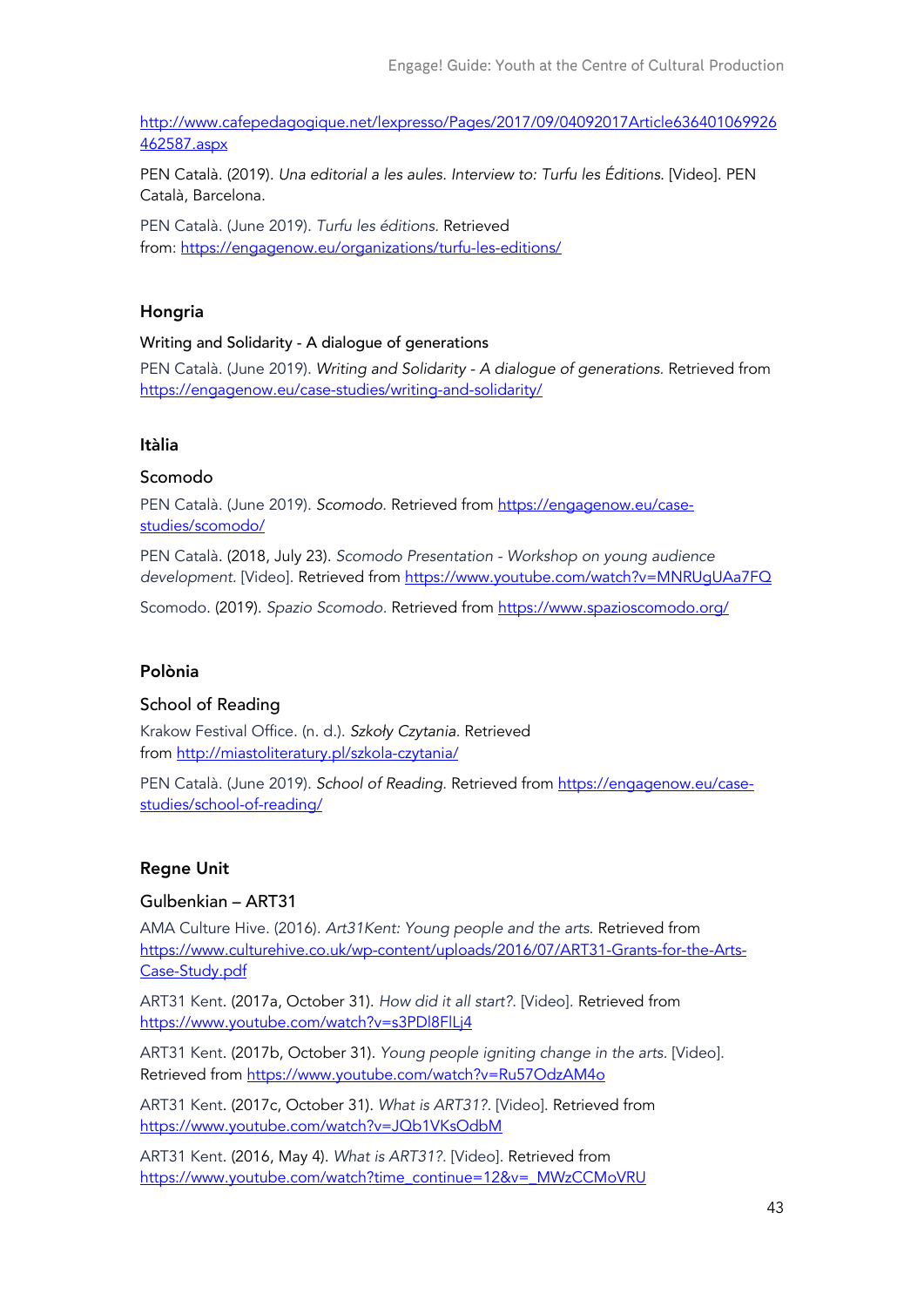Gulbenkian. (2019). *About us.* Retrieved from https://thegulbenkian.co.uk/about-us/

PEN Català. (June 2019). *Gulbenkian.* Retrieved from https://engagenow.eu/organizations/gulbenkian/

Gulbenkian. (2016, September 5). *Gulbenkian Welcome 2016.* [Vídeo]. Retrieved from https://www.youtube.com/watch?time\_continue=9&v=V-V-NCqYGg4

#### Handover Festival

Engage! (2018, December 11). *Engage! Young Arts Professionals, in Norwich (UK).* [Vídeo]. Retrieved from https://www.youtube.com/watch?time\_continue=302&v=PyBkGZPE8-E

National Centre for Writing. (2019). *Handover: literary festival in a day.* Retrieved from https://nationalcentreforwriting.org.uk/whats-on/handover-literary-festival-in-a-day/

PEN Català. (April 2019). *Festival in a day.* Retrieved from https://engagenow.eu/blog/festival-in-a-day/

#### Ledbury Poetry Festival

Ledbury Poetry Festival. (2019). Ledbury Poetry Festival. Retrieved from https://www.poetryfestival.co.uk/

PEN Català. (June 2019). Ledbury Poetry Festival. Retrieved from https://engagenow.eu/organizations/ledbury-poetry-festival/

#### Project X

HOME. (n. d.). Project X. Retrieved from https://homemcr.org/event/project-x/

PEN Català. (June 2019). Project X. Retrieved from https://engagenow.eu/casestudies/project-x/

#### The Hip-hop Shakespeare Company

PEN Català. (June 2019). The Hip-hop Shakespeare Company. Retrieved from https://engagenow.eu/case-studies/the-hip-hop-shakespeare-company/

The Guardian. (2009, April 15). The Hip-hop Shakespeare Company. [Video]. Retrieved from https://www.youtube.com/watch?v=nYQvyZCuCzU

The Hip-hop Shakespeare Company. (2018). The Hip-hop Shakespeare Company. Retrieved from http://www.hiphopshakespeare.com/

#### The Orwell Youth Prize (Workshops in schools)

PEN Català. (June 2019). The Orwell Youth Prize. Retrieved from https://engagenow.eu/case-studies/the-orwell-youth-prize/

The Orwell Foundation. (n. d.). The Orwell Youth Prize: What we do. Retrieved from https://www.orwellfoundation.com/the-orwell-youth-prize/abouttheyouthprize/what-we-do/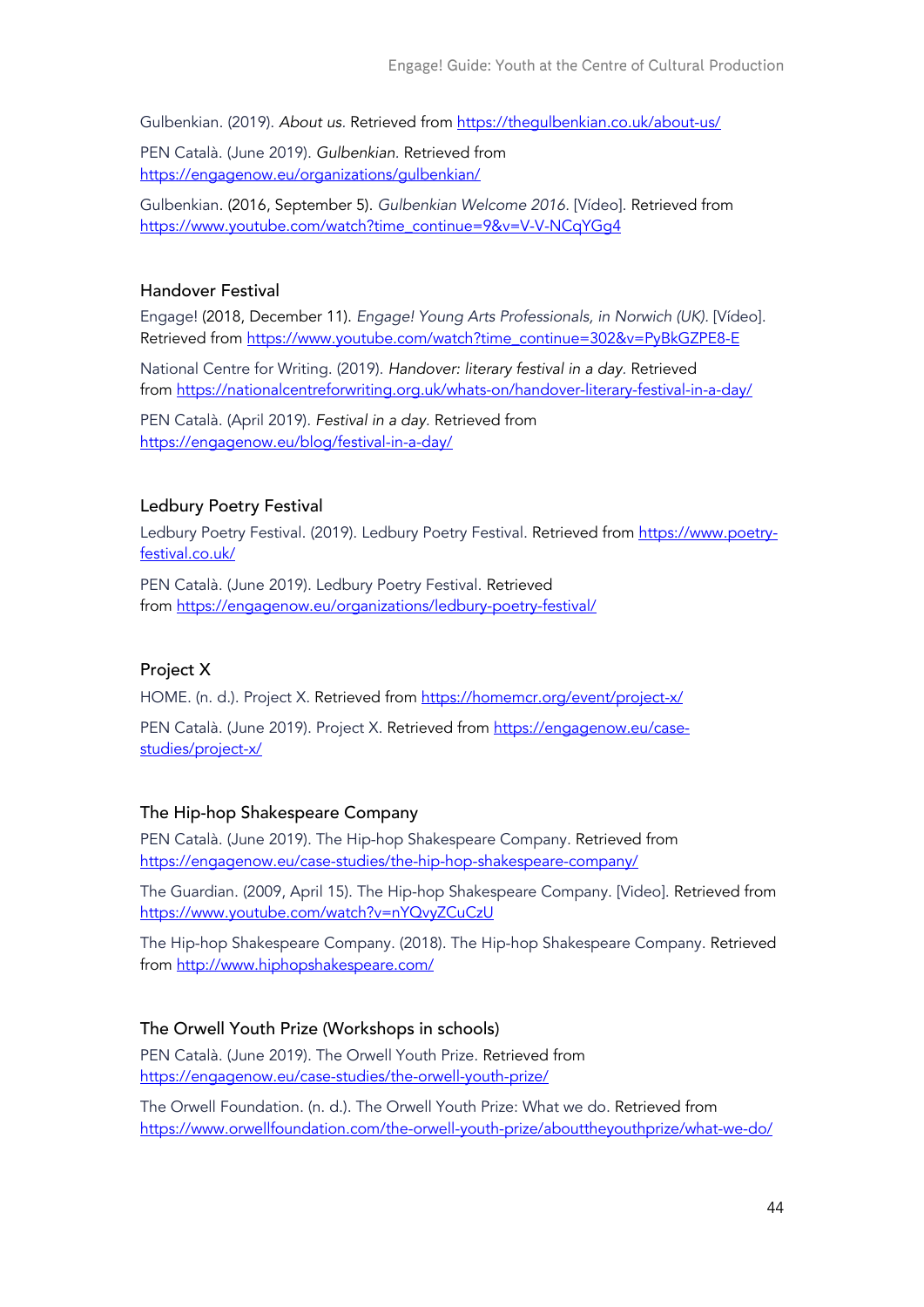#### The RoundHouse

Barutel, N. (2019, juliol 9). Interview with Tina Ramdeen. [personal communication]

PEN Català. (June 2019). The Roundhouse. Retrieved from https://engagenow.eu/organizations/the-roundhouse/

Roundhouse. (2017). Guided by young voices: how to include young people on your board and in your decision making processes. Retrieved from https://s3-eu-west-1.amazonaws.com/rh-sitefiles/marketing/Guided+by+Young+Voices.pdf

Roundhouse. (2011, November 3). Introducing the Roundhouse 11-25 Creative Programme. [Video]. Retrieved from https://www.youtube.com/watch?v=nYQvyZCuCzU

Roundhouse. (n. d.). About. Retrieved from https://www.roundhouse.org.uk/about-us/

#### What's Your Story?

Barutel, N. (2019, July 19). Interview with Allan Berry. [personal communication]

Dubois, C. (2015, September 23). What's Your Story? | Scottish Book Trust. [Video]. Retrieved from https://www.youtube.com/watch?v=bCFIyahZHVQ

PEN Català. (June 2019). What's Your Story?. Retrieved from https://engagenow.eu/casestudies/whats-your-story/

Scottish Book Trust (2019). What's Your Story?. Retrieved from https://www.thestoryis.co.uk/

#### Young Ambassadors

Barutel, N. (2019, July 19). Interview with Victoria Maitland. [personal communication]

PEN Català. (June 2019). Young Ambassadors. Retrieved from https://engagenow.eu/casestudies/young-ambassadors/

Norwich School. (January 2018). Three Norwich school pupils announced as WCN Young Ambassadors for 2018. Retrieved from https://www.norwich-school.org.uk/news-andevents/senior-school-news/three-norwich-school-pupils-announced-as-wcn-youngambassadors-for-2018

National Centre for Writing. (2019). Young Ambassadors. Retrieved from https://nationalcentreforwriting.org.uk/young-ambassadors/

#### Young Company Writers

PEN Català. (June 2019). Young Company Writers. Retrieved from https://engagenow.eu/case-studies/young-company-writers/

Royal Exchange Theatre. (n. d.). Young Company Writers. Retrieved from https://www.royalexchange.co.uk/young-company-writers

Royal Exchange Theatre. (2017, March17). The Royal Exchange Young Company. [Vídeo]. Retrieved from https://www.youtube.com/watch?v=Y0qAe448Nj4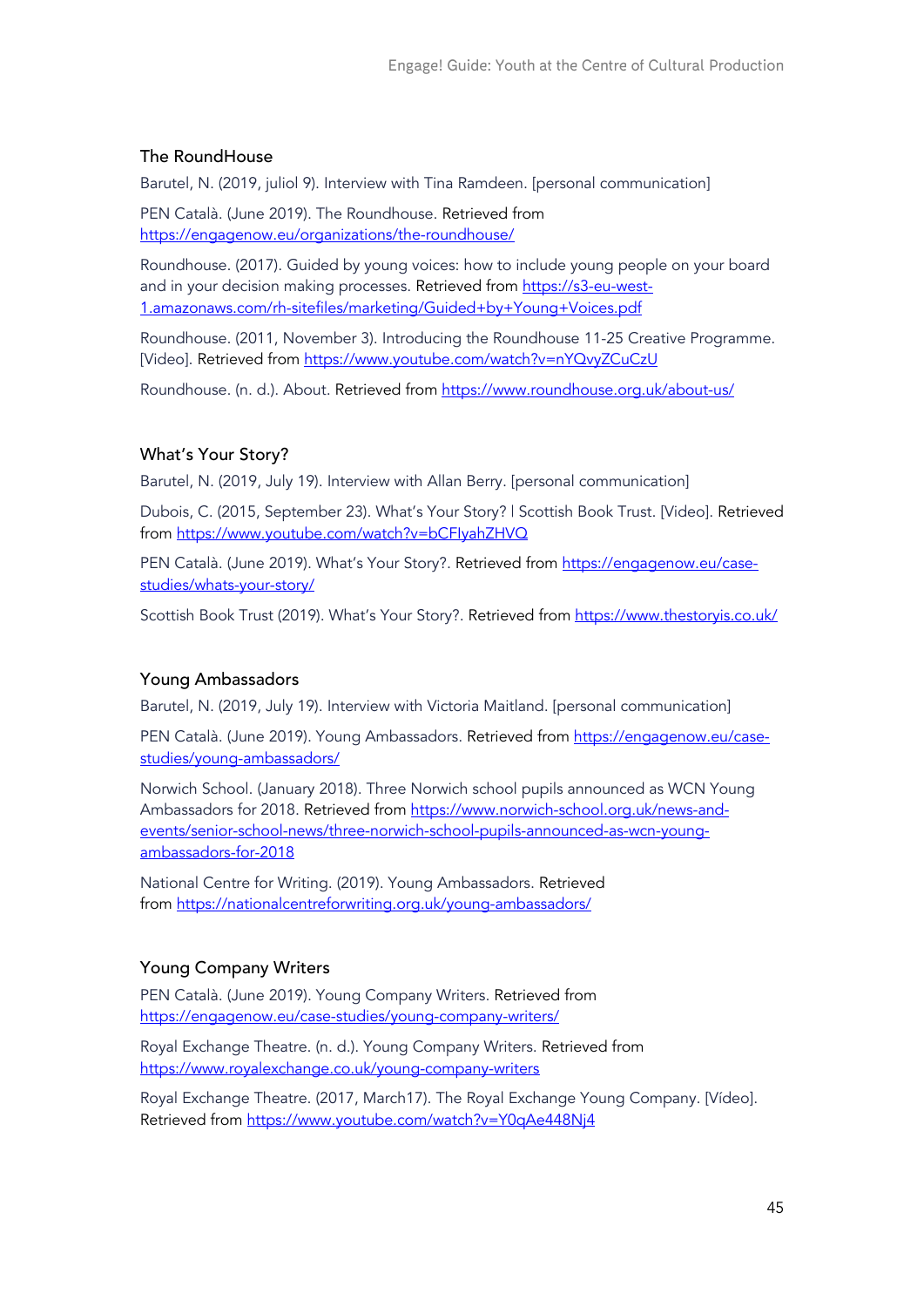Royal Exchange Theatre. (2016, November 22). Young Company – Behind the scenes. [Video]. Retrieved from https://www.youtube.com/watch?time\_continue=21&v=uCkBma8Ob0E

Royal Exchange Theatre. (2016, June 2). Join the Royal Exchange Young Company 2016-17. [Video]. Retrieved from https://www.youtube.com/watch?v=ZUszPuwIjk8

#### Young Muslim Writers Awards

PEN Català. (June 2019). Young Muslim Writers Awards. Retrieved from https://engagenow.eu/case-studies/young-muslim-writers-awards/

Qureshi, H. (2015, December 4). Young Muslim writers awards: celebrating a more diverse creative voice. The Guardian. Retrieved from https://www.theguardian.com/culture/2015/dec/04/young-muslim-writers-awards-celebratecreativity-of-schoolchildren

#### Young's People Laureate

PEN Català. (June 2019). Young People's Laureate. Retrieved from https://engagenow.eu/case-studies/young-peoples-laureate/

Spread the Word. (2017, July 31). Spread the Word's Young People's Laureate for London Poetry Lab + A Poem For London. [Video]. Retrieved from https://www.youtube.com/watch?v=Ir9S0KZHmNk

#### Sèrbia

#### Kolarac Foundation

PEN Català. (June 2019). Kolarac Foundation. Retrieved from https://engagenow.eu/organizations/kolarac-foundation/

The Ilija M. Kolarac Endowment. (n. d.). Kolarac Foundation. Retrieved from de http://www.kolarac.rs/kolarac-foundation/?lang=en

#### Krokodil

Association Krokodil. (June 2019). Festival Krokodil. Retrieved from http://www.krokodil.rs/eng/festival-krokodil/

PEN Català. (June 2019). Krokodil. Retrieved from https://engagenow.eu/organizations/krokodil/

#### Suècia

#### Det Fria Ordets Hus

Barutel, N. (2019, July 31). Interview with Nahide Arabadji. [personal communication]

PEN Català. (June 2019). Det Fria Ordets Hus. Retrieved from https://engagenow.eu/organizations/det-fria-ordets-hus/